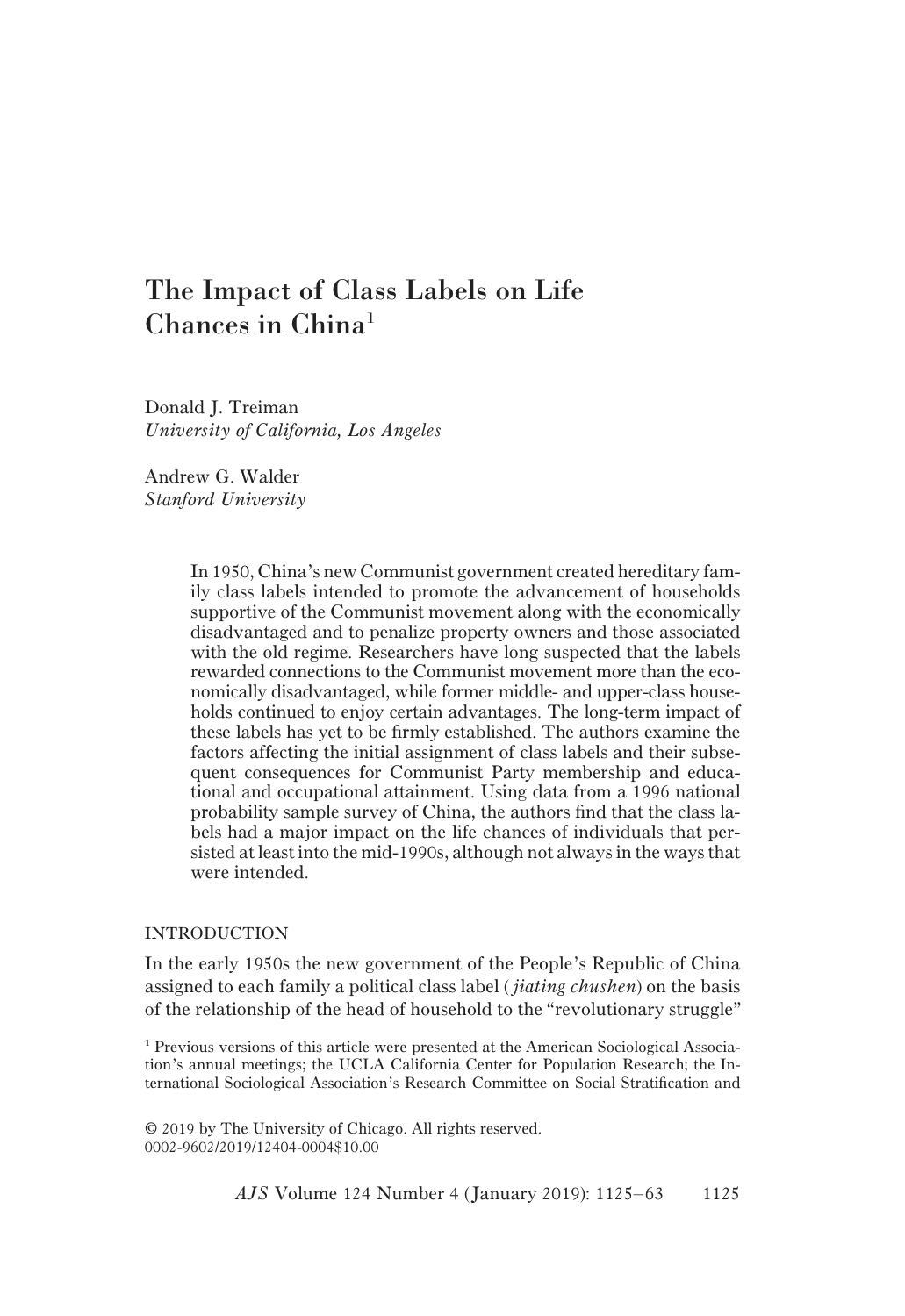when the Chinese Red Army and Communist Party seized control of China around 1949 and the family's source of income in the three years before 1949. Designed to consolidate political control and lay the foundations for a socialist society, these labels were enforced for three decades, during which they were a major feature of social and political life (Kraus 1977, 1981; Unger 1982, 1984; Parish 1984; Friedman, Pickowicz, and Selden 1991; Chan, Madsen, and Unger 1992). They influenced students' educational and career strategies (Shirk 1982), shaped the choice of marriage partners (Croll 1984; Unger 1984), and became a subject of intense political debate during outpourings of popular dissent during the Hundred Flowers period of 1957 (Doolin 1964) and the Red Guard movement during the Cultural Revolution (White 1976; Chan, Rosen, and Unger 1980; Rosen 1982; Unger 1982; Andreas 2002).

China's practice of sorting its population into class categories was based on earlier Soviet practices. Although the categories were inspired by Marxist class analysis, they were in fact political statuses attached to entire families, passed down through generations (through the male line) and enforced by bureaucratic rules. The basic principle was to distinguish "proletarian" elements from "exploiters" and "class enemies." Those in the "proletarian" categories, assumed to be loyal to the regime, were to be given certain privileges and opportunities. Those in the "exploiter" categories, assumed to be hostile to the new regime, faced certain forms of discrimination and restricted opportunities.

These class labels were intended both to promote social justice and to consolidate Communist power. "Proletarian" categories were to be favored in admission to the Party, career advancement, and entry into higher education, because these were groups that had been denied opportunity in the old society. Individuals from "exploiter" households, who previously had enjoyed large advantages, were henceforth to face certain forms of discrimination. By favoring households that benefited from the revolution, new elites would form through the process of higher education, replacing the old elites who had lost status and power in the revolution. These new elites

Mobility, Libourne, France; the University of Arizona, Princeton University, the University of Milan, the University of Cape Town, and Yale University. We are grateful to participants in these sessions for helpful comments and also to Kristian Bernt Karlson, Ulrich Kohler, Roger Waldinger, Zhuoni Zhang, and the AJS reviewers. The survey on which this article is based was supported by grants to the University of California, Los Angeles, from the Ford Foundation, Beijing; the Luce Foundation; and the National Science Foundation (SES-9022192). The article was prepared using facilities provided to the first author by the California Center for Population Research, which is supported by funding from infrastructure grant R24HD041022 from the Eunice Kennedy Shriver National Institute of Child Health and Human Development. Direct correspondence to Donald J. Treiman, California Center for Population Research, UCLA, 4284 Public Affairs Building, Box 957236, Los Angeles, California 90095. E-mail: treimandj@gmail.com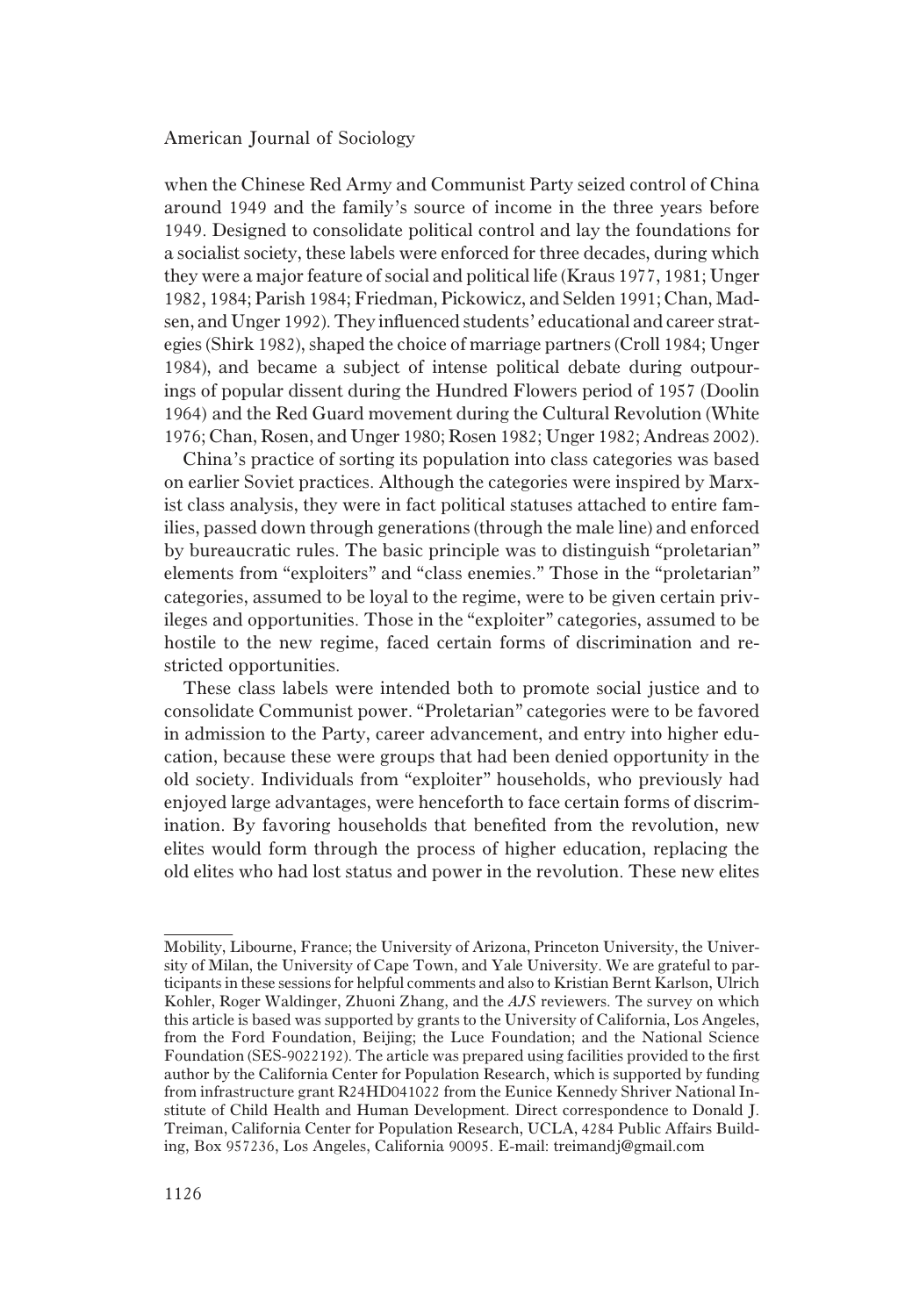presumably would be more loyal than those from former exploiting households, who were assumed to be hostile to proletarian power (Fitzpatrick 1979). They were designated as class enemies and periodically abused in political campaigns as "enemies of the people."

These class categories were fixed by the classification of the male household head at the time of the Chinese Communist Party's "liberation" of a locality. Communist operatives assigned these identities to rural households during the course of land reform, on the basis of their investigation of landholding and individual political histories garnered during the visits of work teams to villages (Hinton 1966). Class categories were assigned to households on the basis of some combination of their economic status and the political activities of the male household head. In cities, individuals were told to report fully on their entire work histories, describing the positions they had held and the occupations of their parents. They also were instructed to report fully on their own and their parents' political histories. The information would be placed in individual dossiers as well as in the household registers that were created in urban areas (Cheng and Selden 1994). More thorough background checks were done on those who already were in positions of some authority or who were applying for Party membership.

As in the Soviet Union, China's effort to distinguish households as loyal ("proletarian") and enemy ("exploiter") was plagued with ambiguity (Fitzpatrick 1993). Large segments of the population could not readily be assigned to either "proletarian" or "exploiter" categories. In the countryside, the Chinese Communist Party adapted the Soviet categories of "poor," "middle," and "rich" peasant and added two more: "poor and lower-middle" and "landlord." This was necessary to cover the common situation of households that had access to land but not enough to support their families and to identify large landowners with commercial interests. The same was true of urban professionals, white-collar workers, teachers, and intellectuals. Because they were not engaged in material production, they were not exploited in Marxist terms, and they did not hire others or possess capital that made them "exploiters." Like self-sufficient family farmers labeled "middle peasants," the families of urban nonmanual workers were assigned politically ambiguous labels.

The system was also rife with contradictions. The first was the conflation of "class" with political affiliation. In the Soviet Union, membership in the Communist Party before the classification of the population in the 1920s made one "proletarian," regardless of the individual's family background or personal occupation before joining. This practice was adopted in China in the 1950s. People who joined the Party or the Red Army before their victory were considered "revolutionary," even if they had come from the educated professional class or prosperous "exploiter" households. The Communist Party of China attracted many patriotic students during the anti-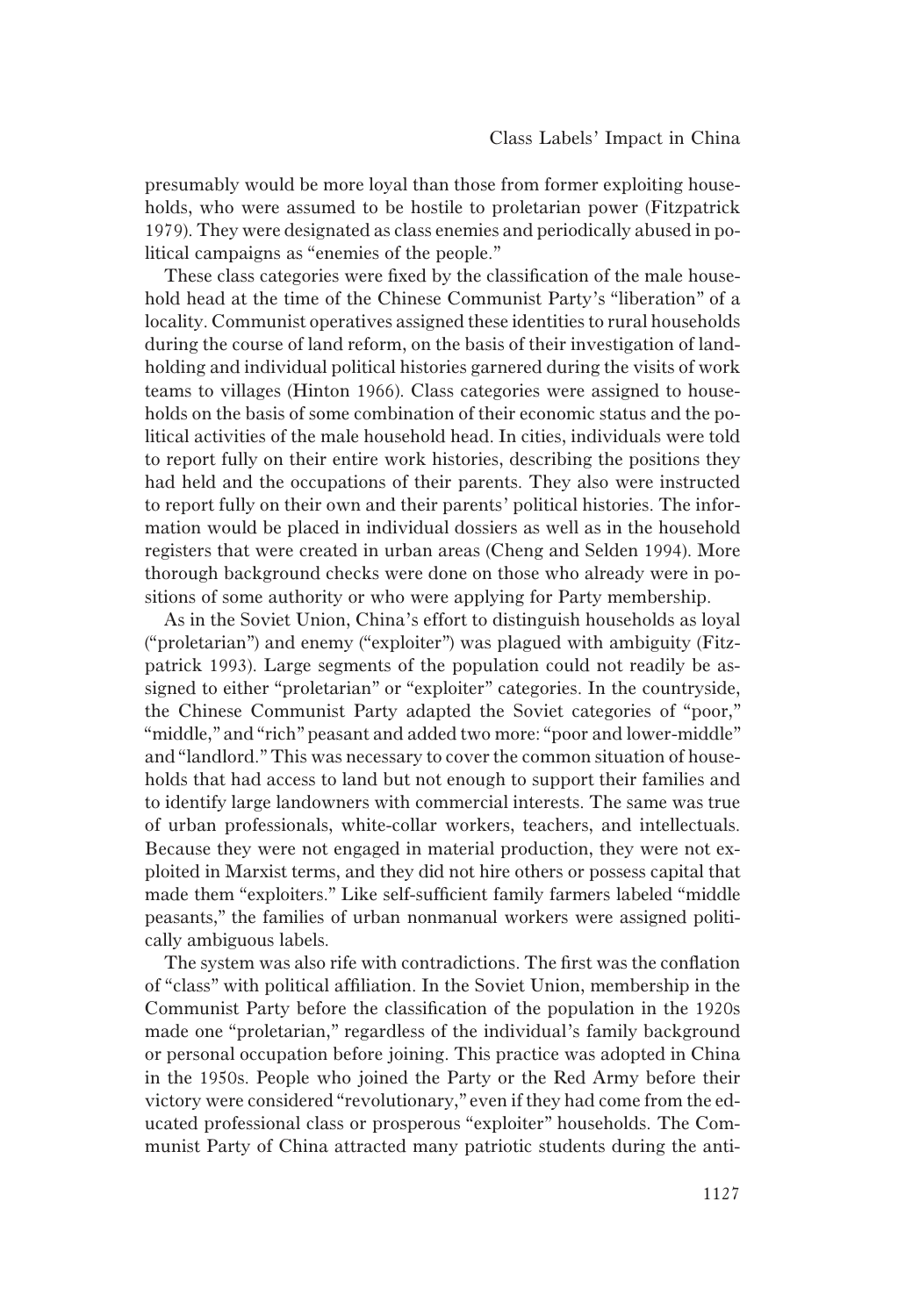Japanese war, a period when high school and university education was largely limited to individuals from prosperous households. The Party itself was founded and led by the highly literate sons of prosperous rural families, and it attracted many individuals from similar backgrounds. The reverse relationship also held: no matter how humble one's origins, to have joined the Nationalist Party or army would have erased one's"proletarian" origins and would make one a class enemy. The same ambiguities evident in classifying occupations apply to these political categories. This was pronounced in cases when individuals defected from the Nationalist cause to join the Communists, which was common late in the civil war of 1946–49.

Another contradictory feature of these labels is that they were inherited. This means that individuals who grew up in households classified as "landlord" or "capitalist" would still be considered as such, even if their family's wealth had been expropriated before they were born and they grew up in dire poverty. The same applied to individuals whose fathers or grandfathers had been officials in the Nationalist Party or officers in Nationalist armies—even if they had no prior contact with these forebears after they had been executed or fled to Taiwan. But, revolutionary cadres and soldiers were assigned to leadership positions after the Party's victory, and many of them rose into important positions. This meant that their offspring were considered revolutionary even if they were raised in privileged households after the revolution.

The class labels were divided into three broad categories."Good" or"Red" classes included both revolutionary and proletarian households.<sup>2</sup> They were presumed to be loyal to the Party and were to be shown preference in educational advancement, job assignment and promotions, and entry into the Party. "Ordinary" classes included a range of middling classes in both city and countryside.<sup>3</sup> They were presumed to be neutral, or wavering, in their loyalties to the revolution and were to receive neither preference nor penalties. The "bad" classes were classified as either "exploiting class" or "reactionary." 4

These labels were enforced far more rigorously and for a much longer period of time in China than in the Soviet Union. In the latter country, they

 $2$  The "revolutionary" category was composed of pre-1949 Party members, Red Army soldiers, and "revolutionary martyrs" (families of deceased revolutionary Party members and soldiers); the "proletarian" category included the urban working class and poor and lower-middle peasants.

<sup>3</sup> Specifically, they were self-sufficient family farmers known as "middle" class peasants, along with urban clerks, white-collar workers, teachers, small shopkeepers, academics, and other professionals.

<sup>4</sup> This category was composed of landlords, rich peasants, and capitalists, along with members of the Nationalist Party or its armies. It also included individuals given labels such as "rightist," "bad element," or "counterrevolutionary" for political or criminal offenses.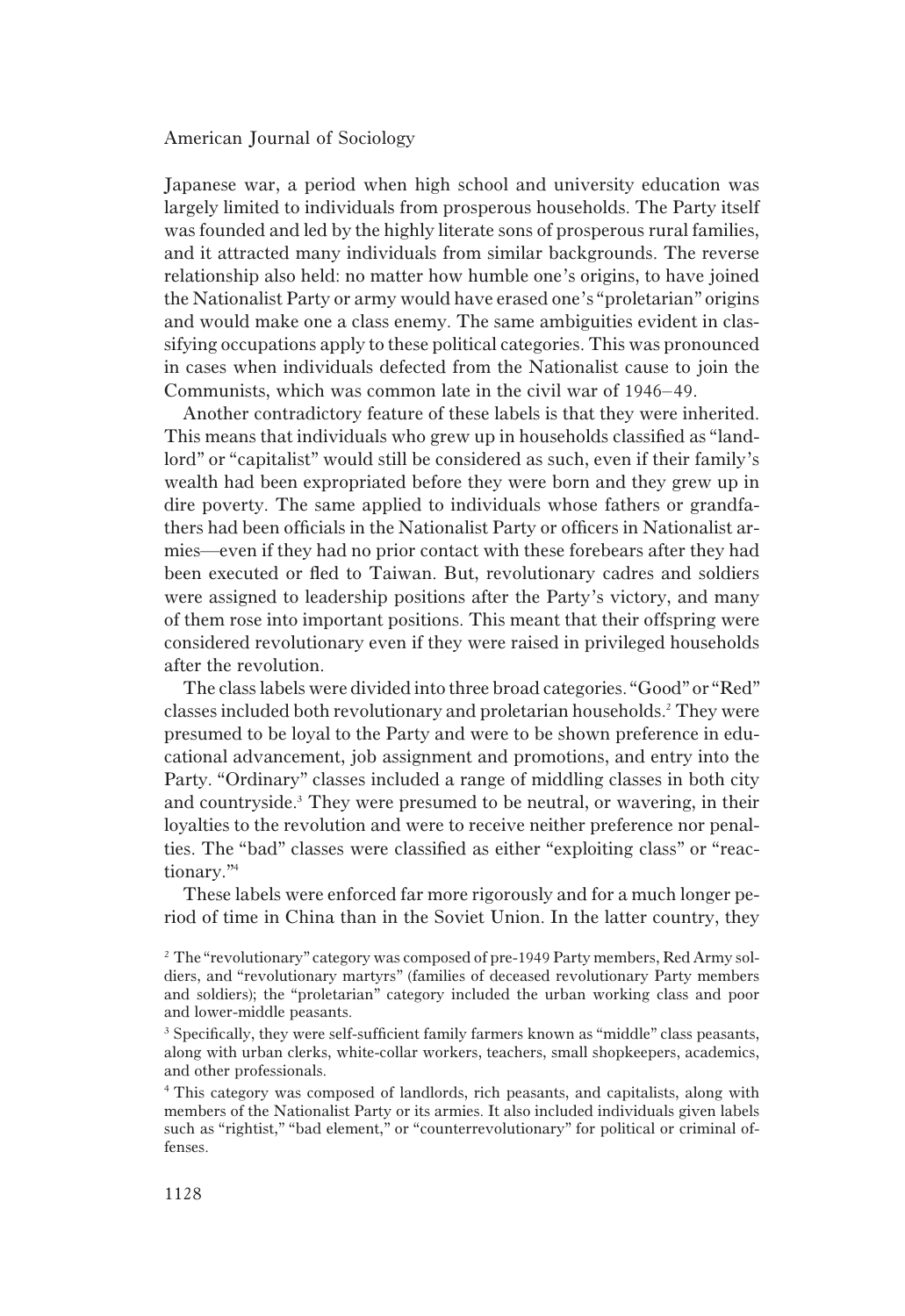were emphasized early in the Stalin era, especially in the Soviet Union's own cultural revolution of the late 1920s (Fitzpatrick 1978). In large part because of their ambiguities and contradictions, the Soviet Union abandoned these class categories as unworkable after only a few years, and they had largely disappeared by the mid-1930s (Fitzpatrick 2005, pp. 37–49). In China, however, the system was rigorously enforced from the 1950s until the end of the 1970s, when its use rapidly declined. Not until 1979 was the stigma attached to a range of "bad" class labels formally removed (Central Committee [1979a] 1993, 1979b). Class labels were not removed from household registers, however, and students who registered for middle school ( junior high school) were still required to report their family's class label until 1987, when the practice was finally discontinued (Chen, Wang, and Yang 2017, p. 10). During the radical political campaigns of the Mao era, especially during the Cultural Revolution of 1966–76, the class labels were emphasized to an extreme degree.

The three-decade emphasis on enforcing these bureaucratic labels in a wide range of career events has long led observers of China to suspect that they had a major impact on life chances, especially in educational and career advancement and entry into the Communist Party, which formed the elite of the new party-state. Because of sharp limits on the availability of data, there always has been a high degree of uncertainty about what that impact actually was. The ambiguity and somewhat contradictory nature of the categories and their assignment to households have led some to wonder whether their impact might have been attenuated or that they might have had unintended consequences. Case studies based on government documents, interviews, and fragmentary statistics from local settings have suggested that politically connected households with "revolutionary" labels benefited far more than proletarian households, despite the fact that the latter were also considered red (e.g., Rosen 1982; Unger 1982; Andreas 2002). This would suggest that the "revolutionary" category became a de facto mechanism for Party patronage, as was charged by critics within China in the 1950s and 1960s (Doolin 1964; White 1976), while the "proletarian" labels were a mild form of affirmative action. This interpretation was reinforced by indications that individuals from middle-class and exploiting households nonetheless did relatively well in educational attainment well into the 1960s, despite the discrimination inherent in the rules, perhaps even better than individuals from proletarian households (Rosen 1982; Unger 1982; Andreas 2002).

Findings based on probability samples of the population were unknown until the 1990s. Only one prior study, based on the urban portion of the same data set as we examine in this article, has partially and indirectly addressed some of these questions. It employed class labels and other criteria (parental occupation and party membership) to construct several different types of "new elite" and "old elite" categories and compared the career out-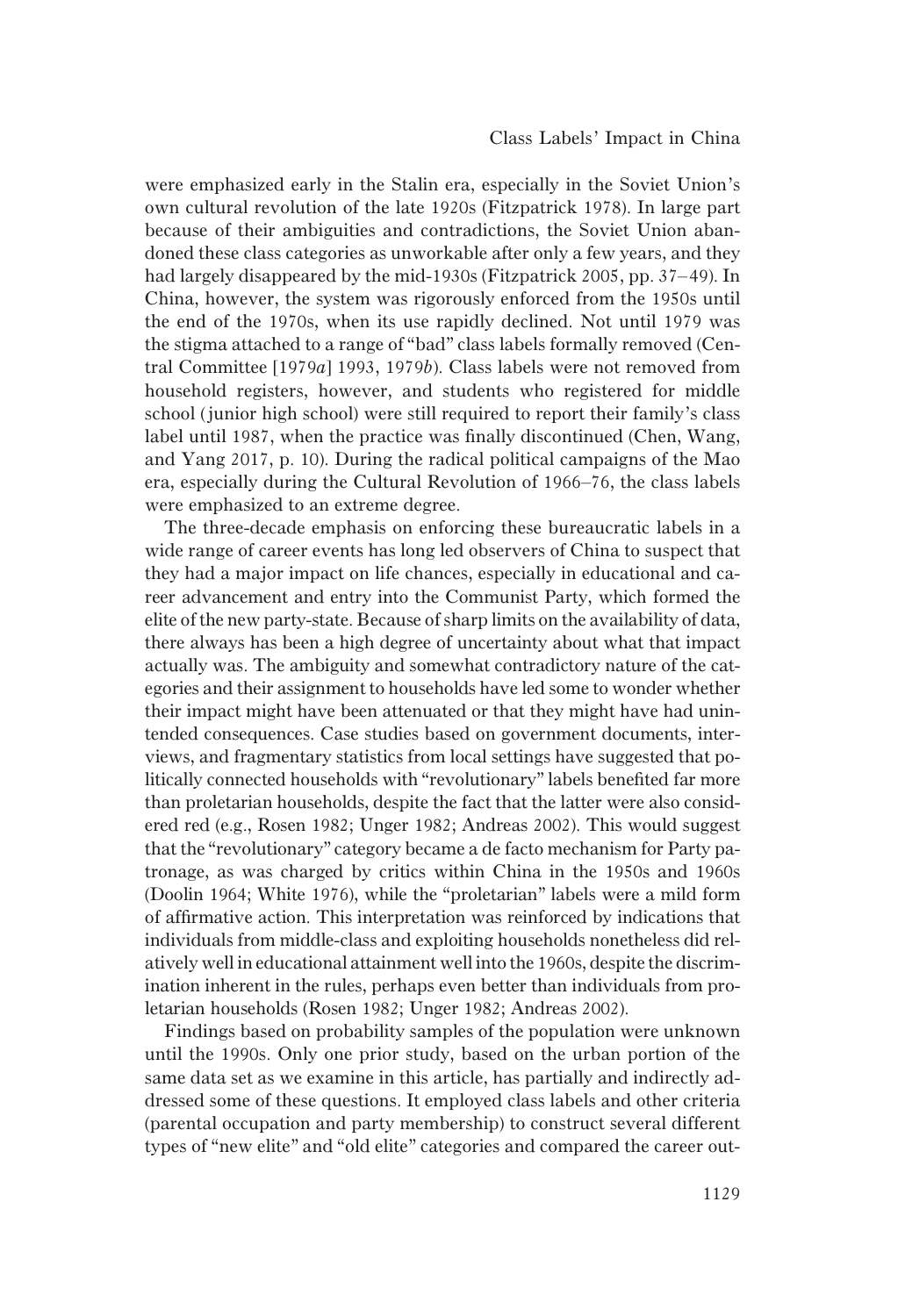comes of individuals from these different elite households over time. It did not address questions about the net effects, both indirect and direct, of the class labels on a range of individual outcomes, including party membership and education. Our article is the first to directly model the multiple effects of class labels across generations with a multigeneration national probability sample.

Whatever the impact of class labels might have been during the period of their strong enforcement, a secondary question is whether they continued to have lingering consequences in the period after the policy was formally abandoned. In conjunction with the political liberalization and economic reforms that followed the Cultural Revolution, the use of class labels was rapidly curtailed after 1979 (Lee 1991). But the class labels were retained in individual dossiers and household registers, and local decision makers may have continued to discriminate informally against those from "exploiting" class backgrounds and politically stigmatized households according to prior practice. Habitual patterns of discrimination do not immediately disappear simply because of changes in laws. More important, the formal end of discrimination against individuals in stigmatized categories did not prohibit continuing favoritism toward individuals in the Red category. Even apart from continuing discrimination by authority figures, it is likely that the experience of one's family being labeled as "Revolutionary," and therefore as especially worthy, or as"Bad," and therefore as especially unworthy, affected self-conceptions in ways that influenced choices about whether to pursue various opportunities such as higher education, cadre positions, and Communist Party membership.<sup>5</sup> It would therefore be surprising to find that these deeply ingrained behavioral patterns, which were entrenched over three decades, would be sharply curtailed immediately after a shift in Party policy.

This article aims to assess, for the first time with data from a national probability sample of both urban and rural populations, the role of political class labels in educational and occupational attainment and the attainment of Party membership. We do this by estimating various logistic regression models, considering the relation of family class labels to each outcome without and then with controls for covariates. We also assess for each outcome

<sup>&</sup>lt;sup>5</sup> There is some evidence from social psychological studies showing that high socioeconomic status (SES) individuals are more likely to exhibit a sense of entitlement than are lower SES individuals and that lower SES individuals tend to exhibit a reduced sense of personal control (Kraus, Piff, and Keltner 2009; Kraus et al. 2012; Piff 2014). There also is a well-developed literature on the relationship of SES to health that focuses on feelings of adequacy and subjugation as well as on autonomy and the lack of personal control (see, e.g., Marmot 2004; Wilkinson and Pickett 2009; Åberg Yngwe et al. 2012; Nobles, Weintraub, and Adler 2013; Walker et al. 2013; Bosma et al. 2015).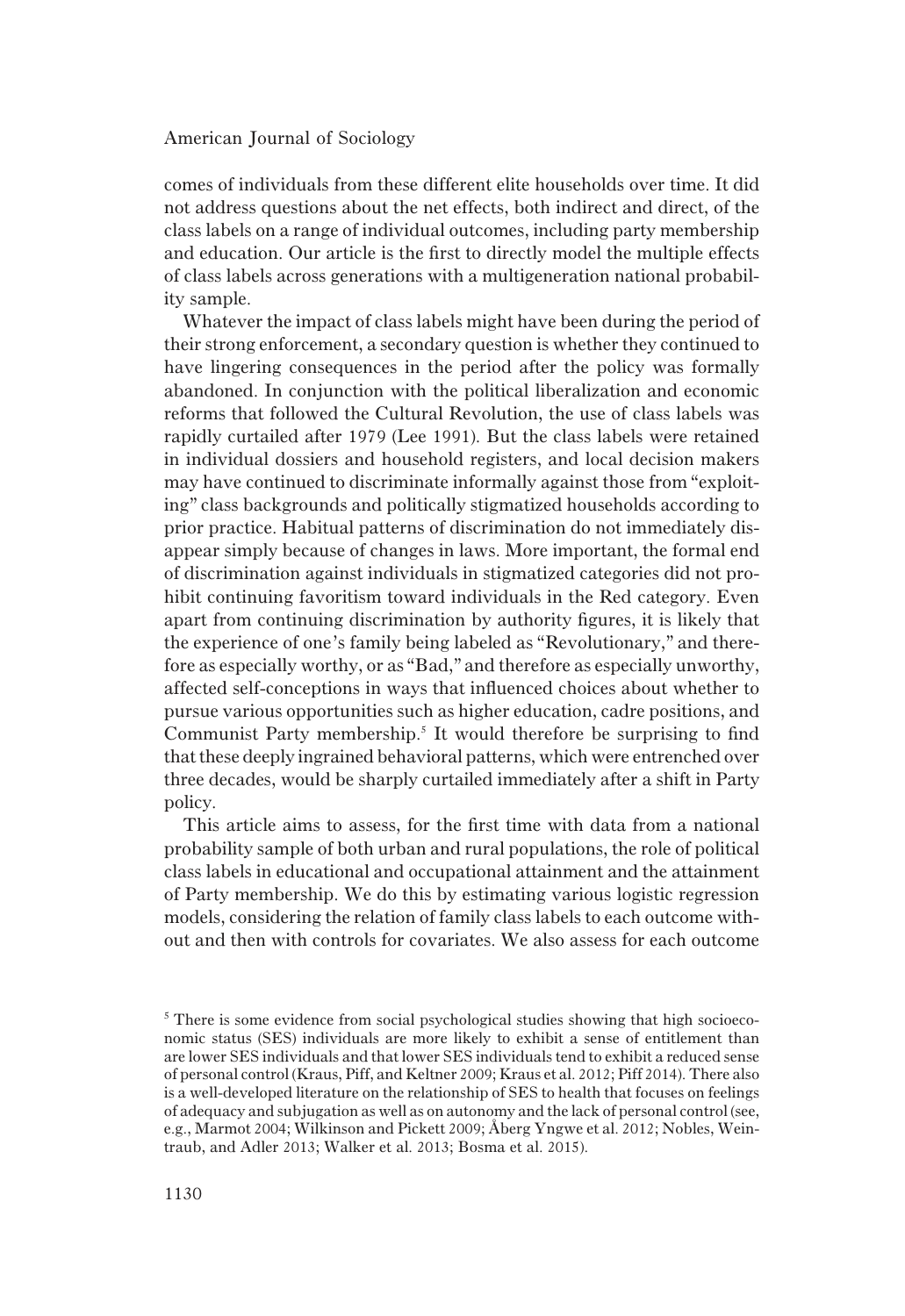whether the impact of class labels differed in two periods (following Walder, Li, and Treiman 2000): from 1950 to 1978, which we label the "Mao period," and from 1979 to 1996, the year of the survey on which our analysis is based, which we label the "Reform period." We look for cross-period differences, in order to check for possible early changes in the period immediately after the shift in Party policy. We find few statistically significant differences between periods in the relationship between class backgrounds and the outcomes we study and hence do not present them in detail but only selectively comment as we describe our results. However, because of the possibility that the small sizes of our Red and Bad subsamples give us insufficient power to detect important differences, after our main analysis we show, in table 7 below, a descriptive comparison of selected outcomes in the two periods. As we will see, this table reveals no systematic differences between the two periods.

## DATA

The data for our analysis are from the survey Life Histories and Social Change in Contemporary China, a multistage stratified national probability sample of the population of China ages 20–69, conducted in 1996.<sup>6</sup> The total sample size is 6,090, stratified by urban versus rural residence (with the urban population sampled at three times the rate of the rural population) and also by the proportion of the population with at least a middle school education (see Treiman [1998] for details).<sup>7</sup> The response rate was very high, with completed interviews obtained from about 95% of contacted

 $6$  The primary sampling units were counties, or their urban equivalents, in all provinces except Tibet. Tibet's population is so small that in a probability-proportional-to-size multistage sample of the same size as ours it is unlikely that any Tibetan county would have been chosen. For all practical purposes this is a national sample. The secondary sampling units were townships or their urban equivalents. The tertiary sampling units were villages or urban neighborhoods. See Treiman (1998) for details. While in principle it would be desirable to further extend the period after class labels were formally abolished, to determine whether there was a gradual diminution of their influence, this is not possible given the paucity of available data. We know of only one recent national probability sample survey that included a question on family class origins, the 2012 wave of the Chinese Labor Dynamics Survey. Unfortunately, there are several problematic aspects of this survey that make it unsuitable, of which we mention the three most important. First, the questions regarding the father's and paternal grandfather's class origins produce inconsistent results, which should not occur given that class labels were inherited through the male line. Second, it is ambiguous as to whether the class variables refer to the father and grandfather of the head of household or the father and grandfather of the respondent. Third, there are separate family and individual questionnaires, each containing pertinent variables, but they cannot be matched in about 20% of the family cases.

<sup>7</sup> The data set and documentation are available at https://dataverse.harvard.edu/dataset .xhtml?persistentId=hdl:1902.1/M889V1.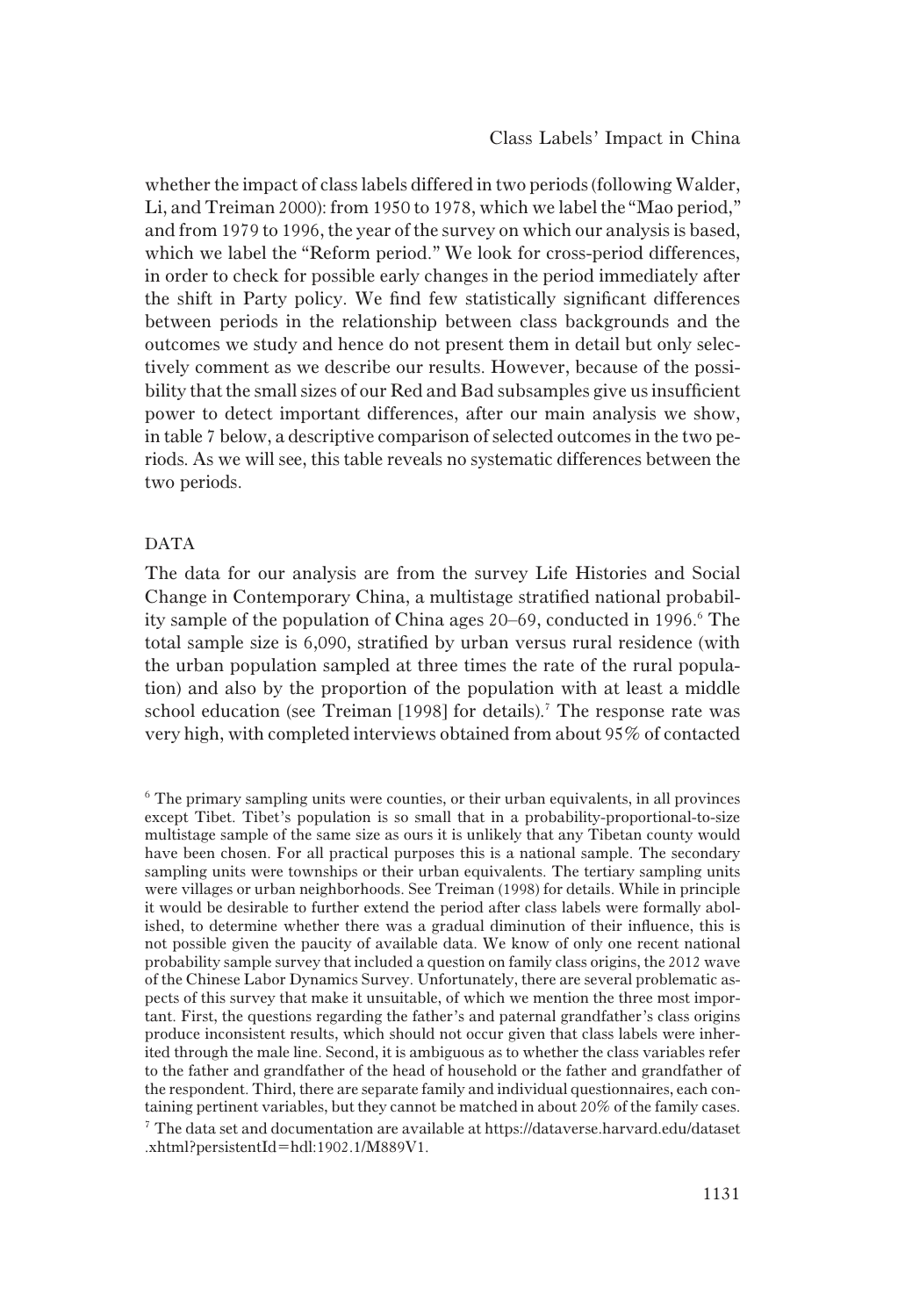households (Treiman 1998, p. I.17).<sup>8</sup> The survey questionnaire includes extensive information on the respondents' educational, occupational, and political histories and their economic activities at the time of the survey and also similar, although less extensive, data for their parents and grandparents. We exploit this rich body of life history information in our analysis.

## Variables

Our focal variable is "class origin," and the remaining variables are employed either as control variables or as outcome variables. The basic definitions of the variables are given here; for more detail about definitions and coding decisions, see the appendix. All of the outcome variables studied here are based on information for specific points in time, that is, for specific years or ages. While we cannot definitively infer causal effects, we can at least get the correct temporal order of predictors and outcomes. We do this by lagging the predictor variables by one year relative to each outcome being studied. This makes it possible to treat the same variables as both determinants and outcomes, depending on the outcome being studied.

Class origin.—We use the four categories discussed above. To distinguish the "good" categories defined by political affiliation versus economic status, we label the politically defined revolutionary category as"Red" and the proletarian category as "Workers." These two categories were intended to be treated preferentially. They are distinguished from the "Middle" classes (urban white collar, professional, middle peasants), to be treated evenhandedly, and "Bad" classes (landlords and capitalists), who were to be penalized (see the appendix for more detail).

Ancestral property.—The survey included information on ownership of various kinds of property in 1948 by parents, paternal grandfathers, and maternal grandfathers and also whether in 1948 each of these ancestors rented out land to others or hired agricultural labor. "Don't know" responses were treated as negative (see the appendix for more detail).

Ancestral occupation in 1948.—The survey includes information on the 1948 occupation of the respondent's father, mother, and both paternal and maternal grandfather. For each of these variables, some respondents reported that the ancestor had no occupation in 1948; we retained such descriptions as a separate category (see the appendix for more detail).

<sup>&</sup>lt;sup>8</sup> Within each village or neighborhood, samples of households were drawn systematically from lists of permanent resident households (the hukou lists) and from lists of temporary residents that all village/neighborhood-level units were required to keep beginning in late 1994 (Treiman 1998, p. I.4). We successfully interviewed individuals in 89% of the listed households; in 6% of households it was impossible to contact anyone; in 4% of households there was no eligible respondent or an eligible respondent was never available; in less than 1% of cases the interview was refused by a respondent.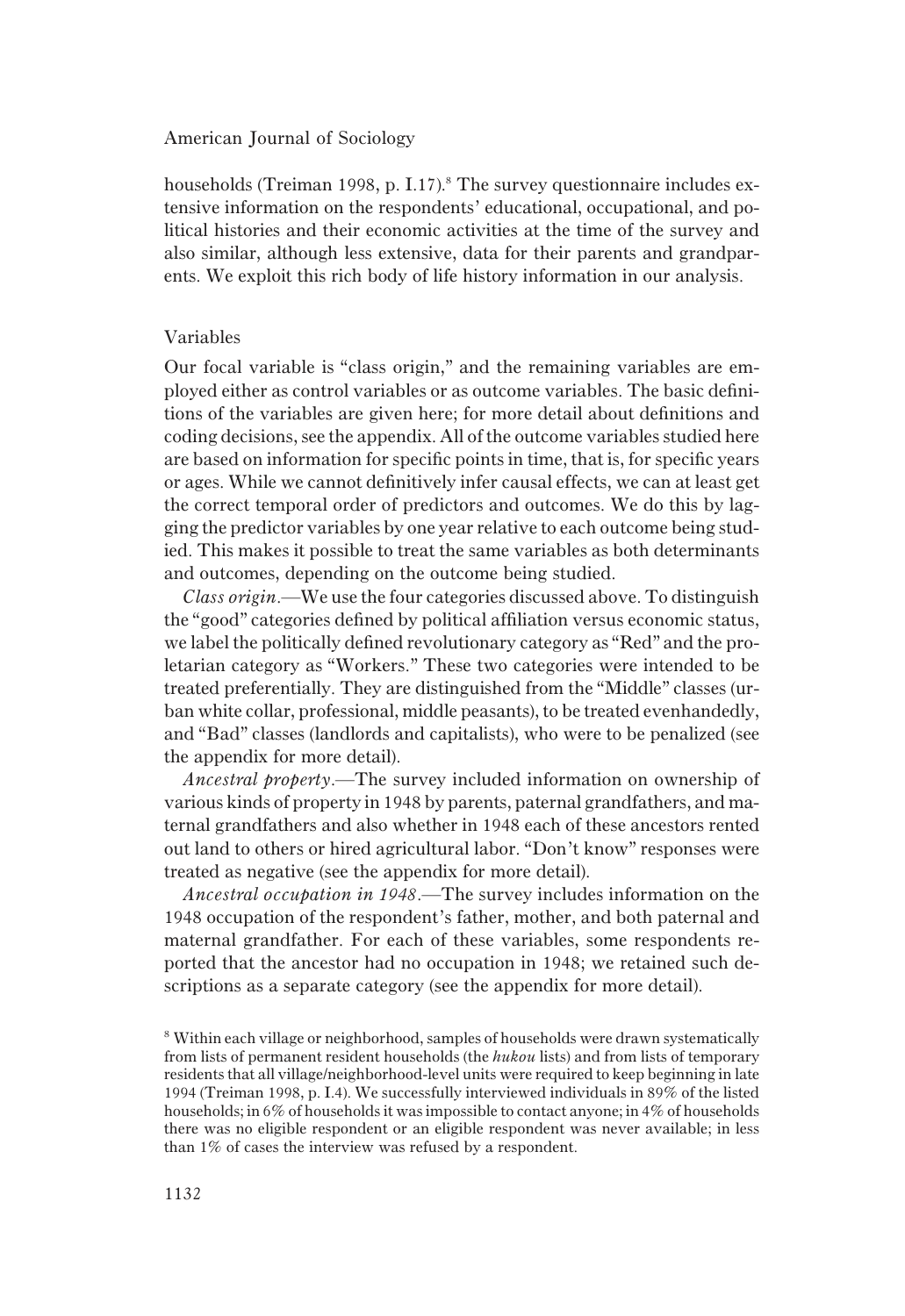Education.—Education is both as an outcome variable and a control variable for the other outcomes we study. When we study education as an outcome, we consider matriculation at each level of education, contingent on having matriculated at the previous level. We focus on matriculation rather than completion because matriculation may be dependent on class background, with those of Red class origin being particularly advantaged and those of Bad class origin being particularly disadvantaged, whereas graduation after having achieved admission is much more a matter of personal effort. For several levels of education, we treat alternative types of schools as competing risks: whether one matriculates at an ordinary or an elite junior high school; whether one matriculates at a vocational, ordinary academic, or elite academic high school; and whether one matriculates at a specialized institute or university at the tertiary level.<sup>9</sup> We regard those who have matriculated at one type of school at a given level to be no longer at risk of matriculating at another type of school at the same level.<sup>10</sup>

Occupation.—Occupation appears as an outcome variable and, for admission into the Party, as a control variable. When we consider occupation as an outcome, we follow Walder et al. (2000), who treat cadres (middle- or high-level management personnel) and professionals as the elite segment of the Chinese occupational structure and regard entry into such occupations as competing risks.<sup>11</sup> When occupational position is a control variable, we lag it by one year relative to the outcome, becoming a Party member, and expand the classification to include information on the respondent's nonwork activity in the prior year.<sup>12</sup>

Communist Party membership.—In China, Party membership opens up the opportunity for career advancement into elite positions. In our data, only 14% of men and 4% of women are members.

<sup>&</sup>lt;sup>9</sup> "Junior high school" and "lower middle school" are synonyms, as are "high school," "senior high school," and "upper middle school." An "elite" secondary school is either one that was designated as a "key point" (i.e., "magnet") school by city governments or one that was attached to a university. A "specialized institute" was a postsecondary training program to prepare personnel for a government ministry or industrial sector (e.g., railways, metallurgy, foreign language). Specialized institutes typically had two- or threeyear programs, whereas universities typically required four years.

<sup>&</sup>lt;sup>10</sup> In China one rarely moved between different types of schools at the same level, but in our data 11% of those who completed academic high school subsequently entered a vocational high school. We ignore this exception, which includes about 2% of the total population.

 $11$  Only about 10% (109/1,103) of those who ever held either professional or cadre positions also held the other type of position.

 $12$  We distinguish between cadre, professional, and other occupations when occupation is the dependent variable but add the categories "waiting for work," "in school," "other activity," and a residual category, "NA/DK" (not applicable/don't know), when occupation is a control variable, to avoid having to deal with missing data.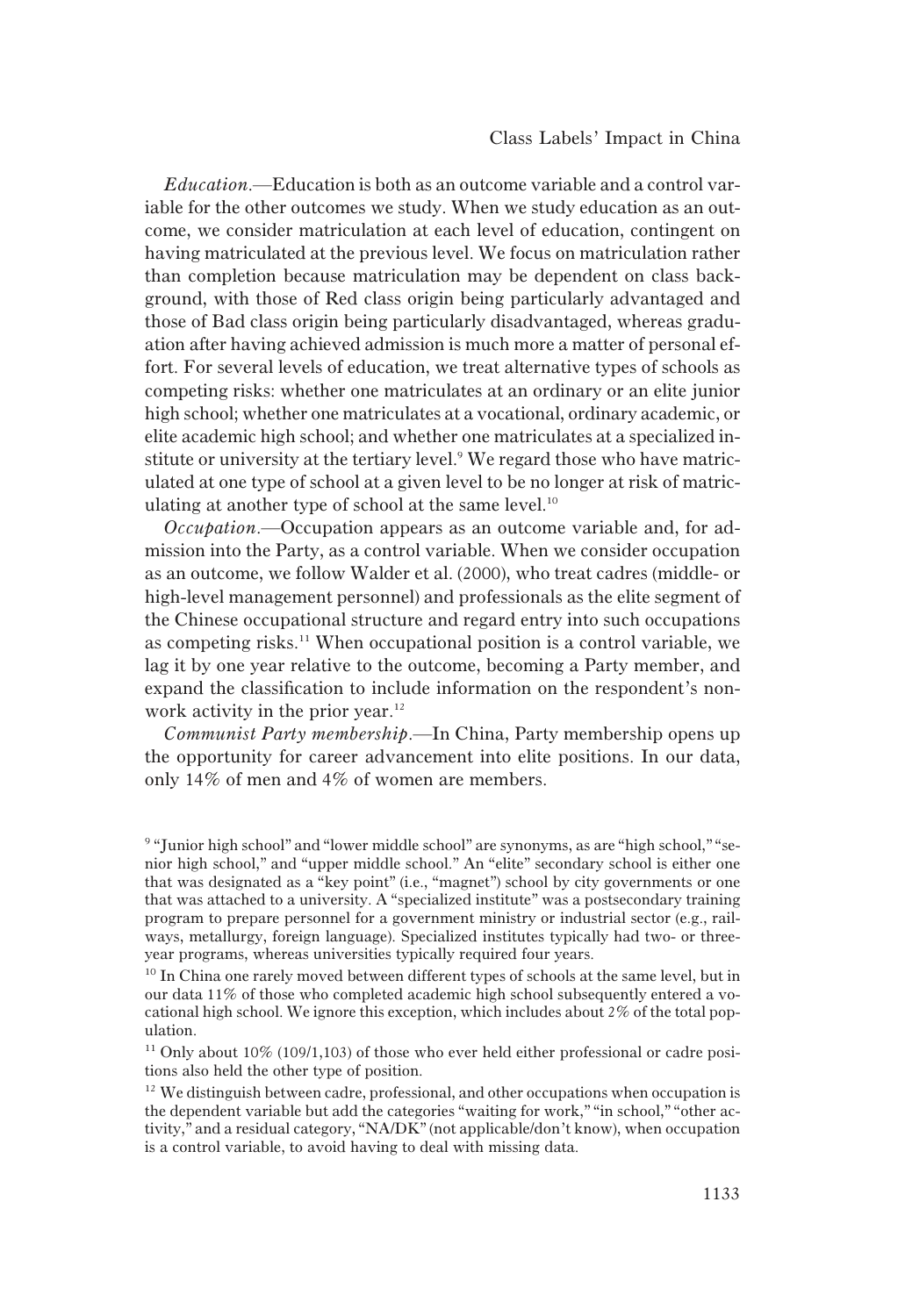Parental Party membership.—Given both the importance of political loyalty and the importance of personal connections (guanxi) in China, having parents in the Party should strongly improve one's life chances. Since parental Party membership is correlated with political class label, it is necessary to control for the effect of parental Party membership to ensure that any effect of class does not simply reflect the association in the previous generation.<sup>13</sup> We treat parental Party membership as a dichotomy, scored 1 if either parent became a member of the Communist Party before the measured outcome.

Parents' education.—As additional controls, we have two measures of parental education: the sum of the years of school completed by the father and mother of the respondent and the difference in their years of schooling. This parameterization of parental education has the advantage of not splitting the effects of the two parents. There is a main effect associated with the sum of parental education, and an additional effect—which usually is neither significant nor interesting—associated with the difference in the education of the father and mother.<sup>14</sup> Although until recently women often had no schooling (80% of mothers of those in our sample who became eligible to begin primary school during the Mao period), we think it important to take account of mother's education since it is well known that even low levels of mother's education result in strong behavioral changes in developing nations (Frankenberg and Mason 1995; Song and Burgard 2011).

Father's and mother's occupational position.—In research throughout the world it has been shown that parental occupation is an important determinant of socioeconomic outcomes (Ganzeboom, Luijkx, and Treiman 1989; Treiman and Yip 1989; Erikson and Goldthorpe 1992; Breen 2004). However, due mainly to China's household registration (hukou) system, the association appears to be much weaker in China than in many other nations (Wu and Treiman 2007). In each of our analyses we include two typologies, respectively for father's and mother's occupational position, in the year before the age at risk.<sup>15</sup> In each case we distinguish between managerial (cadre),

<sup>15</sup> We do not, in fact, have data on the exact years. Rather, we exploit the fact that father's and mother's occupation was recorded for the year the respondent was age 14 and for

<sup>&</sup>lt;sup>13</sup> In our survey, 79% of the fathers of those of Red class origin were Communist Party members, compared to 13%, 9%, and 3% of fathers for those of Working, Middle, and Bad class origin. The corresponding percentages for mothers were 26%, 2%, 2%, and  $< 5\%$ .

<sup>&</sup>lt;sup>14</sup> It is easy to show that the coefficients for mother's and father's education can be recovered from the coefficients for the sum and difference in parental education. If  $\beta_1$  is the coefficient for the sum of parents' education and  $\beta_2$  is the coefficient for the difference in parents' education (father minus mother), then the coefficient for father's education is just  $(\beta_1 + \beta_2)$  and the coefficient for mother's education is  $(\beta_1 - \beta_2)$ . We are indebted to the late James Morgan (personal communication) for pointing out this parameterization to us.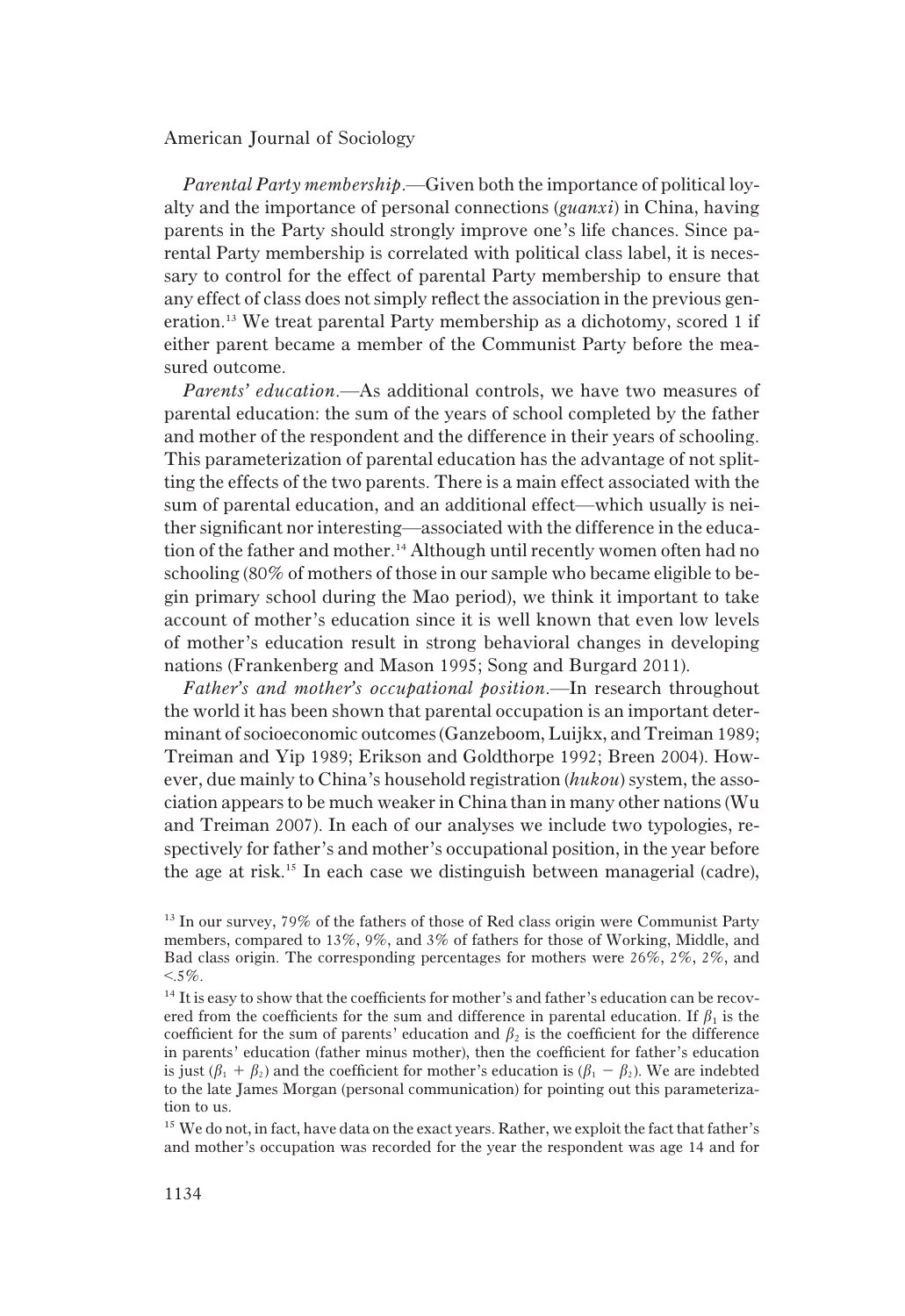professional, and other occupations and, to avoid the problem of missing data, treat as a separate category those with no occupation and those for whom we have no information. Cadre and professional occupations have been shown to have distinct recruitment paths (Walder 1995; Walder et al. 2000; Li and Walder 2001). We do not distinguish other occupational categories because, except for elite positions, there was little difference in socioeconomic outcomes associated with parents' occupational position.

*Male* (male  $= 1$ , female  $= 0$ ).—In China, more than many other nations, power was mainly in the hands of men, and this strongly limited opportunities for women during the Mao era, despite wide participation in the labor force (Stacey 1983). This still was substantially true in 1996.

Period.—The appropriate representation of period effects is a vexing question when dealing with cross-sectional data since for such data age and period are perfectly correlated. This is not much of an issue for outcomes, such as education, that tend to occur at specific points in the life cycle. But it is problematic for outcomes that are spread out over the life cycle such as joining the Communist Party and attaining cadre or professional positions. In the present case, as noted above, we would like to compare those at risk during the Mao (1950–78) and Reform (1979–96) periods. However, if we assign the Reform period to all those who have not yet achieved a specific outcome by 1979, we are in effect comparing "slow trackers" from the Mao period with a more representative set of younger respondents from the Reform period since "fast trackers" from the Mao period will already have achieved the outcome. Our approach, which takes us only part of the way to a fully satisfactory solution, is to compare cohorts rather than periods—that is, to define the Mao period as pertaining to those who became at risk between 1950 and 1978 and to define the Reform period as pertaining to those who became at risk between 1979 and 1996. For Communist Party membership and achievement of a cadre or professional occupation, we regard risk as beginning at age 18; for school matriculation, we define risk as beginning at age 7 for primary school, age 13 for junior high school, age 16 for senior high school, and age 19 for tertiary education.

The reason this solution is only partly satisfactory is that for Communist Party membership and attainment of a cadre occupation, our observations are more severely censored for the Reform cohort than for the Mao cohort, given that the oldest respondent in the Reform cohort was age 35. In our data, the median age of Party joining for those who had become Party members by the date of the survey was 26, and the 90th percentile was 41. For

several specific years: 1948, 1963, 1970, 1979, and 1989. When the age at risk was greater than 14, we use the parental occupation when the respondent was 14. When the age at risk was 14 or earlier, we use the parental occupation for the latest year before when the respondent was age 14.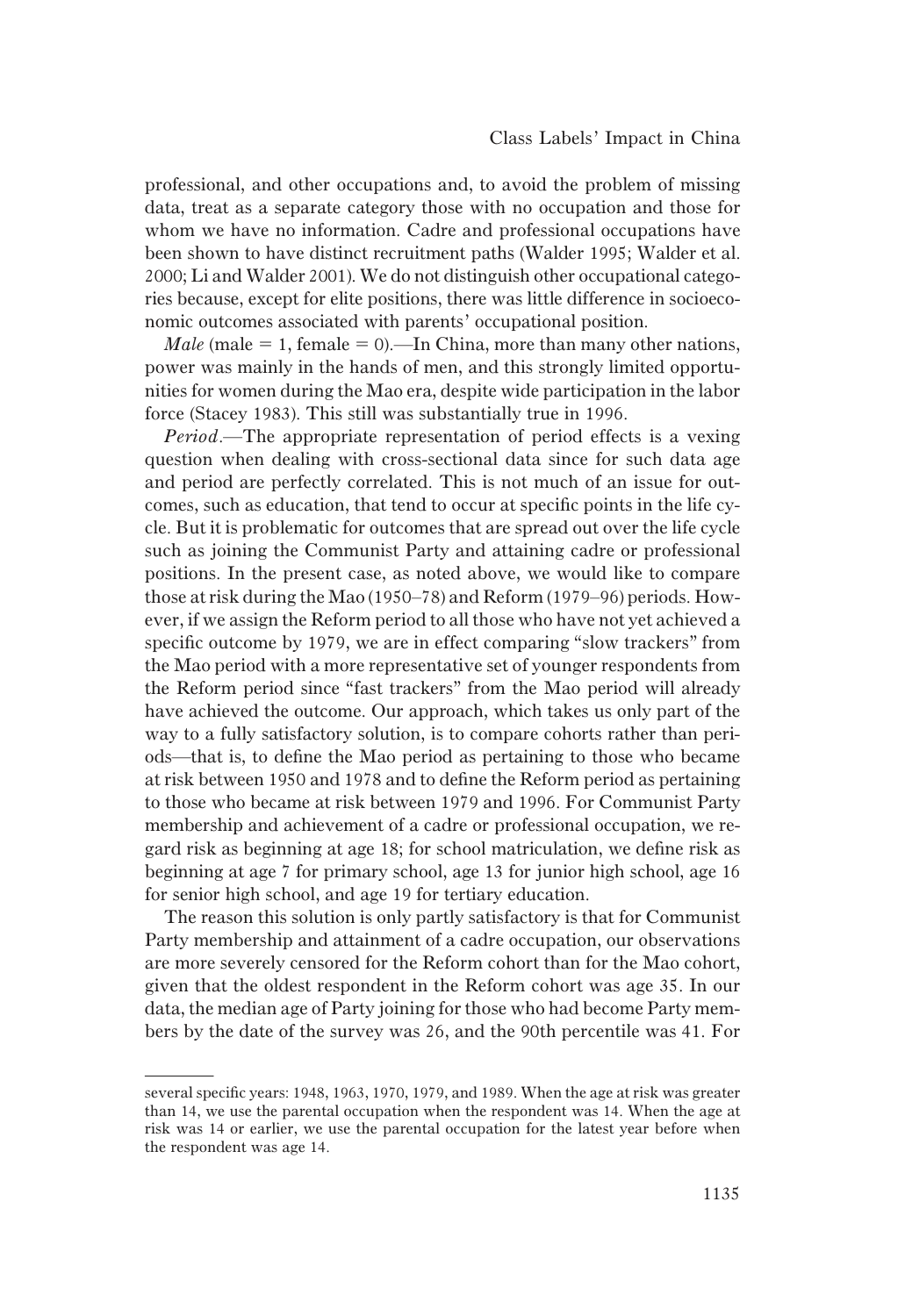cadre occupations the median was 30, and the 90th percentile was 43. By contrast, for professionals the median was 20, and the 90th percentile was 29. For educational attainment, only tertiary matriculation was censored since for each lower level the 90th percentile of the age at matriculation was below 20, the minimum age of respondents. For tertiary matriculation the median was 20, and the 90th percentile was 32. It should be noted that there is nothing distinctive about our survey. All cross-sectional surveys suffer the same difficulty, which renders cross-cohort comparisons problematic for any variable that is not essentially realized by the minimum age of respondents. The problematic nature of our cross-cohort comparisons is another reason for not making too much of them but focusing on the overall results.

## THE DETERMINANTS OF CLASS LABELS

As we have noted, nominally class labels reflect the objective position of the head of the family in the years just before 1949. However, because of the inherent ambiguities and contradictions in the classification scheme, the local officials who initially assigned class labels to households could exercise a certain amount of discretion.<sup>16</sup> In addition, individuals had a clear incentive to present their occupational histories and family assets in a manner that would give them the most favorable possible class label. If their biographies and the accounting of family assets were not rigorously verified, the labels may not have reflected actual circumstances.

In addition to possible inaccuracies in the initial assignment of labels, the combination of economic and political designations in determining the Red and Bad categories introduced both ambiguity and heterogeneity into these groups. The "revolutionary" label (which we designate as Red) could include individuals who participated in the Communist Party or Red Army but who were in fact from relatively prosperous households. If not for their participation in revolutionary organizations, these individuals would have been given a much less desirable class label. Similarly, the Bad class category could include individuals who were from less prosperous households but who were placed in the Bad category because of their membership in Nationalist Party organizations, collaboration with Japanese occupiers, or criminal activity immediately before Liberation. The heterogeneity within both the Red and Bad categories needs to be kept in mind when we interpret the effects of these categories.

 $16$  Another, well documented, example of the classification of an entire population by local bureaucrats was the assignment of South Africans to one of four race categories (White, Asian, Coloured, or Black) in 1952. In the South African case, the classification was of individuals, not families, with the result that many people found themselves in categories different from their siblings' or parents' (Watson 1970; Thompson 1990, p. 190).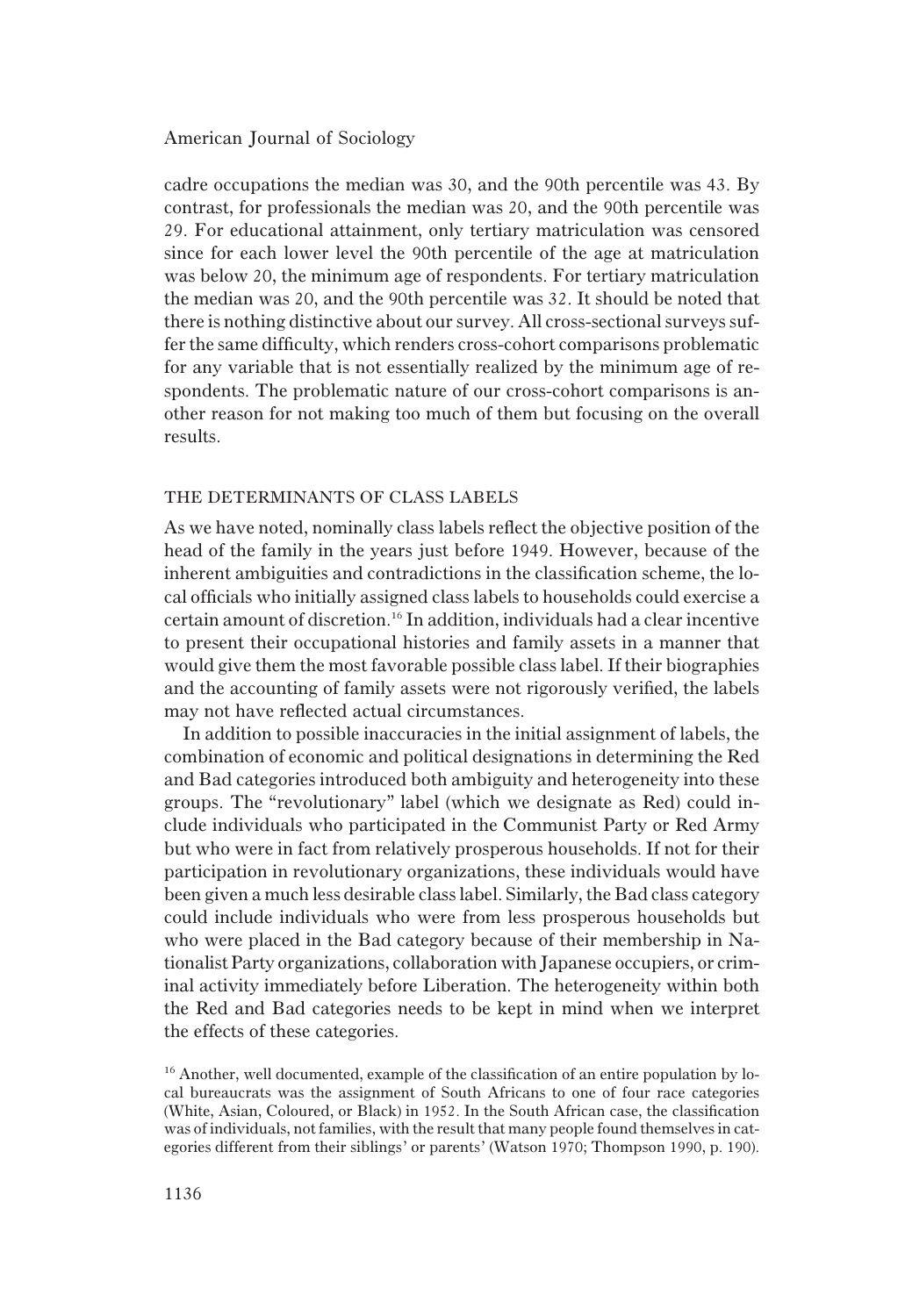|                                      |      | CLASS LABEL |        |      |       |
|--------------------------------------|------|-------------|--------|------|-------|
|                                      | Red  | Working     | Middle | Bad  | TOTAL |
| Own home $\dots\dots\dots\dots$      | 76.0 | 77.1        | 89.6   | 92.4 | 79.0  |
| Own buildings* $\dots \dots$         | 7.3  | 3.0         | 8.0    | 24.5 | 4.4   |
| Own land $\ldots \ldots \ldots$      | 42.4 | 45.6        | 70.9   | 85.8 | 49.8  |
| Hire farm labor $\ldots \ldots$      | 6.2  | 2.3         | 10.1   | 37.5 | 4.5   |
| Rent out land $\ldots \ldots \ldots$ | 4.7  | 1.2         | 4.3    | 26.4 | 2.5   |
| Own business $\dots \dots$           | 15.3 | 6.4         | 15.1   | 23.8 | 8.1   |
| Class origin $\dots \dots \dots$     | 1.5  | 83.7        | 11.2   | 3.6  | 100.0 |
| N (unweighted) $\dots\dots$          | 144  | 4,976       | 734    | 201  | 6,055 |

TABLE 1 Property Ownership of Parents or Grandfather in 1948, by Class Label: Chinese Adults Ages 20–69 in 1996 (%)

NOTE.—All percentages are based on weighted data.

\* Other than home.

We start by assessing the relationship between family property ownership in 1948 and the class label assigned.<sup>17</sup> Table 1 shows the percentage of those in each of the four class categories whose families owned various kinds of property or were "exploiters" because they rented out land or hired agricultural labor. Specifically, we count as an owner/exploiter all those for whom at least one of their parents, paternal grandfather, or maternal grandfather owned/exploited each kind of property in 1948.<sup>18</sup> The extremely small proportion of nonresponses to the class origin question (about 0.5%) is a very strong indication of the continuing salience of class labels in 1996, the year of the survey.

Table 1 is an "inflow" table. Rather than showing the conditional probability of each class label given one's owner/exploiter status, the table shows the conditional probability of each owner/exploiter status given one's class

 $17$  There is some imprecision in assessing the linkage between socioeconomic position and class labels because we did not ask (nor is it certain that our respondents would have been able to tell us) precisely to which family member a class label had been assigned and because we did not collect sufficient information on fathers and grandfathers—the most important omissions being rural vs. urban residence in 1948 and adequate data on military service in 1948.

<sup>&</sup>lt;sup>18</sup> All "don't know" responses were treated as negative. No more than about 1% of respondents claimed not to know about the property owned by their parents, fewer than 5% responded "don't know" regarding paternal grandfathers' property, and fewer than 6% regarding maternal grandfathers' property. "Not applicable" responses, mainly due to the parent/grandparent dying before 1948, were treated as negative responses. Thus, the denominator for each percentage in the table is 6,055; the only excluded cases are the 3 for which both grandfathers were born after 1930 and the 32 for which the respondent could not be assigned a class label: 12 blank responses, 2 refusals, 9 "don't know" responses, and 9 "other" responses that could not be recoded. We treated the 91 respondents who indicated "other" and volunteered "poor/ordinary urban resident" as members of the Working class.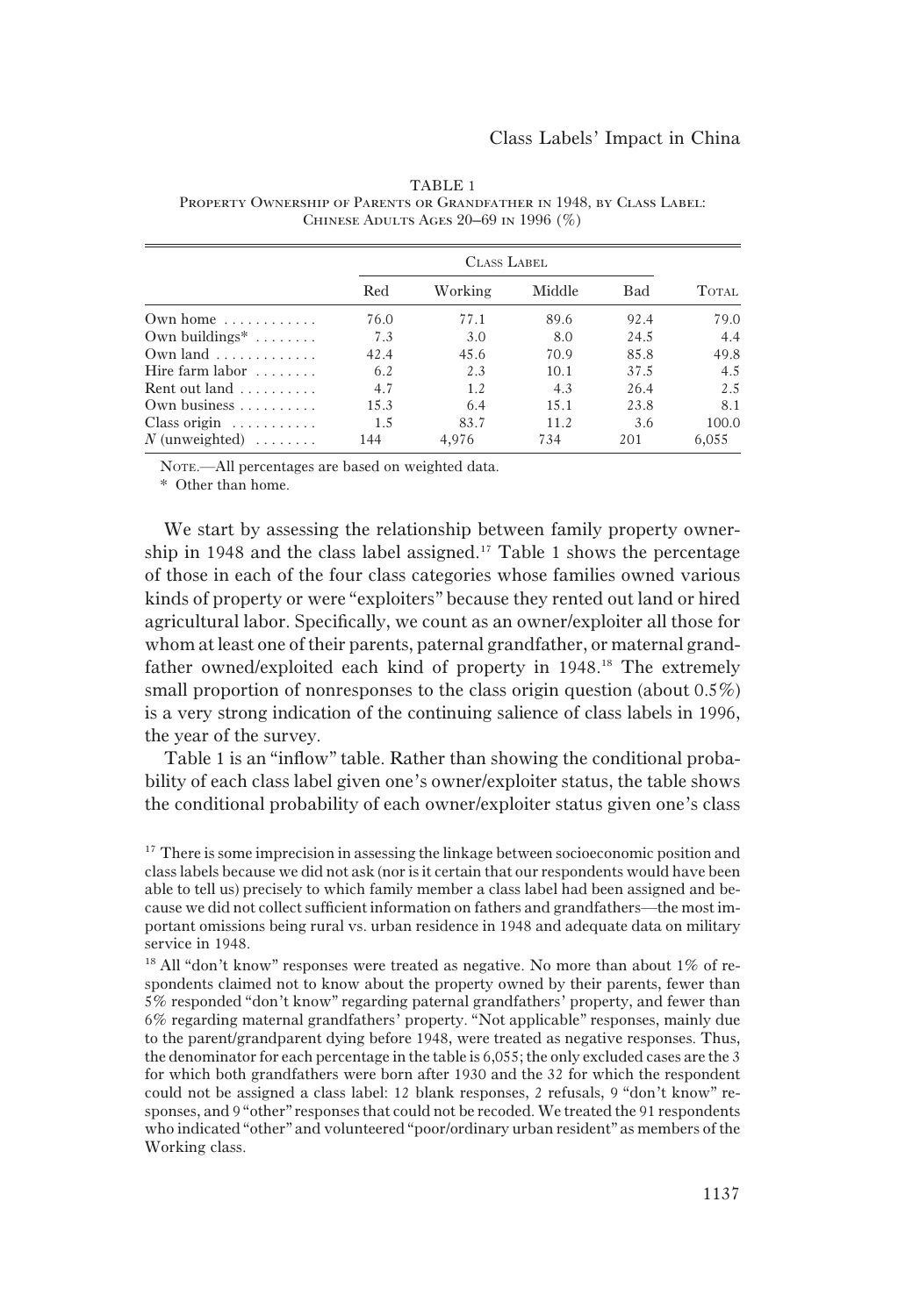|                                              |       | <b>CLASS LABEL</b> |           |           |              |
|----------------------------------------------|-------|--------------------|-----------|-----------|--------------|
|                                              | Red   | Working            | Middle    | Bad       | <b>TOTAL</b> |
| Professional-technical                       | 9.0   | 1.9                | 6.1       | 9.2       | 2.7          |
| Cadre                                        | 4.4   | .5                 | .4        | 3.1       | .6           |
| $Clerical$                                   | 3.3   | $\cdot$ 3          | .5        |           | .4           |
|                                              | 6.0   | 2.7                | 10.1      | 9.5       | 3.8          |
| Service $\ldots \ldots \ldots \ldots \ldots$ | .5    | 1.5                | 1.7       | $\cdot$   | 1.4          |
| Agriculture                                  | 40.3  | 81.0               | 67.9      | 67.2      | 78.4         |
| Manual                                       | 7.1   | 9.4                | 11.0      | 7.3       | 9.5          |
| National Party official                      | .5    | $\cdot$ 3          | $\cdot$ 3 | 1.2       | $\cdot$ 3    |
| Communist Party official                     | 4.4   | $\cdot$ 4          | $\cdot$ 3 | $\cdot$ 1 | .4           |
| Military                                     | 24.6  | 2.0                | 1.7       | 1.4       | 2.3          |
| $Total \dots \dots \dots \dots \dots \dots$  | 100.1 | 100.0              | 100.0     | 99.9      | 99.8         |
| $N$ (unweighted) $\ldots \ldots \ldots$      | 136   | 4,713              | 699       | 181       | 5,729        |

TABLE 2 Occupational Status of Father or Grandfather in 1948, by Class Label: Chinese Adults Ages 20–69 in 1996 (%)

NOTE.—See text for details on which ancestor's occupation was used.

label. The utility of an inflow table is to show the social origins of those assigned to each class. Consider first those assigned Red class labels. Some evidence that Red classes were disproportionately drawn from the urban elite is that in 1948 they were less likely to own either a home or land than were Middle or Bad class members but were differentiated from Working class members by their substantially greater probability of owning buildings other than their residence and of owning a business and also of hiring farm labor and renting out land. By contrast, Bad class members were more likely than members of any other class to own each type of property and were much more likely to hire farm labor or rent out land, which indicates that, despite the inclusion of households in this category for political or criminal activity, Bad class labels were allocated mainly to rural elites. Still, as one would expect on the basis of the construction of the categories, there is no tight correspondence between property ownership/exploitation and class membership.

This is particularly clear when we consider the occupational origins of those with each class label. Table 2 shows the occupation in 1948 of the parent (almost always the father) if it was available and otherwise for one of the grandfathers.<sup>19</sup> This table is informative in several ways. First, there is sub-

 $19$  The occupational categories shown in table 2 are derived from the father's occupation if he was born before 1930 (and therefore was at least 18 years old in 1948) and had an occupation. If neither condition held, information for the mother's occupation in 1948 was substituted if she satisfied the same conditions. If neither parent satisfied these conditions, information on the paternal grandfather's occupation in 1948 was used, provided he satisfied the two conditions, and otherwise information on the maternal grandfather's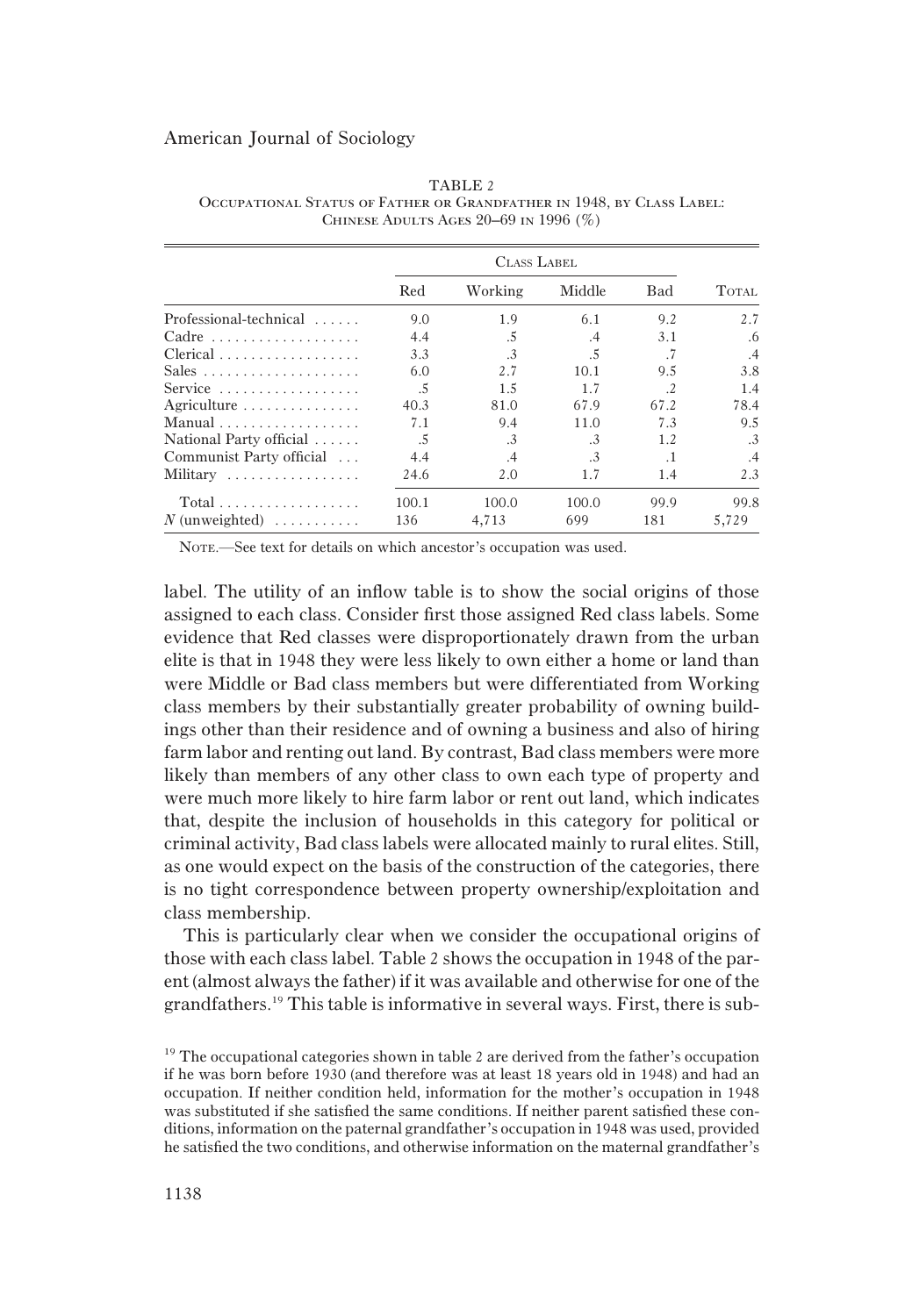stantial overlap between categories, although the Red class is more distinctive than are the other groups.<sup>20</sup> Also, despite the assumption that the Bad class was reserved for rich peasants and landlords, about a third of Bad class members in both generations had a nonagricultural origin. Second, consistent with the idea that the Red class was disproportionately drawn from the urban elite (in addition to the military), the 1948 occupations of ancestors of Red class people were much more likely to be in the cadre and clerical sectors and much less likely to be in the agricultural sector than those of any other class category; they also were more likely, together with those of Bad class origin, to be professionals. Finally, the Red class was drawn disproportionately from the military.<sup>21</sup>

We have here presented inflow tables—showing the social origin of each class category—because such tables make the differences between classes clearer than would outflow tables, given that about three-quarters of the population in both the parents' and grandparents' generation were peasants in 1948, and nearly an additional 10% were urban workers. However, a multinomial logit analysis predicting class labels from grandfather's or father's 1948 occupation and property ownership, not shown here, leads to essentially the same conclusions regarding the link between class labels and objective SES: the Red class was disproportionately drawn from the Red Army and urban white-collar employees, while the Bad class was disproportionately made up of prosperous rural elites with more land than they could farm with household labor.

## THE CONSEQUENCES OF CLASS LABELS

Given the dramatic changes in Chinese society over the past 50 years, it is not entirely obvious how, and how heavily, these class labels affected life chances. Certainly, we would expect that their effect was most pronounced

occupation was used. Three cases were omitted because both grandparents were born after 1930; 32 cases were omitted because there was no information on the family class label; and 326 additional cases were omitted because information on the 1948 occupation was not available for either parent or either grandfather. The table thus includes 5,729 cases, of which 66% were for the parents' generation and 34% for the grandparents' generation.

<sup>&</sup>lt;sup>20</sup> This assertion is based on a comparison of the index of dissimilarity  $(\Delta)$  between pairs of categories. They are, in order from Red to Bad (i.e., Red-Working, Red-Middle, ... Middle-Bad), .44, .37, .32, .14, .18, .07.

 $21$ <sup>21</sup> Table 2 understates the military origins of the Red class because we asked about military service for parents but not for grandfathers. The consequence is that almost no grandfathers are identified as having been in the military in 1948 (7% of fathers' fathers and 3% of mothers' fathers) compared to 60% of fathers. The true proportion of grandfathers in the military in 1948 is surely less than 60% since grandfathers were on average older in 1948 than were fathers, but it is likely to be substantially higher than the 7% observed for fathers' fathers.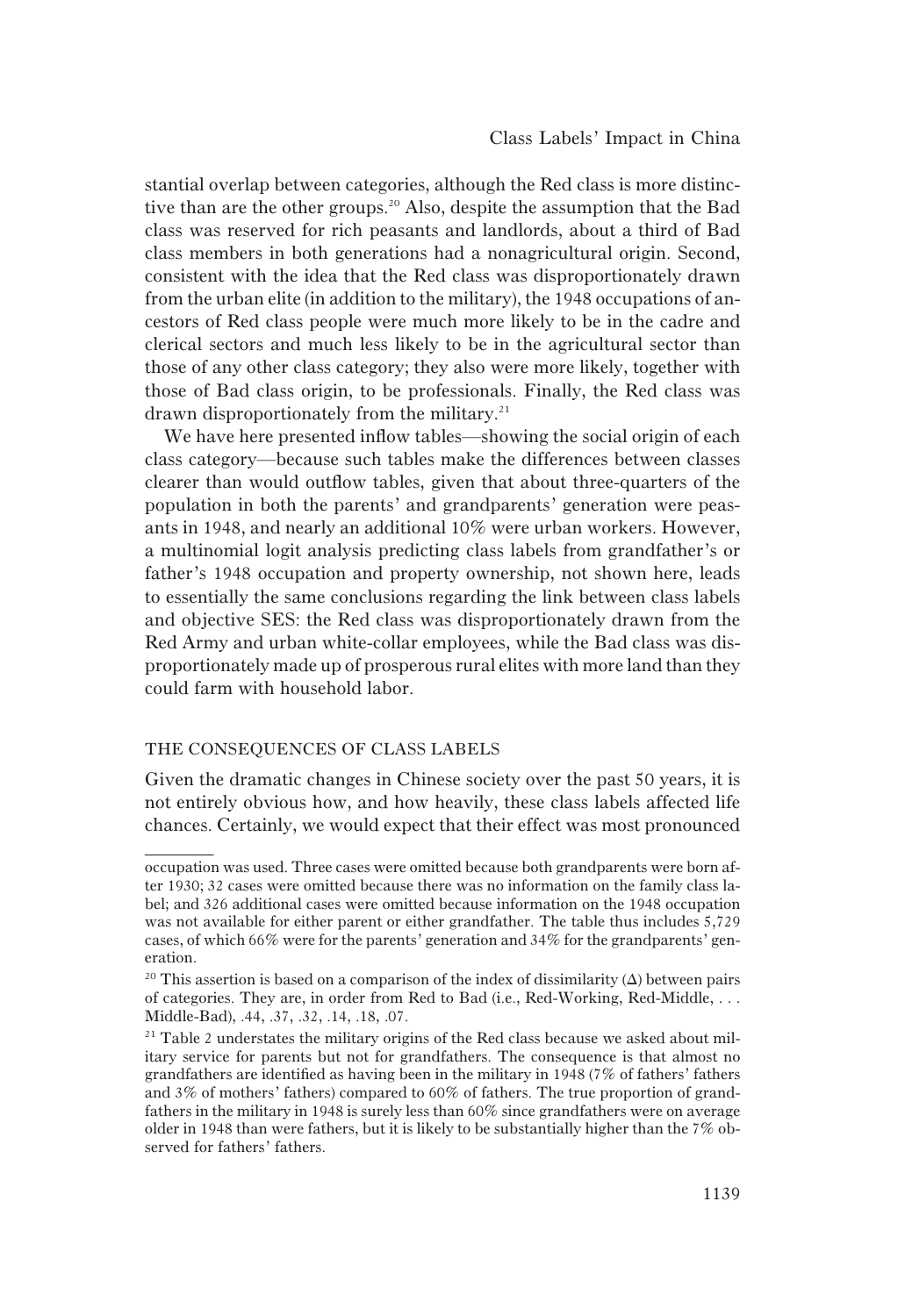during the Mao era, a time of orthodox Communism and very strong intervention in local life by the state. However, there were fluctuations in the radicalism of state policy even within the Mao era. The emphasis on class labels in educational and career advancement was most pronounced during the Great Leap Forward of 1958–60 and the Cultural Revolution of 1966– 76, but other periods, particularly the early 1960s, were notable for the deemphasis of class labels and a more lenient treatment of those in the middle classes (Unger 1982). In addition, the Cultural Revolution involved extensive purges of the party-state elite, the vast majority of whom would have had Red labels (Walder 2015, pp. 266–67). An earlier study limited to the urban population in this survey found that the advantages enjoyed by Red households were attenuated during the Cultural Revolution decade (Walder and Hu 2009). Given these policy fluctuations, it is something of an open question what the net impact of the labels would have been during the entire Mao era for China as a whole.

During the subsequent reform era, political criteria for advancement were de-emphasized in favor of merit (Lu and Treiman 2008). Previous publications based on the urban portion of this data set have documented the declining impact of Party membership and the increasing impact of higher education in attaining elite occupations in the post-Mao era, but they did not consider the impact of class labels (Walder et al. 2000; Li and Walder 2001). The stigma of class cannot have disappeared overnight. It was undoubtedly true that people continued to be identified by their class labels, especially in villages and small towns where everyone knew everyone else. It is quite possible that differences in life chances associated with class labels persisted, especially in rural areas.

There are also indications, based on an analysis of the urban population in this data set, that the political liberalization of the post-Mao era somewhat paradoxically benefited the Red households (Walder and Hu 2009). Walder and Hu found that the advantages to Red households, suppressed during the Cultural Revolution, rebounded in the following period because the persecution of veteran Party officials and their offspring, characteristic of the Cultural Revolution, was largely reversed as part of the political liberalization. For the population as a whole, therefore, it also remains an open question what the enduring legacy of these class categories would be.

## Models

The main concern of our analysis is to explore the impact of class origin on various socioeconomic outcomes. Detailed results for educational attainment, Party membership, and occupational attainment are presented here. Because of space limitations, we only briefly summarize additional results for family income, military service, the conversion of rural to urban house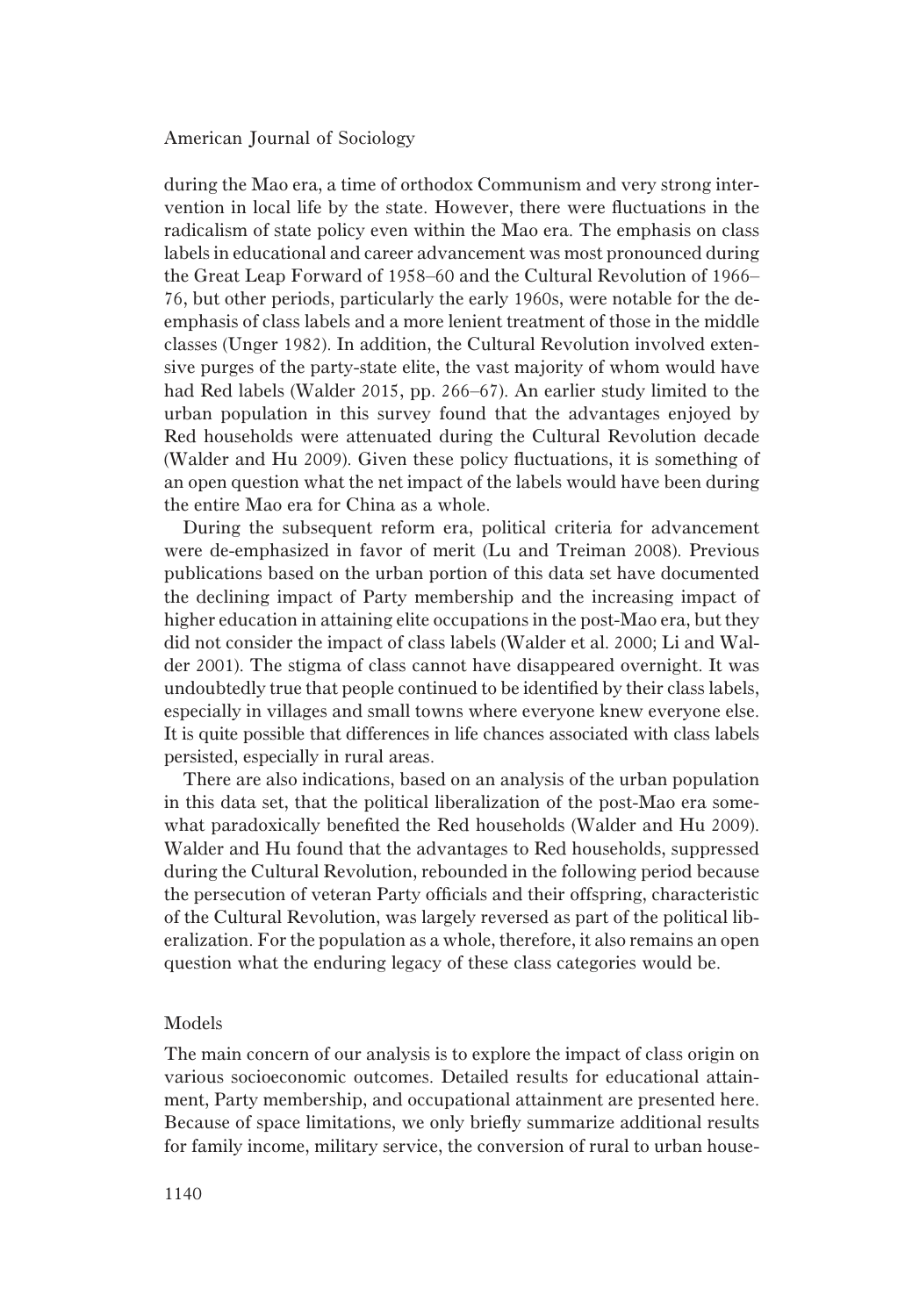hold registration, and being sent to the countryside during the Cultural Revolution.<sup>22</sup> For all the analyses presented here we have time-specific measures. For cadre or professional positions and Communist Party membership, we estimate discrete-time hazard-rate models. That is, we estimate the effect of class category and various control variables on the odds of becoming a member of the Communist Party in a given year, given that one has not yet become a Party member. Similarly, we estimate the odds of becoming a cadre or a professional in a given year, given that one has not achieved either position in a previous year. For achievement of specific education levels, we fix outcomes in time and exploit the availability of time-specific measurements.

We expect that class labels affected subsequent outcomes, in both the parents' and the respondent's generation. But as we know, in China as elsewhere, there is a certain amount of inter- and intragenerational continuity in aspects of advantage (Deng and Treiman 1997; Walder et al. 2000; Li and Walder 2001; Wu and Treiman 2007; Lu and Treiman 2008; Walder and Hu 2009; Wu 2010a, 2010b). Thus, we expect each outcome to be affected both by the individual's class label and by prior characteristics, including parental and grandparental status attributes.<sup>23</sup>

In our analyses of each outcome, we estimate three separate models. The first (model 1) includes as a predictor variable, in addition to class labels, only 1948 family property ownership; a second (model 2) adds parental characteristics when the respondent was a child, around age 14; and a third (model 3) adds respondent's prior outcomes.<sup>24</sup> This means that the same variables may appear both as an outcome variable and, lagged by a year, as a determinant of another outcome. For example, having a cadre occupation may increase the odds of subsequently becoming a member of the Communist Party, and being a member of the Party may increase the odds of subsequently gaining a cadre occupation. In all three models for each outcome, we treat age and gender as "concomitant" variables; that is, we treat them as control variables but not as intervening between class origins and outcomes. We do this for gender in order to take account of the fact

<sup>&</sup>lt;sup>22</sup> Full results have been posted in the working paper series of the California Center for Population Research (http://papers.ccpr.ucla.edu/index.php/pwp).

<sup>&</sup>lt;sup>23</sup> It would be desirable to first study the effect of class labels on each parental outcome before studying effects on respondents, but our data are not a probability sample of parents.

 $24$  For the education models, the additional variables are the type of previous schooling. For the other two outcomes, the additional variables include lagged measures of the respondent's highest level of schooling, whether ever sent down to the countryside, occupation, and specifically military service, Communist Party membership, and size of place of residence. Of course, Communist Party membership is excluded as a predictor of Communist Party membership as an outcome, and occupation is excluded as a predictor of occupation as an outcome.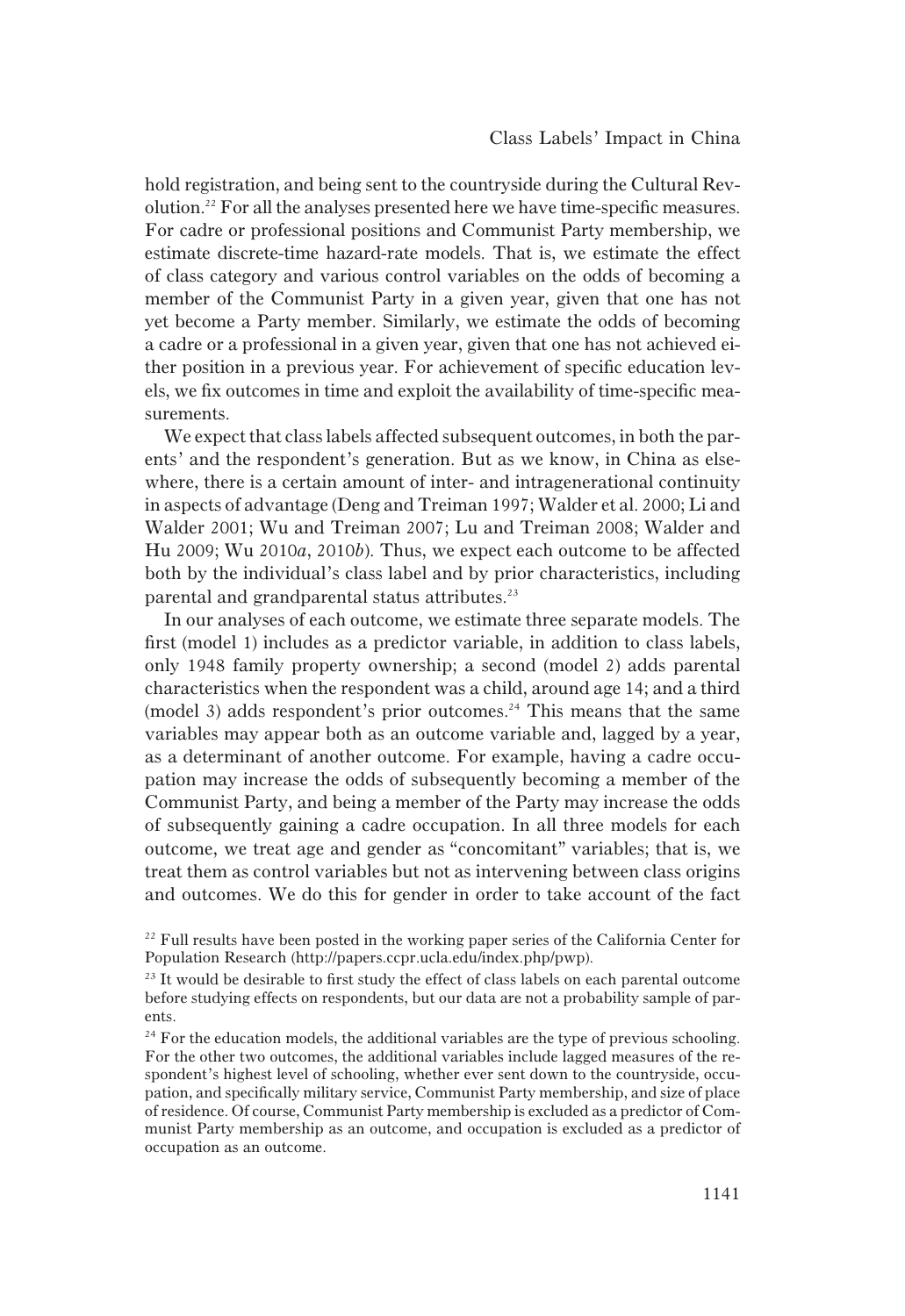that males are favored with respect to each advantageous outcome and for age—which because of the way the models are specified serves as a stand-in for birth cohort—to take account of the fact that the likelihood of many outcomes varied over time because of China's rapid economic development after 1978.<sup>25</sup>

Contrasts between the coefficients in the three models allow us to assess whether the effect of class labels is direct or whether it is indirect, the consequence of class-label differences in advantage with respect to important determinants of each of the outcomes—1948 family property in model 1; additionally, parents' characteristics in model 2; and, in model 3, also the respondent's own prior achievements. We would expect that insofar as there are class differences, most would be indirect. Moreover, we would expect the size of the direct class effect to decline in successive models because class labels should exert their effect first on the achievements of parents and then on the early achievements of respondents. Thus, that class labels have any direct effect at all in model 3—which, as we will see, is often the case—is highly significant and indeed rather surprising.<sup>26</sup>

## Comparing Coefficients across Models

All of our outcomes—educational level, Party membership, and occupation—are dichotomies or polytomies, necessitating the estimation of logistic or allied models. However, for such models it is not legitimate to directly compare the size of corresponding coefficients in nested models since the coefficients are rescaled as additional variables are introduced (Winship and Mare 1983).<sup>27</sup> Several solutions to this problem have been proposed, the most attractive of which was introduced by Karlson et al. (2012) and elaborated by Breen, Karlson, and Holm (2013, 2018). The central feature of the method, implemented for Stata as the khb command (Kohler and Karlson 2010; Kohler, Karlson, and Holm 2011), is that it permits separation of changes in key coefficients—here, those associated with class origin—due to the confounding effects of other variables from those that are artifacts of rescaling. The former is what we care about—to what extent class-origin dif-

 $25$  Although males are advantaged relative to females, there is no particular reason to expect the relationship between class origins and socioeconomic outcomes to differ by gender.  $26$  There is some ambiguity for the oldest respondents about the temporal relationship between the outcomes we study and the assignment of class labels. To take this into account, we exclude from the analysis of each outcome those few that occurred before 1950, which avoids the possibility that the outcome itself was a determinant of the class label assigned to the household.

 $27$  This may not be well known. Karlson, Holm, and Breen (2012, p. 291) note that the problem "may be known by most sociologists specializing in quantitative methods but the sociological literature is replete with examples in which the naïve comparison is made and interpreted as though it reflected pure confounding."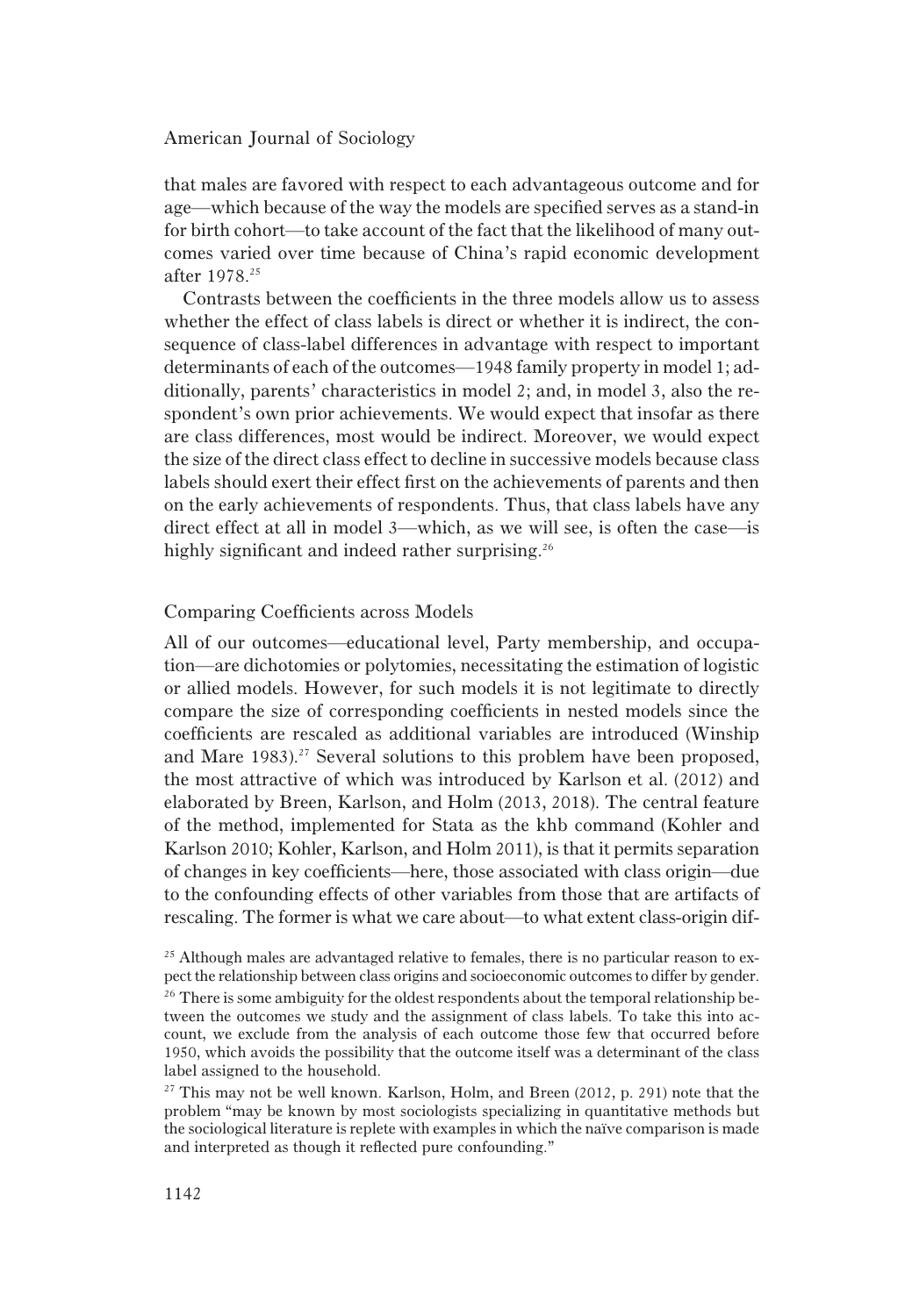ferences in outcomes are mediated by class differences in other variables.<sup>28</sup> Thus, our basic strategy is to derive our estimates using the khb procedure. Although the survey is based on a multistage probability sample that optimally would be analyzed using survey estimation methods, which are available in Stata, the khb command does not fully permit this. The method does permit the specification of weights and a cluster option but not to correct for stratification or more than one level of clustering. However, since stratification generally leads to smaller standard errors, it is likely that our significance tests are conservative. We correct for clustering at the lowest level, the village or urban neighborhood, because there is more internal homogeneity at this level than at the township or county level.

Apart from solving the technical problem of rescaling, the khb command has the attractive feature of producing a decomposition of total effects into direct effects and indirect effects operating through the covariates in the model.<sup>29</sup> These are the coefficients shown in tables 3 and 4. Note that these coefficients can be interpreted as the effects of class origin on latent or underlying dependent variables (for a technical explication, see Breen et al. 2018, pp. 39–43). We can think of such variables as indicating the propensity that an outcome occurs, for example, the likelihood of joining the Communist Party, rather than a true dichotomy. But this is, in fact, how we usually interpret coefficients associated with logistic regression and similar procedures involving limited dependent variables. The practical implication is that the coefficients usually will not be identical to those derived from conventional logistic regression, even when no controls are included in the model. Note also that for occupational outcomes and Communist Party membership we estimate discrete-time hazard-rate models. It sometimes is claimed that in such models the standard errors are biased given the nonindependence of the observations for each individual. However, Allison (1995, p. 223) argues that this is not a problem for the kinds of models estimated here because the conditional probability of an event at time T can be factored into the likelihoods of the preceding times, and these likelihoods are independent.

We study several socioeconomic outcomes: matriculation at successive levels of education, with distinctions between types of schools at each level; the attainment of Communist Party membership; and the attainment of a professional or cadre position. As noted earlier, for each analysis we restrict

 $28$  The intuition underlying the khb method is explicated in Kohler et al. (2011, pp. 422– 24). Basically it involves regressing the outcome variable on the class categories plus the residuals from the regressions of the other predictor variables on the class categories, which are uncorrelated with the class categories.

 $29$  The khb command labels direct effects "full" and indirect effects "diff" (and, also, total effects as "reduced"). Breen et al. (2013) use the nomenclature we use here. See their table 3.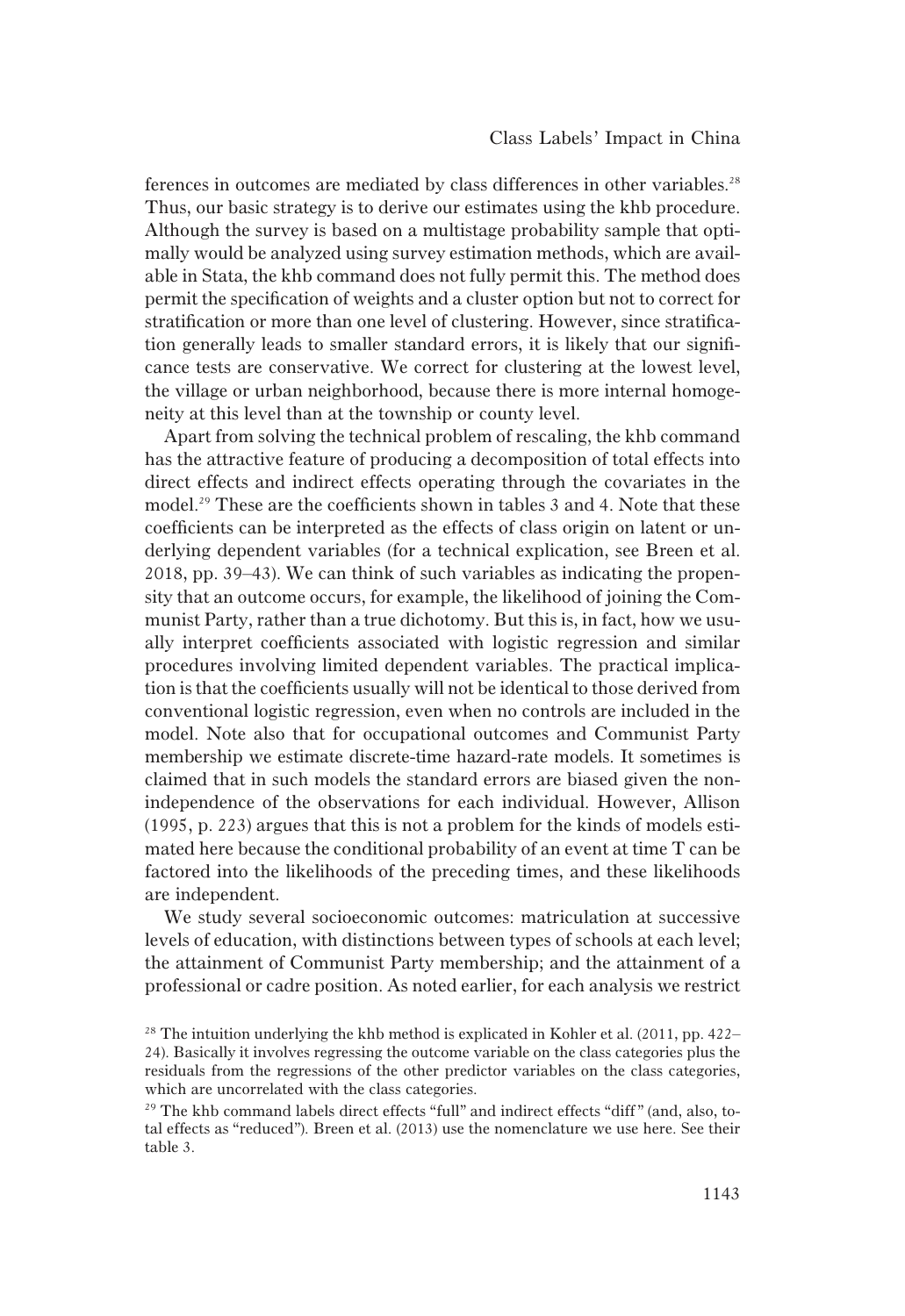|                                                                                                                                                                                                                                                                                                                                                                                                                                                                                                             |                                                                          | <b>RED</b>                                              |                                  |                                              | MIDDLE                                         |                                                        |                                                      | BAD                                                 |                            |                                                                                                  | RATIO OF RED TO BAD                                      |                             |
|-------------------------------------------------------------------------------------------------------------------------------------------------------------------------------------------------------------------------------------------------------------------------------------------------------------------------------------------------------------------------------------------------------------------------------------------------------------------------------------------------------------|--------------------------------------------------------------------------|---------------------------------------------------------|----------------------------------|----------------------------------------------|------------------------------------------------|--------------------------------------------------------|------------------------------------------------------|-----------------------------------------------------|----------------------------|--------------------------------------------------------------------------------------------------|----------------------------------------------------------|-----------------------------|
|                                                                                                                                                                                                                                                                                                                                                                                                                                                                                                             | Model 1                                                                  | Model 2                                                 | Model 3                          | Model 1                                      | Model 2                                        | $\tilde{\xi}$<br>Model                                 | Model 1                                              | Model 2                                             | Model 3                    | Model 1                                                                                          | Model 2                                                  | Model                       |
| 5,366)<br>$\label{eq:1} \begin{array}{c} \vspace{0.05in} \quad \text{[} \quad \text{[} \quad \text{[} \quad \text{[} \quad \text{[} \quad \text{[} \quad \text{[} \quad \text{[} \quad \text{[} \quad \text{[} \quad \text{[} \quad \text{[} \quad \text{[} \quad \text{[} \quad \text{[} \quad \text{[} \quad \text{[} \quad \text{[} \quad \text{[} \quad \text{[} \quad \text{[} \quad \text{[} \quad \text{[} \quad \text{[} \quad \text{[} \quad \text{[} \quad \text{[} \quad \text{[}$<br>Primary (N |                                                                          |                                                         |                                  |                                              |                                                |                                                        |                                                      |                                                     |                            |                                                                                                  |                                                          |                             |
| Total                                                                                                                                                                                                                                                                                                                                                                                                                                                                                                       |                                                                          |                                                         |                                  |                                              |                                                |                                                        |                                                      |                                                     |                            |                                                                                                  |                                                          |                             |
|                                                                                                                                                                                                                                                                                                                                                                                                                                                                                                             |                                                                          |                                                         |                                  |                                              |                                                | $\vdots$                                               |                                                      |                                                     |                            |                                                                                                  |                                                          | $\frac{1}{2}$               |
| Direct                                                                                                                                                                                                                                                                                                                                                                                                                                                                                                      |                                                                          |                                                         |                                  |                                              |                                                |                                                        |                                                      |                                                     |                            |                                                                                                  |                                                          |                             |
|                                                                                                                                                                                                                                                                                                                                                                                                                                                                                                             | $25.39$<br>$(.00)$<br>$25.23$<br>$(.00)$<br>$(.01)$<br>$(.62)$           | $[65.7\n(000)\n14.15\n(000)\n11.71\n(000)$              | $\mathbb{R}^2 \times \mathbb{R}$ | $2.50$<br>$2.30$<br>$1.50$<br>$1.5$<br>$1.5$ | $2.32$<br>$(0.98)$<br>$(0.31)$<br>$(1.3)$      | $\vdots$                                               | $2.91$<br>$(0.00)$<br>$2.75$<br>$(0.00)$<br>$(0.55)$ | $3.02$<br>$(0.03, 0.4)$<br>$(1.3, 4)$<br>$(1.3, 4)$ | $\vdots$                   | $\begin{array}{c}\n 8.72 \\  \hline\n 6.916 \\  \hline\n 0.916 \\  \hline\n 0.936\n \end{array}$ | $(4.96$<br>$(6.34)$<br>$(6.36)$<br>$(6.36)$              | $-1$                        |
| Indirect                                                                                                                                                                                                                                                                                                                                                                                                                                                                                                    |                                                                          |                                                         |                                  |                                              |                                                |                                                        |                                                      |                                                     |                            |                                                                                                  |                                                          |                             |
|                                                                                                                                                                                                                                                                                                                                                                                                                                                                                                             |                                                                          |                                                         |                                  |                                              |                                                | $\vdots$                                               |                                                      |                                                     | $\vdots$                   |                                                                                                  |                                                          |                             |
| 3,933)<br>$\overline{\mathbf{u}}$<br>Junior high (N                                                                                                                                                                                                                                                                                                                                                                                                                                                         |                                                                          |                                                         |                                  |                                              |                                                |                                                        |                                                      |                                                     |                            |                                                                                                  |                                                          |                             |
| Ordinary                                                                                                                                                                                                                                                                                                                                                                                                                                                                                                    |                                                                          |                                                         |                                  |                                              |                                                |                                                        |                                                      |                                                     |                            |                                                                                                  |                                                          |                             |
| Total                                                                                                                                                                                                                                                                                                                                                                                                                                                                                                       |                                                                          |                                                         |                                  |                                              |                                                |                                                        |                                                      |                                                     |                            |                                                                                                  |                                                          |                             |
|                                                                                                                                                                                                                                                                                                                                                                                                                                                                                                             |                                                                          |                                                         | $\vdots$                         |                                              |                                                | $\vdots$                                               |                                                      |                                                     | ÷                          |                                                                                                  |                                                          | $\vdots$                    |
| Direct                                                                                                                                                                                                                                                                                                                                                                                                                                                                                                      |                                                                          |                                                         |                                  |                                              |                                                |                                                        |                                                      |                                                     |                            |                                                                                                  |                                                          |                             |
|                                                                                                                                                                                                                                                                                                                                                                                                                                                                                                             |                                                                          |                                                         | $\frac{1}{2}$                    |                                              |                                                | $\vdots$                                               |                                                      |                                                     | $\frac{1}{2}$              |                                                                                                  |                                                          |                             |
| Indirect                                                                                                                                                                                                                                                                                                                                                                                                                                                                                                    | $2.40$<br>$(0.23)$<br>$(0.02)$<br>$(0.01)$<br>$(0.54)$                   | 6.66833.6                                               |                                  | 8.88837.                                     | $106$<br>$(73)$<br>$(30)$<br>$(31)$<br>$(31)$  |                                                        | 57999933                                             | 8.67586                                             |                            | $3,50$<br>$3,80$<br>$3,30$<br>$3,4$<br>$3,30$                                                    | $0.06$<br>$0.06$<br>$0.06$<br>$0.06$<br>$0.06$<br>$0.00$ | $\frac{1}{2}$ $\frac{1}{2}$ |
|                                                                                                                                                                                                                                                                                                                                                                                                                                                                                                             |                                                                          |                                                         | $\frac{1}{2}$                    |                                              |                                                | $\vdots$                                               |                                                      |                                                     | $\frac{1}{2}$              |                                                                                                  |                                                          |                             |
|                                                                                                                                                                                                                                                                                                                                                                                                                                                                                                             |                                                                          |                                                         |                                  |                                              |                                                |                                                        |                                                      |                                                     |                            |                                                                                                  |                                                          |                             |
| Key point: $\operatorname{Total}$                                                                                                                                                                                                                                                                                                                                                                                                                                                                           |                                                                          |                                                         |                                  |                                              |                                                |                                                        | Ę                                                    | 06                                                  |                            |                                                                                                  |                                                          |                             |
|                                                                                                                                                                                                                                                                                                                                                                                                                                                                                                             | $\begin{array}{c}\n 82 \\  300 \\  -300 \\  -300 \\  -300\n \end{array}$ | $2.07$<br>$(-0.00)$<br>$(-42)$<br>$(-5.9)$<br>$(-5.00)$ | $\vdots$                         | $19902020$<br>$1950120$                      |                                                | $\vdots$                                               | $(3, 3, 3)$<br>$(3, 3, 3)$<br>$(3, 3)$               | 6.8834                                              | ÷                          | $7.95$<br>$(00, 25)$<br>$(00, 25)$<br>$(00, 25)$                                                 | $0.78$<br>$0.00$<br>$1.64$<br>$0.43$<br>$0.00$<br>$0.00$ |                             |
| Direct                                                                                                                                                                                                                                                                                                                                                                                                                                                                                                      |                                                                          |                                                         |                                  |                                              |                                                |                                                        |                                                      |                                                     |                            |                                                                                                  |                                                          |                             |
|                                                                                                                                                                                                                                                                                                                                                                                                                                                                                                             |                                                                          |                                                         | $\frac{1}{2}$                    |                                              |                                                | $\vdots$                                               |                                                      |                                                     | $\frac{1}{2}$              |                                                                                                  |                                                          | <b>FOR</b>                  |
| Indirect                                                                                                                                                                                                                                                                                                                                                                                                                                                                                                    |                                                                          |                                                         |                                  |                                              |                                                |                                                        |                                                      |                                                     |                            |                                                                                                  |                                                          |                             |
|                                                                                                                                                                                                                                                                                                                                                                                                                                                                                                             |                                                                          |                                                         | $\vdots$                         |                                              |                                                | $\vdots$                                               |                                                      |                                                     | $\vdots$                   |                                                                                                  |                                                          | $\vdots$                    |
| 2,768):<br>$\parallel$<br>Senior high (N                                                                                                                                                                                                                                                                                                                                                                                                                                                                    |                                                                          |                                                         |                                  |                                              |                                                |                                                        |                                                      |                                                     |                            |                                                                                                  |                                                          |                             |
| Vocational:                                                                                                                                                                                                                                                                                                                                                                                                                                                                                                 |                                                                          |                                                         |                                  |                                              |                                                |                                                        |                                                      |                                                     |                            |                                                                                                  |                                                          |                             |
| Total                                                                                                                                                                                                                                                                                                                                                                                                                                                                                                       | $2.34$<br>$(01)$<br>$(01)$<br>$(01)$                                     | $3.65$<br>$(0.00)$<br>$(0.00)$                          |                                  |                                              |                                                |                                                        |                                                      |                                                     |                            |                                                                                                  | $2.56$<br>$(15)$<br>$(65)$<br>$(65)$                     | $2.56$<br>$(15)$<br>$(34)$  |
|                                                                                                                                                                                                                                                                                                                                                                                                                                                                                                             |                                                                          |                                                         | $\frac{365}{200}$                | $13.638$<br>$0.508$                          | $\frac{12}{100}$ $\frac{2}{30}$ $\frac{3}{30}$ | $11\overline{0}$ $3\overline{0}$<br>$(38\overline{0})$ | $\frac{150}{130}$<br>$\frac{320}{100}$               | $\frac{47}{14}$ $\frac{37}{14}$                     | $(46)$<br>$(46)$<br>$(51)$ | $\frac{(1.95)}{(1.29)}$                                                                          |                                                          |                             |
| Direct                                                                                                                                                                                                                                                                                                                                                                                                                                                                                                      |                                                                          |                                                         |                                  |                                              |                                                |                                                        |                                                      |                                                     |                            |                                                                                                  |                                                          |                             |
|                                                                                                                                                                                                                                                                                                                                                                                                                                                                                                             |                                                                          |                                                         |                                  |                                              |                                                |                                                        |                                                      |                                                     |                            |                                                                                                  |                                                          |                             |

TABLE 3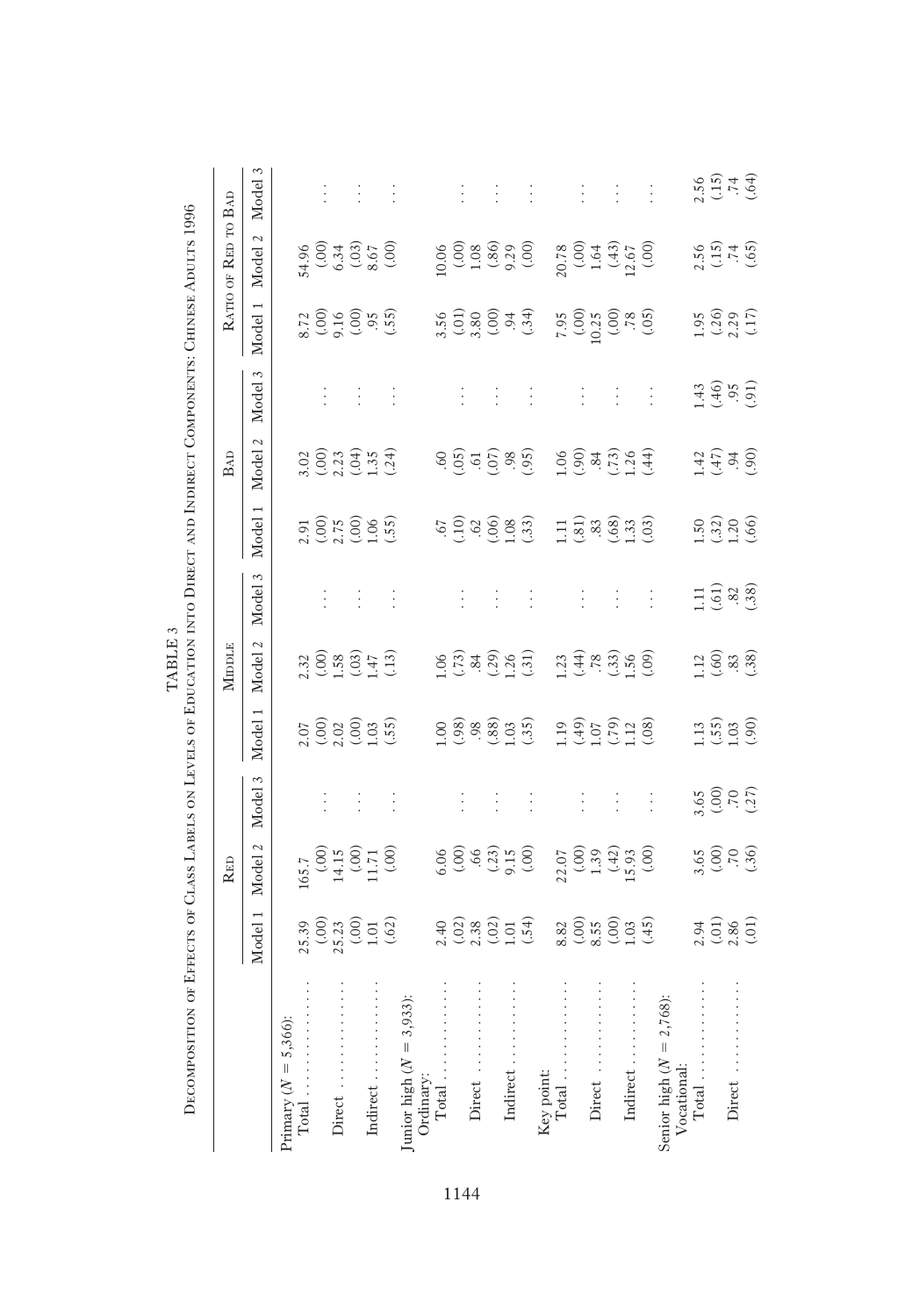| Indirect                                                                                                                                                                                                                                                                                                                   |                                                                                         |                                                                                 |                                                               |                                                                        |                                                                                                                        |                                                          |                                                                                                                                                                                                                                                                                                                                                                                                            |                                                |                                                |                                                          |                                                                                        |                                                    |
|----------------------------------------------------------------------------------------------------------------------------------------------------------------------------------------------------------------------------------------------------------------------------------------------------------------------------|-----------------------------------------------------------------------------------------|---------------------------------------------------------------------------------|---------------------------------------------------------------|------------------------------------------------------------------------|------------------------------------------------------------------------------------------------------------------------|----------------------------------------------------------|------------------------------------------------------------------------------------------------------------------------------------------------------------------------------------------------------------------------------------------------------------------------------------------------------------------------------------------------------------------------------------------------------------|------------------------------------------------|------------------------------------------------|----------------------------------------------------------|----------------------------------------------------------------------------------------|----------------------------------------------------|
|                                                                                                                                                                                                                                                                                                                            | $\frac{03}{0.46}$                                                                       | $5.22$<br>(.00)                                                                 | $5.23$ (.00)                                                  | $\frac{10}{11}$                                                        | $\frac{1.35}{(.10)}$                                                                                                   | $\frac{35}{10}$                                          | $35$<br>$(5, 0, 0)$                                                                                                                                                                                                                                                                                                                                                                                        | $\frac{52}{06}$                                | $\frac{51}{07}$                                | $\frac{85}{15}$                                          | $3.44$<br>(.00)                                                                        | $3.47$<br>(.00)                                    |
| Academic:                                                                                                                                                                                                                                                                                                                  |                                                                                         |                                                                                 |                                                               |                                                                        |                                                                                                                        |                                                          |                                                                                                                                                                                                                                                                                                                                                                                                            |                                                |                                                |                                                          |                                                                                        |                                                    |
| Total                                                                                                                                                                                                                                                                                                                      |                                                                                         |                                                                                 |                                                               |                                                                        |                                                                                                                        |                                                          |                                                                                                                                                                                                                                                                                                                                                                                                            |                                                |                                                |                                                          |                                                                                        |                                                    |
|                                                                                                                                                                                                                                                                                                                            |                                                                                         |                                                                                 |                                                               |                                                                        |                                                                                                                        |                                                          |                                                                                                                                                                                                                                                                                                                                                                                                            |                                                |                                                |                                                          |                                                                                        |                                                    |
| Direct                                                                                                                                                                                                                                                                                                                     |                                                                                         |                                                                                 |                                                               |                                                                        |                                                                                                                        |                                                          |                                                                                                                                                                                                                                                                                                                                                                                                            |                                                |                                                |                                                          |                                                                                        |                                                    |
|                                                                                                                                                                                                                                                                                                                            | $\begin{array}{c}\n 5.24 \\  1.00 \\  5.06 \\  1.42 \\  \end{array}$                    | $5.8$<br>$0.54$<br>$0.55$<br>$0.5$<br>$0.5$<br>$0.5$<br>$0.5$                   | $1.5$<br>$(00)$<br>$(00)$<br>$(00)$<br>$(00)$<br>$(00)$       | 8.8999105                                                              | 0.99770901                                                                                                             | $9.58$<br>$9.58$<br>$9.31$<br>$1.5$                      | $(3, 5, 6)$<br>$(3, 5, 6)$<br>$(3, 5, 6)$                                                                                                                                                                                                                                                                                                                                                                  | <u>្ដដំ ដូចទី ដូ</u>                           | 128.88845                                      | 7.880880                                                 | $\begin{array}{c}\n 1.6 \\  0.6 \\  2.8 \\  1.3 \\  2.3 \\  2.3 \\  3.6\n \end{array}$ |                                                    |
| Indirect                                                                                                                                                                                                                                                                                                                   |                                                                                         |                                                                                 |                                                               |                                                                        |                                                                                                                        |                                                          |                                                                                                                                                                                                                                                                                                                                                                                                            |                                                |                                                |                                                          |                                                                                        |                                                    |
|                                                                                                                                                                                                                                                                                                                            |                                                                                         |                                                                                 |                                                               |                                                                        |                                                                                                                        |                                                          |                                                                                                                                                                                                                                                                                                                                                                                                            |                                                |                                                |                                                          |                                                                                        |                                                    |
| Xey point:                                                                                                                                                                                                                                                                                                                 |                                                                                         |                                                                                 |                                                               |                                                                        |                                                                                                                        |                                                          |                                                                                                                                                                                                                                                                                                                                                                                                            |                                                |                                                |                                                          |                                                                                        |                                                    |
| Total                                                                                                                                                                                                                                                                                                                      |                                                                                         |                                                                                 |                                                               |                                                                        |                                                                                                                        |                                                          |                                                                                                                                                                                                                                                                                                                                                                                                            |                                                |                                                |                                                          |                                                                                        |                                                    |
|                                                                                                                                                                                                                                                                                                                            |                                                                                         |                                                                                 |                                                               |                                                                        |                                                                                                                        |                                                          |                                                                                                                                                                                                                                                                                                                                                                                                            |                                                |                                                |                                                          |                                                                                        |                                                    |
| Direct                                                                                                                                                                                                                                                                                                                     |                                                                                         |                                                                                 |                                                               |                                                                        |                                                                                                                        |                                                          |                                                                                                                                                                                                                                                                                                                                                                                                            |                                                |                                                |                                                          |                                                                                        |                                                    |
|                                                                                                                                                                                                                                                                                                                            | $\begin{array}{c} (0.89) \\ (0.00) \\ (0.27) \\ (0.01) \\ (1.07) \\ (1.42) \end{array}$ | $3.28$<br>$(0.00)$<br>$(1.00)$<br>$(0.00)$<br>$(0.00)$                          | $1.77$<br>$(00)$<br>$1.76$<br>$(0.3)$<br>$(0.68)$<br>$(0.00)$ | $1.35$<br>$1.25$<br>$1.35$<br>$1.55$<br>$1.5$<br>$1.5$                 | <u> 4 5 4 8 5 8</u>                                                                                                    | $1308740$<br>$1368740$                                   | $5\overline{3}$<br>$3\overline{4}$<br>$\overline{2}$<br>$\overline{1}$<br>$\overline{5}$<br>$\overline{6}$<br>$\overline{6}$<br>$\overline{6}$<br>$\overline{6}$<br>$\overline{6}$<br>$\overline{6}$<br>$\overline{6}$<br>$\overline{6}$<br><br>$\overline{6}$<br><br><br><br><br><br><br><br><br><br><br><br><br><br><br><br><br><br><br><br><br><br><br><br><br><br><br><br><br><br><br><br><br><br><br> | 5.35.99                                        | 588588                                         | $(6.29)$<br>$(0.00)$<br>$(0.00)$<br>$(0.00)$<br>$(0.02)$ | $0.87$<br>$0.50$<br>$0.50$<br>$0.50$<br>$0.50$                                         | $3.18$<br>$(.00)$<br>$(.01)$<br>$(.00)$<br>$(.00)$ |
| Indirect                                                                                                                                                                                                                                                                                                                   |                                                                                         |                                                                                 |                                                               |                                                                        |                                                                                                                        |                                                          |                                                                                                                                                                                                                                                                                                                                                                                                            |                                                |                                                |                                                          |                                                                                        |                                                    |
|                                                                                                                                                                                                                                                                                                                            |                                                                                         |                                                                                 |                                                               |                                                                        |                                                                                                                        |                                                          |                                                                                                                                                                                                                                                                                                                                                                                                            |                                                |                                                |                                                          |                                                                                        |                                                    |
| Tertiary $(N = 1,267)$ :                                                                                                                                                                                                                                                                                                   |                                                                                         |                                                                                 |                                                               |                                                                        |                                                                                                                        |                                                          |                                                                                                                                                                                                                                                                                                                                                                                                            |                                                |                                                |                                                          |                                                                                        |                                                    |
| Specialized institute                                                                                                                                                                                                                                                                                                      |                                                                                         |                                                                                 |                                                               |                                                                        |                                                                                                                        |                                                          |                                                                                                                                                                                                                                                                                                                                                                                                            |                                                |                                                |                                                          |                                                                                        |                                                    |
| Total                                                                                                                                                                                                                                                                                                                      |                                                                                         |                                                                                 |                                                               |                                                                        |                                                                                                                        |                                                          |                                                                                                                                                                                                                                                                                                                                                                                                            |                                                |                                                |                                                          |                                                                                        |                                                    |
|                                                                                                                                                                                                                                                                                                                            |                                                                                         |                                                                                 |                                                               | $\begin{array}{c} 82 \\ 30 \\ -10 \\ -10 \\ -10 \\ \hline \end{array}$ |                                                                                                                        | $1.5288$<br>$1.5288$<br>$1.34$                           |                                                                                                                                                                                                                                                                                                                                                                                                            | 39.5533                                        |                                                |                                                          | $2.36$<br>$(0.9)$<br>$(1.3)$<br>$(1.3)$<br>$(0.4)$                                     |                                                    |
| Direct                                                                                                                                                                                                                                                                                                                     |                                                                                         |                                                                                 |                                                               |                                                                        |                                                                                                                        |                                                          |                                                                                                                                                                                                                                                                                                                                                                                                            |                                                |                                                |                                                          |                                                                                        |                                                    |
|                                                                                                                                                                                                                                                                                                                            |                                                                                         |                                                                                 |                                                               |                                                                        |                                                                                                                        |                                                          |                                                                                                                                                                                                                                                                                                                                                                                                            |                                                |                                                |                                                          |                                                                                        |                                                    |
| Indirect                                                                                                                                                                                                                                                                                                                   |                                                                                         |                                                                                 |                                                               |                                                                        |                                                                                                                        |                                                          |                                                                                                                                                                                                                                                                                                                                                                                                            |                                                |                                                |                                                          |                                                                                        |                                                    |
|                                                                                                                                                                                                                                                                                                                            | $\begin{array}{c} 3.05 \\ (0.00) \\ 3.03 \\ (0.01) \\ (0.68) \\ (0.68) \end{array}$     | $\begin{array}{c} 3.28 \\ (.00) \\ 1.37 \\ (.26) \\ (.00) \\ (.00) \end{array}$ | $3.42$<br>(.00)<br>1.14<br>(.64)<br>3.01<br>(.00)             |                                                                        | $\begin{array}{c} 1.89 \\[-4pt] 0.11 \\[-4pt] 1.45 \\[-4pt] 1.31 \\[-4pt] 1.31 \\[-4pt] 1.31 \\[-4pt] 1.5 \end{array}$ |                                                          | $1.36$<br>$(50)$<br>$(53)$<br>$(68)$<br>$(14)$                                                                                                                                                                                                                                                                                                                                                             |                                                | 1.3899900                                      | $2.25$<br>$(12)$<br>$2.47$<br>$(10)$<br>$(0.46)$         |                                                                                        | $2.32$<br>$(198)$<br>$(195)$<br>$(12)$             |
| Jniversity:                                                                                                                                                                                                                                                                                                                |                                                                                         |                                                                                 |                                                               |                                                                        |                                                                                                                        |                                                          |                                                                                                                                                                                                                                                                                                                                                                                                            |                                                |                                                |                                                          |                                                                                        |                                                    |
| Total.                                                                                                                                                                                                                                                                                                                     |                                                                                         |                                                                                 |                                                               |                                                                        |                                                                                                                        |                                                          |                                                                                                                                                                                                                                                                                                                                                                                                            |                                                |                                                |                                                          |                                                                                        |                                                    |
|                                                                                                                                                                                                                                                                                                                            | $4.34$<br>$(.00)$<br>$+28$<br>$(.00)$<br>$(.07)$                                        | $(1.3)$<br>$(0.15)$<br>$(74)$<br>$(0.00)$                                       | $\frac{36}{100}$ $\frac{25}{100}$ $\frac{25}{100}$            | $2.21$<br>$(0.12)$<br>$(0.05)$<br>$(0.47)$                             | $2.39$<br>$2.59$<br>$2.59$<br>$2.59$                                                                                   | $2.24$<br>$(01)$<br>$(05)$<br>$(07)$<br>$(07)$<br>$(07)$ | $2.07$<br>$(17)$<br>$(38)$<br>$(43)$<br>$(43)$                                                                                                                                                                                                                                                                                                                                                             | $1.37$<br>$1.32$<br>$1.52$<br>$1.52$<br>$1.57$ | $1.40$<br>$1.50$<br>$1.20$<br>$1.50$<br>$1.50$ | $2.30$<br>$(20)$<br>$(3.47)$<br>$(3.47)$<br>$(3.3)$      | $2.12$<br>$(2.2)$<br>$(5.5)$<br>$(5.5)$<br>$(1.3)$                                     | 3.3899900000000                                    |
| Direct                                                                                                                                                                                                                                                                                                                     |                                                                                         |                                                                                 |                                                               |                                                                        |                                                                                                                        |                                                          |                                                                                                                                                                                                                                                                                                                                                                                                            |                                                |                                                |                                                          |                                                                                        |                                                    |
|                                                                                                                                                                                                                                                                                                                            |                                                                                         |                                                                                 |                                                               |                                                                        |                                                                                                                        |                                                          |                                                                                                                                                                                                                                                                                                                                                                                                            |                                                |                                                |                                                          |                                                                                        |                                                    |
| Indirect                                                                                                                                                                                                                                                                                                                   |                                                                                         |                                                                                 |                                                               |                                                                        |                                                                                                                        |                                                          |                                                                                                                                                                                                                                                                                                                                                                                                            |                                                |                                                |                                                          |                                                                                        |                                                    |
|                                                                                                                                                                                                                                                                                                                            |                                                                                         |                                                                                 |                                                               |                                                                        |                                                                                                                        |                                                          |                                                                                                                                                                                                                                                                                                                                                                                                            |                                                |                                                |                                                          |                                                                                        |                                                    |
| Norg.—N's are unweighted and represent the number at risk. Contributions to odds ratios, with $\rho$ -values in parentheses. Where model 3 is not estimated<br>it is because the level of education precedes respondent's own characteristics available in the survey. The models for lower-middle, upper-middle, and ter- |                                                                                         |                                                                                 |                                                               |                                                                        |                                                                                                                        |                                                          |                                                                                                                                                                                                                                                                                                                                                                                                            |                                                |                                                |                                                          |                                                                                        |                                                    |
| tiary matriculation are all competing risk models                                                                                                                                                                                                                                                                          |                                                                                         |                                                                                 |                                                               |                                                                        |                                                                                                                        |                                                          |                                                                                                                                                                                                                                                                                                                                                                                                            |                                                |                                                |                                                          |                                                                                        |                                                    |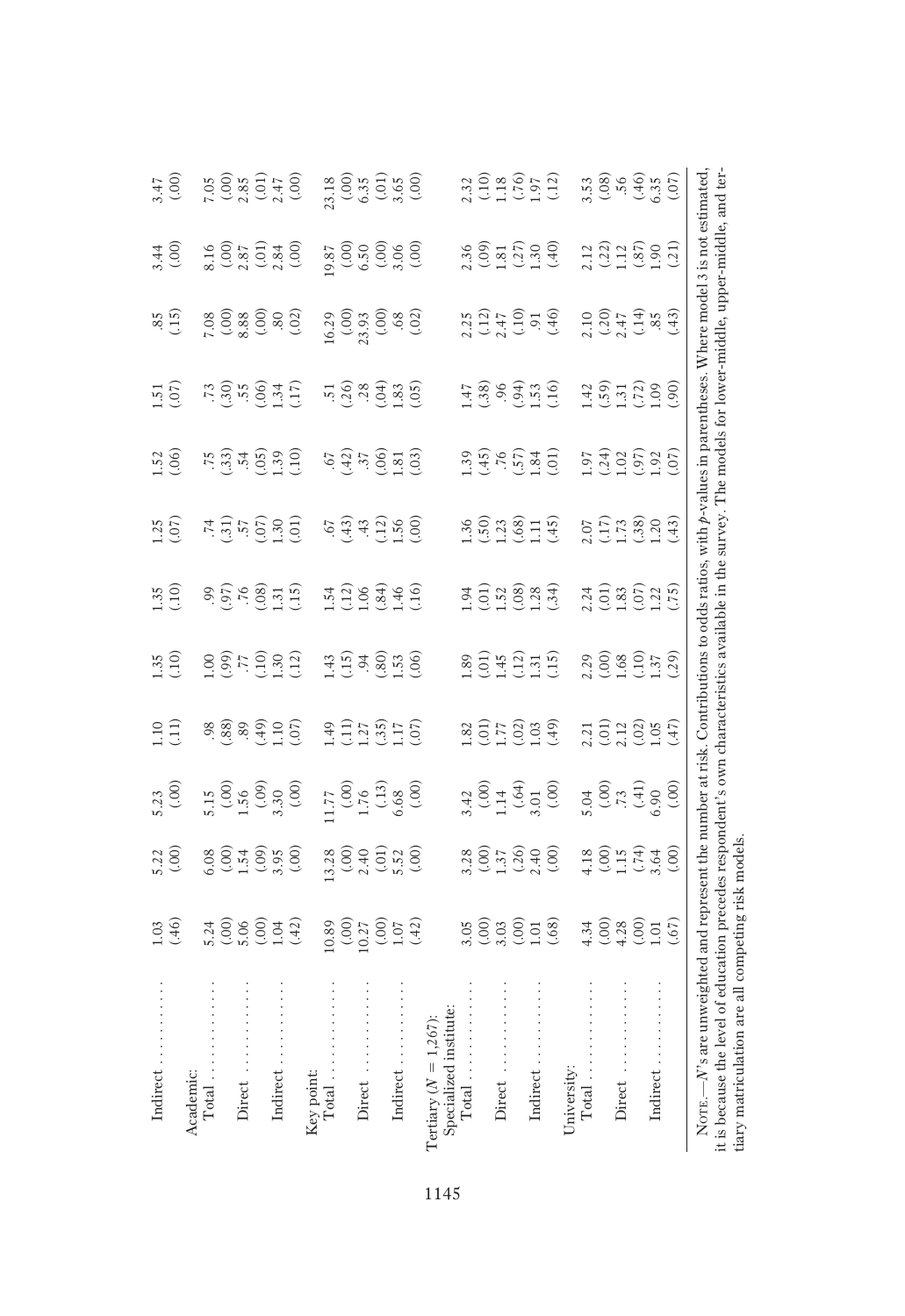| $3.56$<br>$(.00)$<br>$(.70)$<br>$(.02)$<br>$\begin{array}{c} (0.35 \\ (0.00) \\ (4.53 \\ (0.00) \\ (0.33) \\ (0.3) \end{array}$<br>Model<br>Model 2<br>$\begin{array}{c} 17 \\ 100 \\ 312 \\ 224 \\ 235 \\ \end{array}$<br>$\begin{array}{c} (.00) \\ 5.71 \\ (.00) \\ (.01) \end{array}$<br>$2.54$<br>$(0.73, 0.00)$<br>$(0.73, 0.00)$<br>2.44<br>Model 1<br>$7.89$<br>$(0.058)$<br>$(0.058)$<br>$(0.087)$<br>$\begin{array}{c} (6.00) \\ (6.00) \\ (7.00) \\ (8.00) \\ (9.00) \\ (1.00) \\ (1.00) \\ (1.00) \\ (1.00) \\ (1.00) \\ (1.00) \\ (1.00) \\ (1.00) \\ (1.00) \\ (1.00) \\ (1.00) \\ (1.00) \\ (1.00) \\ (1.00) \\ (1.00) \\ (1.00) \\ (1.00) \\ (1.00) \\ (1.00) \\ (1.00) \\ (1.00) \\ (1.00) \\ (1.00) \\ (1.00) \\ (1.00) \\ (1.$<br>$3.74$<br>$(0.0088)$<br>$(0.008)$<br>Model 3<br>39.89999<br>$1.73$<br>$(.04)$<br>$(.06)$<br>$(.01)$<br>$59.69$<br>$59.69$<br>$59.69$<br>Model 2<br>$\begin{array}{c}\n 4.9 \\  - 3.9 \\  - 1.9\n \end{array}$<br>$5.40$<br>$5.40$<br>$5.50$<br>$5.60$<br>$5.60$<br>$150, 300, 240, 300$<br>$130, 300, 250$<br>Model 1<br>$4.6940228$<br>$4.69328$<br>$57.49$<br>$-3.49$<br>$-1.49$<br>(02)<br>$1.45$<br>$1.32$<br>$1.66$<br>$1.66$<br>Model 3<br>$1.32$<br>$(20)$<br>$(51)$<br>$(10)$<br>$(10)$<br>$2, 45$<br>$(3, 3, 4)$<br>$(3, 3, 6)$<br>$(3, 6)$<br>$(3, 6)$<br>Model 2<br>$13,38$<br>$13,58$<br>$15,58$<br>$15,58$<br>$129$<br>$124$ 0.9 0.9 1.1<br>$2.10$<br>$(0.00)$<br>$(1.73)$<br>$(1.21)$<br>$(3.9)$<br>Model 1<br>$1.16$<br>$(.34)$<br>$1.41$<br>$(.78)$<br>$1.01$<br>$(.78)$<br>$\begin{array}{c} 1.33 \\ 1.15 \\ 1.16 \\ 1.16 \end{array}$<br>$2.30$<br>$(0.00)$<br>$2.16$<br>$(0.07)$<br>$(0.10)$<br>(96)<br>Model 3<br>$7.30$<br>$0.80$<br>$0.34$<br>$0.43$<br>$(00, 0.5)$<br>$(0, 1, 7)$<br>$(0, 1, 0)$<br>$(0, 1, 0)$<br>$3.68$<br>$(.00)$<br>$(.43)$<br>$(.00)$<br>(00)<br>Model 2<br>(00)<br>$2.33$<br>$(0.53)$<br>$(0.53)$<br>$(0.53)$<br>3.73<br>(.00)<br>1.23<br>3.03<br>(00)<br>7.59<br>Model 1<br>$3.50$<br>$(.00)$<br>$(.00)$<br>$(.79)$<br>$7.35$<br>$7.00$<br>$7.00$<br>$1.04$<br>$(1.36$<br>$(1.36)$<br>$(1.02)$<br>$(1.03)$<br>(47)<br>Joined Communist Party:<br>Professional occupation<br>Cadre occupation:<br>Indirect<br>Indirect.<br>Indirect<br>Direct<br>Direct<br>Direct<br>$\mbox{Total}$ .<br>Total<br>Total |  | <b>RED</b> |  | MIDDLE |  | BAD |  | RATIO OF RED TO BAD |  |
|-----------------------------------------------------------------------------------------------------------------------------------------------------------------------------------------------------------------------------------------------------------------------------------------------------------------------------------------------------------------------------------------------------------------------------------------------------------------------------------------------------------------------------------------------------------------------------------------------------------------------------------------------------------------------------------------------------------------------------------------------------------------------------------------------------------------------------------------------------------------------------------------------------------------------------------------------------------------------------------------------------------------------------------------------------------------------------------------------------------------------------------------------------------------------------------------------------------------------------------------------------------------------------------------------------------------------------------------------------------------------------------------------------------------------------------------------------------------------------------------------------------------------------------------------------------------------------------------------------------------------------------------------------------------------------------------------------------------------------------------------------------------------------------------------------------------------------------------------------------------------------------------------------------------------------------------------------------------------------------------------------------------------------------------------------------------------------------------------------------------------------------------------------------------------------------------------------------------------------------------------------------------------------------------------------------|--|------------|--|--------|--|-----|--|---------------------|--|
|                                                                                                                                                                                                                                                                                                                                                                                                                                                                                                                                                                                                                                                                                                                                                                                                                                                                                                                                                                                                                                                                                                                                                                                                                                                                                                                                                                                                                                                                                                                                                                                                                                                                                                                                                                                                                                                                                                                                                                                                                                                                                                                                                                                                                                                                                                           |  |            |  |        |  |     |  |                     |  |
|                                                                                                                                                                                                                                                                                                                                                                                                                                                                                                                                                                                                                                                                                                                                                                                                                                                                                                                                                                                                                                                                                                                                                                                                                                                                                                                                                                                                                                                                                                                                                                                                                                                                                                                                                                                                                                                                                                                                                                                                                                                                                                                                                                                                                                                                                                           |  |            |  |        |  |     |  |                     |  |
|                                                                                                                                                                                                                                                                                                                                                                                                                                                                                                                                                                                                                                                                                                                                                                                                                                                                                                                                                                                                                                                                                                                                                                                                                                                                                                                                                                                                                                                                                                                                                                                                                                                                                                                                                                                                                                                                                                                                                                                                                                                                                                                                                                                                                                                                                                           |  |            |  |        |  |     |  |                     |  |
|                                                                                                                                                                                                                                                                                                                                                                                                                                                                                                                                                                                                                                                                                                                                                                                                                                                                                                                                                                                                                                                                                                                                                                                                                                                                                                                                                                                                                                                                                                                                                                                                                                                                                                                                                                                                                                                                                                                                                                                                                                                                                                                                                                                                                                                                                                           |  |            |  |        |  |     |  |                     |  |
|                                                                                                                                                                                                                                                                                                                                                                                                                                                                                                                                                                                                                                                                                                                                                                                                                                                                                                                                                                                                                                                                                                                                                                                                                                                                                                                                                                                                                                                                                                                                                                                                                                                                                                                                                                                                                                                                                                                                                                                                                                                                                                                                                                                                                                                                                                           |  |            |  |        |  |     |  |                     |  |
|                                                                                                                                                                                                                                                                                                                                                                                                                                                                                                                                                                                                                                                                                                                                                                                                                                                                                                                                                                                                                                                                                                                                                                                                                                                                                                                                                                                                                                                                                                                                                                                                                                                                                                                                                                                                                                                                                                                                                                                                                                                                                                                                                                                                                                                                                                           |  |            |  |        |  |     |  |                     |  |
|                                                                                                                                                                                                                                                                                                                                                                                                                                                                                                                                                                                                                                                                                                                                                                                                                                                                                                                                                                                                                                                                                                                                                                                                                                                                                                                                                                                                                                                                                                                                                                                                                                                                                                                                                                                                                                                                                                                                                                                                                                                                                                                                                                                                                                                                                                           |  |            |  |        |  |     |  |                     |  |
|                                                                                                                                                                                                                                                                                                                                                                                                                                                                                                                                                                                                                                                                                                                                                                                                                                                                                                                                                                                                                                                                                                                                                                                                                                                                                                                                                                                                                                                                                                                                                                                                                                                                                                                                                                                                                                                                                                                                                                                                                                                                                                                                                                                                                                                                                                           |  |            |  |        |  |     |  |                     |  |
|                                                                                                                                                                                                                                                                                                                                                                                                                                                                                                                                                                                                                                                                                                                                                                                                                                                                                                                                                                                                                                                                                                                                                                                                                                                                                                                                                                                                                                                                                                                                                                                                                                                                                                                                                                                                                                                                                                                                                                                                                                                                                                                                                                                                                                                                                                           |  |            |  |        |  |     |  |                     |  |
|                                                                                                                                                                                                                                                                                                                                                                                                                                                                                                                                                                                                                                                                                                                                                                                                                                                                                                                                                                                                                                                                                                                                                                                                                                                                                                                                                                                                                                                                                                                                                                                                                                                                                                                                                                                                                                                                                                                                                                                                                                                                                                                                                                                                                                                                                                           |  |            |  |        |  |     |  |                     |  |
|                                                                                                                                                                                                                                                                                                                                                                                                                                                                                                                                                                                                                                                                                                                                                                                                                                                                                                                                                                                                                                                                                                                                                                                                                                                                                                                                                                                                                                                                                                                                                                                                                                                                                                                                                                                                                                                                                                                                                                                                                                                                                                                                                                                                                                                                                                           |  |            |  |        |  |     |  |                     |  |
|                                                                                                                                                                                                                                                                                                                                                                                                                                                                                                                                                                                                                                                                                                                                                                                                                                                                                                                                                                                                                                                                                                                                                                                                                                                                                                                                                                                                                                                                                                                                                                                                                                                                                                                                                                                                                                                                                                                                                                                                                                                                                                                                                                                                                                                                                                           |  |            |  |        |  |     |  |                     |  |
|                                                                                                                                                                                                                                                                                                                                                                                                                                                                                                                                                                                                                                                                                                                                                                                                                                                                                                                                                                                                                                                                                                                                                                                                                                                                                                                                                                                                                                                                                                                                                                                                                                                                                                                                                                                                                                                                                                                                                                                                                                                                                                                                                                                                                                                                                                           |  |            |  |        |  |     |  |                     |  |
|                                                                                                                                                                                                                                                                                                                                                                                                                                                                                                                                                                                                                                                                                                                                                                                                                                                                                                                                                                                                                                                                                                                                                                                                                                                                                                                                                                                                                                                                                                                                                                                                                                                                                                                                                                                                                                                                                                                                                                                                                                                                                                                                                                                                                                                                                                           |  |            |  |        |  |     |  |                     |  |
|                                                                                                                                                                                                                                                                                                                                                                                                                                                                                                                                                                                                                                                                                                                                                                                                                                                                                                                                                                                                                                                                                                                                                                                                                                                                                                                                                                                                                                                                                                                                                                                                                                                                                                                                                                                                                                                                                                                                                                                                                                                                                                                                                                                                                                                                                                           |  |            |  |        |  |     |  |                     |  |
|                                                                                                                                                                                                                                                                                                                                                                                                                                                                                                                                                                                                                                                                                                                                                                                                                                                                                                                                                                                                                                                                                                                                                                                                                                                                                                                                                                                                                                                                                                                                                                                                                                                                                                                                                                                                                                                                                                                                                                                                                                                                                                                                                                                                                                                                                                           |  |            |  |        |  |     |  |                     |  |
|                                                                                                                                                                                                                                                                                                                                                                                                                                                                                                                                                                                                                                                                                                                                                                                                                                                                                                                                                                                                                                                                                                                                                                                                                                                                                                                                                                                                                                                                                                                                                                                                                                                                                                                                                                                                                                                                                                                                                                                                                                                                                                                                                                                                                                                                                                           |  |            |  |        |  |     |  |                     |  |
|                                                                                                                                                                                                                                                                                                                                                                                                                                                                                                                                                                                                                                                                                                                                                                                                                                                                                                                                                                                                                                                                                                                                                                                                                                                                                                                                                                                                                                                                                                                                                                                                                                                                                                                                                                                                                                                                                                                                                                                                                                                                                                                                                                                                                                                                                                           |  |            |  |        |  |     |  |                     |  |
|                                                                                                                                                                                                                                                                                                                                                                                                                                                                                                                                                                                                                                                                                                                                                                                                                                                                                                                                                                                                                                                                                                                                                                                                                                                                                                                                                                                                                                                                                                                                                                                                                                                                                                                                                                                                                                                                                                                                                                                                                                                                                                                                                                                                                                                                                                           |  |            |  |        |  |     |  |                     |  |
|                                                                                                                                                                                                                                                                                                                                                                                                                                                                                                                                                                                                                                                                                                                                                                                                                                                                                                                                                                                                                                                                                                                                                                                                                                                                                                                                                                                                                                                                                                                                                                                                                                                                                                                                                                                                                                                                                                                                                                                                                                                                                                                                                                                                                                                                                                           |  |            |  |        |  |     |  |                     |  |
|                                                                                                                                                                                                                                                                                                                                                                                                                                                                                                                                                                                                                                                                                                                                                                                                                                                                                                                                                                                                                                                                                                                                                                                                                                                                                                                                                                                                                                                                                                                                                                                                                                                                                                                                                                                                                                                                                                                                                                                                                                                                                                                                                                                                                                                                                                           |  |            |  |        |  |     |  |                     |  |
|                                                                                                                                                                                                                                                                                                                                                                                                                                                                                                                                                                                                                                                                                                                                                                                                                                                                                                                                                                                                                                                                                                                                                                                                                                                                                                                                                                                                                                                                                                                                                                                                                                                                                                                                                                                                                                                                                                                                                                                                                                                                                                                                                                                                                                                                                                           |  |            |  |        |  |     |  |                     |  |

NOTE.—Contributions to odds ratios, with p-values in parentheses.

| t | ≙            |
|---|--------------|
| ٠ | s<br>نت<br>ĵ |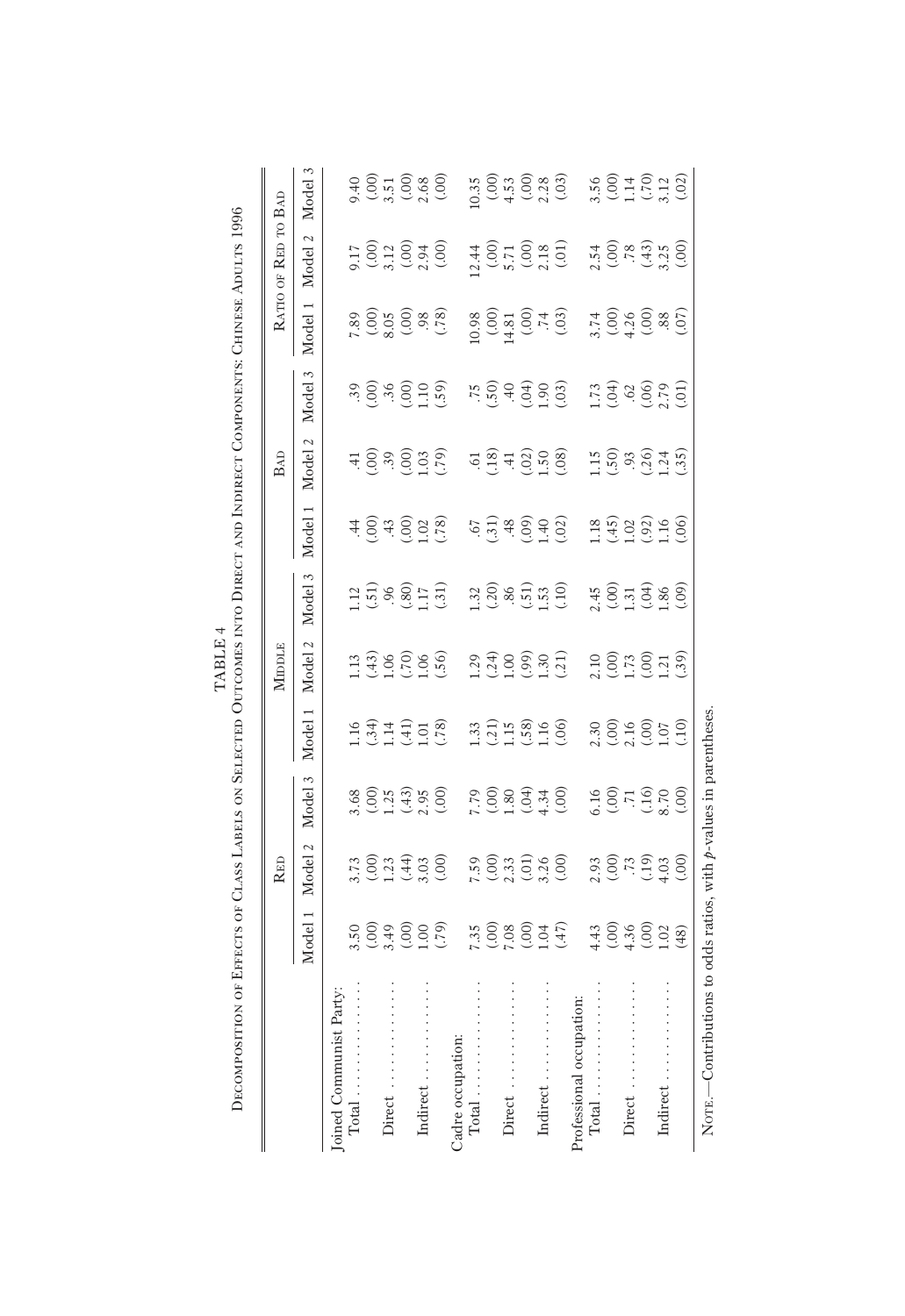the sample to those who were at risk in 1950 or later, because family class labels were widely introduced in 1950. This restriction is most important for our analysis of entry into the Communist Party. Were we to include those who joined the Party before 1950, we would artificially inflate the association between class membership and Party joining since one of the criteria for Red class assignment was pre-1950 Party membership.

As indicated in the introduction, an important question is whether the legacy of class labels continued beyond their formal abolition in 1979. Despite the difficulties discussed when we defined the period variable, we attempted to explore this question by including interactions between periods (Reform vs. Mao) and the class categories. Since interaction terms cannot be handled in khb models (Breen et al. 2013, pp. 180–81), we estimated conventional logistic regression models, which revealed significant interactions only for junior high and tertiary education. If these results are taken seriously, they indicate that for the most part the effects of class labels on socioeconomic outcomes—Party membership and educational and occupational attainment—were essentially the same during the Mao and Reform periods.<sup>30</sup> This is an important finding. However, given the small number of people with Red and Bad class origins in our sample, it is possible that we simply lack the statistical power to detect differences. Given this, in table 7 below, we present percentages achieving selected outcomes separately by period.

Table 5 shows the percentage distribution of matriculation at each type of school conditional on completion of the previous level, while table 6 shows corresponding percentage distributions for Party membership and occupational attainment. These tables make immediately clear that overall those of Red class origin were advantaged and those of Bad class origin were disadvantaged. Tables 3 and 4 show the odds of each outcome propensity relative to the odds for those of Working class origin and also the odds for those of Red class origin relative to the odds for those of Bad class origin, with various controls. Table 3 shows the coefficients for educational matriculation and table 4 shows the coefficients for Party membership and occupational outcomes. In each case the total effect is shown together with a decomposition into direct and indirect effects, where these coefficients are estimated using the khb method discussed above.<sup>31</sup> We do not show the contribution of each of the variables that together produce the indirect effect this would be a very large number of coefficients—but comment on them as appropriate in the course of our discussion of direct and indirect effects.

<sup>&</sup>lt;sup>30</sup> The analysis of interaction effects for logistic and allied outcomes is a very unsettled issue in the statistical literature (see Allison [1999] and the subsequent literature; e.g., Williams 2009). A second reason for being cautious about our results is the differential censoring of the Mao and Reform cohorts discussed above.

<sup>&</sup>lt;sup>31</sup> Note that because of the rescaling inherent in the khb procedure, the odds ratio for each total effect typically varies across models.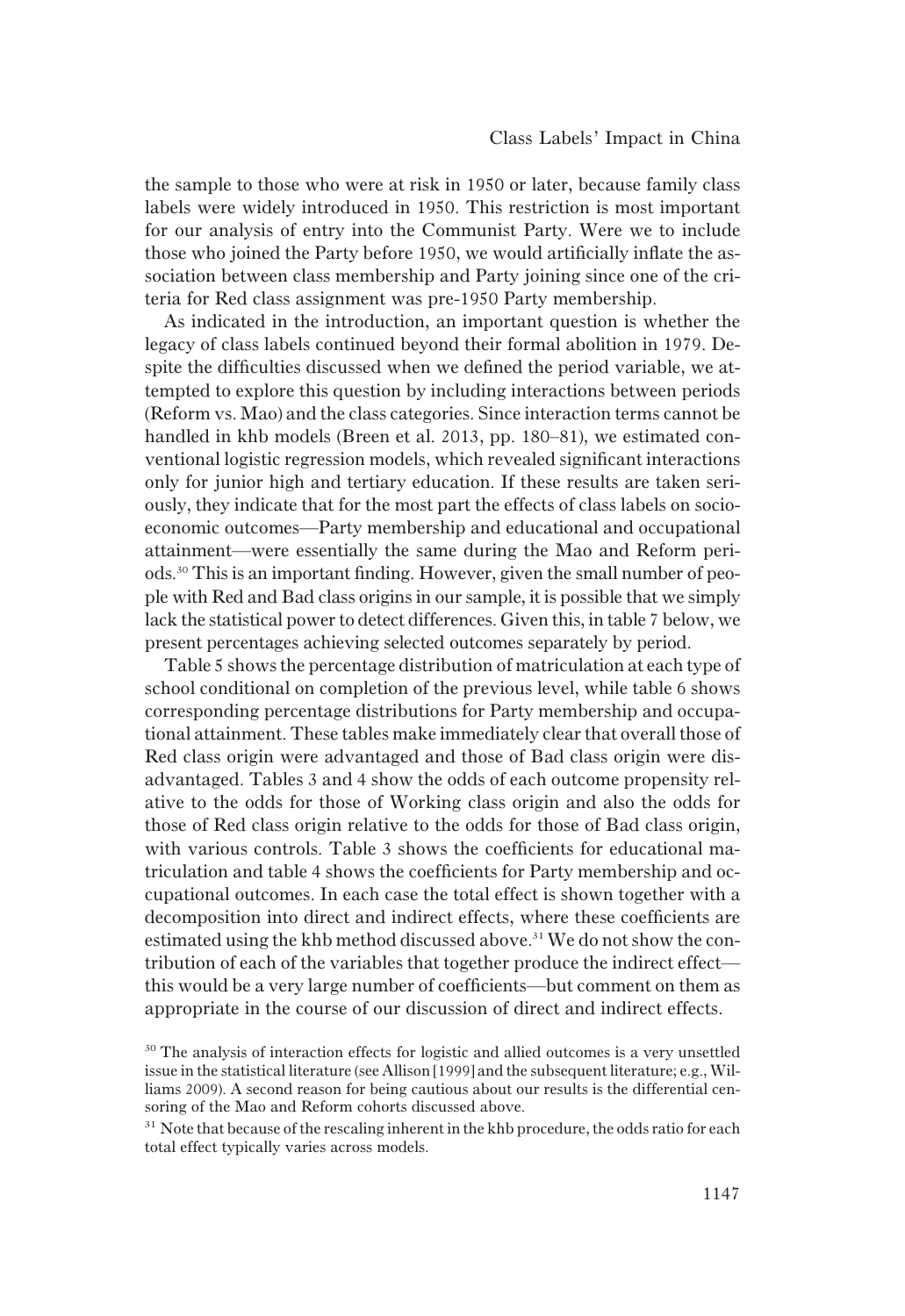|                                   |       | <b>CLASS LABEL</b> |        |       |       |
|-----------------------------------|-------|--------------------|--------|-------|-------|
|                                   | Red   | Working            | Middle | Bad   | TOTAL |
| Primary matriculation:            |       |                    |        |       |       |
| No                                | .9    | 23.2               | 15.2   | 11.7  | 21.6  |
| $Yes \ldots \ldots \ldots \ldots$ | 99.1  | 76.8               | 84.8   | 88.3  | 78.4  |
| $Total \dots \dots \dots \dots$   | 100.0 | 100.0              | 100.0  | 100.0 | 100.0 |
|                                   | 138   | 4,478              | 602    | 148   | 5,366 |
| Junior high matriculation:        |       |                    |        |       |       |
| No                                | 10.2  | 25.2               | 27.0   | 36.2  | 25.5  |
| $Ordinary \ldots \ldots \ldots$   | 65.6  | 68.0               | 65.4   | 55.0  | 67.1  |
| Key point $\dots\dots\dots\dots$  | 24.2  | 6.8                | 7.6    | 8.8   | 7.4   |
| $Total \dots \dots \dots \dots$   | 100.0 | 100.0              | 100.0  | 100.0 | 100.0 |
|                                   | 135   | 3,150              | 520    | 128   | 3,933 |
| Senior high matriculation:        |       |                    |        |       |       |
| No                                | 21.1  | 58.5               | 55.6   | 57.8  | 56.9  |
| Vocational $\ldots \ldots$        | 10.3  | 10.3               | 12.0   | 18.5  | 10.8  |
| Academic                          | 46.2  | 25.3               | 24.1   | 19.7  | 25.7  |
| Key point $\dots\dots\dots$       | 22.5  | 5.9                | 8.3    | 3.9   | 6.7   |
| $Total \ldots \ldots \ldots$      | 100.1 | 100.0              | 100.0  | 99.9  | 100.1 |
|                                   | 124   | 2,179              | 385    | 80    | 2,768 |
| Tertiary matriculation:           |       |                    |        |       |       |
| $No$                              | 52.8  | 79.3               | 67.2   | 71.9  | 75.6  |
| Specialized institute             | 29.8  | 14.2               | 20.0   | 14.6  | 16.0  |
| University                        | 17.3  | 6.5                | 12.8   | 13.6  | 8.3   |
| $Total \dots \dots \dots \dots$   | 99.9  | 100.0              | 100.0  | 100.1 | 99.9  |
| $N$                               | 95    | 929                | 204    | 39    | 1,267 |

| TABLE 5                                                               |  |
|-----------------------------------------------------------------------|--|
| Percentage Distributions of Educational Matriculation, Conditional on |  |
| BEING AT RISK (Having Completed the Previous Level)                   |  |

NOTE.—N's are unweighted; percentages are based on weighted data. Respondents achieving the outcome before 1950 and those missing data on any of the variables analyzed for each outcome in table 3 are excluded.

## Educational Attainment

Table 5 shows that those of Red class origin were advantaged at every level of educational attainment. They were most likely to enter primary school; to enter junior high school and especially elite junior high school; to enter senior high school and especially academic senior high school and most especially elite academic senior high school; and to enter both nonuniversity and university tertiary institutions. On the whole, those of Bad class origin were the most disadvantaged. The exceptions are that they were more likely to get at least some primary education than were those of Middle and especially Working class origin; they were about as likely to enter senior high school as all but those of Red class origin (contingent on completion of junior high school), but were more likely to matriculate in vocational schools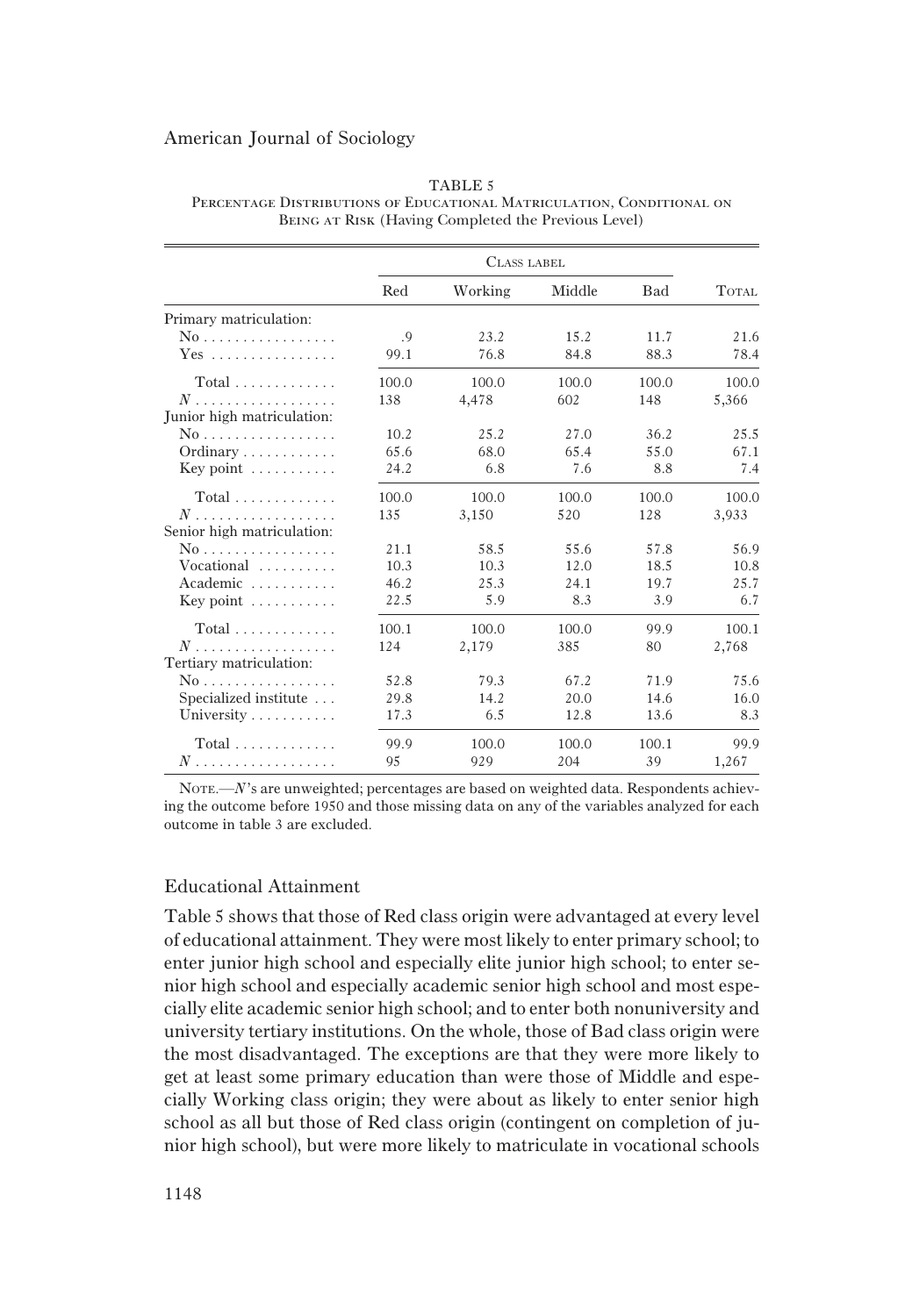|                                             |       | CLASS LABEL |        |      |              |
|---------------------------------------------|-------|-------------|--------|------|--------------|
|                                             | Red   | Working     | Middle | Bad  | <b>TOTAL</b> |
| Ever joined Communist Party:                |       |             |        |      |              |
| $\%$                                        | 20.2  | 8.7         | 12.0   | 5.8  | 9.2          |
| N at risk $\ldots \ldots \ldots \ldots$     | 141   | 4.875       | 724    | 197  | 5,937        |
| Occupational position (ever) $(\%)$ :       |       |             |        |      |              |
| Cadre                                       | 12.5  | 2.5         | 3.5    | 2.4  | 2.8          |
| Professional                                | 28.9  | 8.9         | 18.5   | 11.9 | 10.4         |
| Other                                       | 58.6  | 88.6        | 78.0   | 85.6 | 86.8         |
| $Total \dots \dots \dots \dots \dots \dots$ | 100.0 | 100.0       | 100.0  | 99.9 | 100.0        |
| $N$ at risk                                 | 143   | 4.890       | 727    | 197  | 5,957        |

| TABLE 6                                                       |
|---------------------------------------------------------------|
| Percentage Distributions of Party Membership and Occupational |
| <b>OUTCOMES. BY CLASS LABEL</b>                               |

NOTE.—Achieving cadre and professional occupations are treated as competing risks. Thus, anyone who achieves either occupation is treated as no longer at risk for the other occupation. See text for further discussion.

and less likely to enroll in academic or elite schools than were those of any other class origin; and they were more likely to enter tertiary education than were those of Working class origin—they were about equally likely to enter a professional institute but more likely to enter university.

Recall that matriculation at each level of schooling is contingent on completing the previous level. It is well known that the effect of social origins tends to decline with successive levels of schooling (Mare 1980, 1981; Shavit and Blossfeld 1993), largely because at each transition only the "brightest and most ambitious" of those from disadvantaged origins are able to make the transition (Treiman and Yamaguchi 1993, p. 230), which means that those from disadvantaged origins tend to be successively more highly selected than those from more advantaged origins. Given this, it is striking that class origins continue to be influential even at advanced levels of schooling.<sup>32</sup>

For the three models discussed above, table 3 shows the odds of those of each class origin matriculating at each level of education relative to those of

 $32$  As noted above, for two levels of schooling—junior high and tertiary—there are significant differences across periods. However, for tertiary matriculation the sample sizes, especially for those of Bad class origins, are too small to produce stable results (but see table 7). Thus, we restrict our comments to junior high matriculation. First, during the Mao period not all those of Red class origin were able to enter junior high, but during the Reform period not a single person of Red class origin experienced this fate, although substantial fractions of those from other origins did. Second, the strong disadvantage among those of Bad class origin disappeared in the Reform period, and they became somewhat more likely than those of Middle class and especially Working class origin to gain admission to elite schools. In sum, the Red class advantage continued during the Reform period, but the Bad class disadvantage weakened.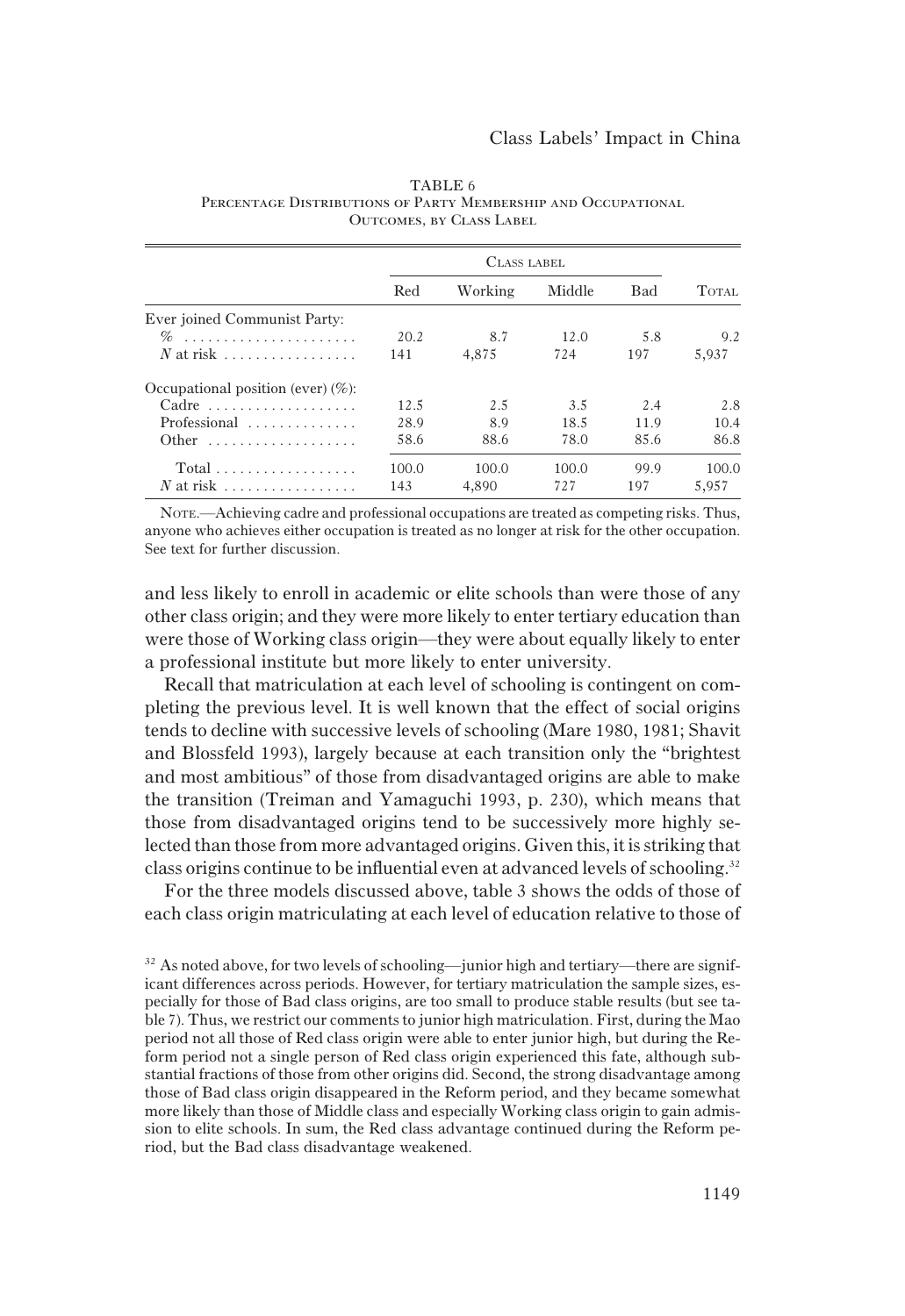Working class origin and also shows a decomposition of these odds ratios into direct and indirect effects. The table also shows the ratio of the odds for those of Red and Bad class origin. Note that (within the limits of rounding error) the product of the direct and indirect effects equals the total effect. The point of focusing on matriculation rather than on completion of each level is that it is matriculation that was subject to political and other influences. At each level above primary we carried out a competing-risk analysis by estimating a multinomial logit equation.

We begin with primary matriculation. Model 1 shows us that those of Red class origin had far greater odds of entering primary school than did those of Working class origin and that this was not simply an artifact of the former group's modest advantage with respect to family property ownership in 1948. Even in model 2, which takes account of parental socioeconomic advantage, the direct Red class advantage remains very large—the direct odds of primary matriculation were about 14 times as large for those of Red class origin as for those of Working class origin. Interestingly, with respect to primary matriculation, those of Bad class origin also were advantaged, and their advantage, too, was largely direct, even taking account of socioeconomic differences in the parental generation (model 2). However, both the direct advantage of class label and the indirect advantage through parental SES were far larger for the Red class than for the Bad class, as we see in the right-hand panel.

Among those who completed primary school, class differences in the likelihood of matriculation at an ordinary junior high school became smaller than for primary matriculation but also more in line with our expectations: those of Red class origin were strongly advantaged and those of Bad class origin were strongly disadvantaged relative to those of Working class origin. The disadvantage of those of Bad class origin remains when parental SES is controlled, but the direct advantage of those of Red class origin disappears entirely, replaced by a very strong indirect effect resulting from their SES advantage as children, particularly their urban registration and father's Communist Party membership (not shown).

A similar but much stronger pattern holds with respect to Red class matriculation at an elite (key point) school: the strong direct effect disappears once account is taken of parental SES (especially the same two variables plus parental education), but the overall advantage of Red class origin increases very substantially. By contrast there is no significant disadvantage in elite matriculation experienced by those of Bad class origin, with or without controls for parental SES. Presumably, those clever enough to merit enrollment in elite schools, as demonstrated by their performance in primary school, were not denied admission because of their class origin.

Those who complete junior high school may either leave school or enter one of three types of high schools: vocational, academic, or elite. Those of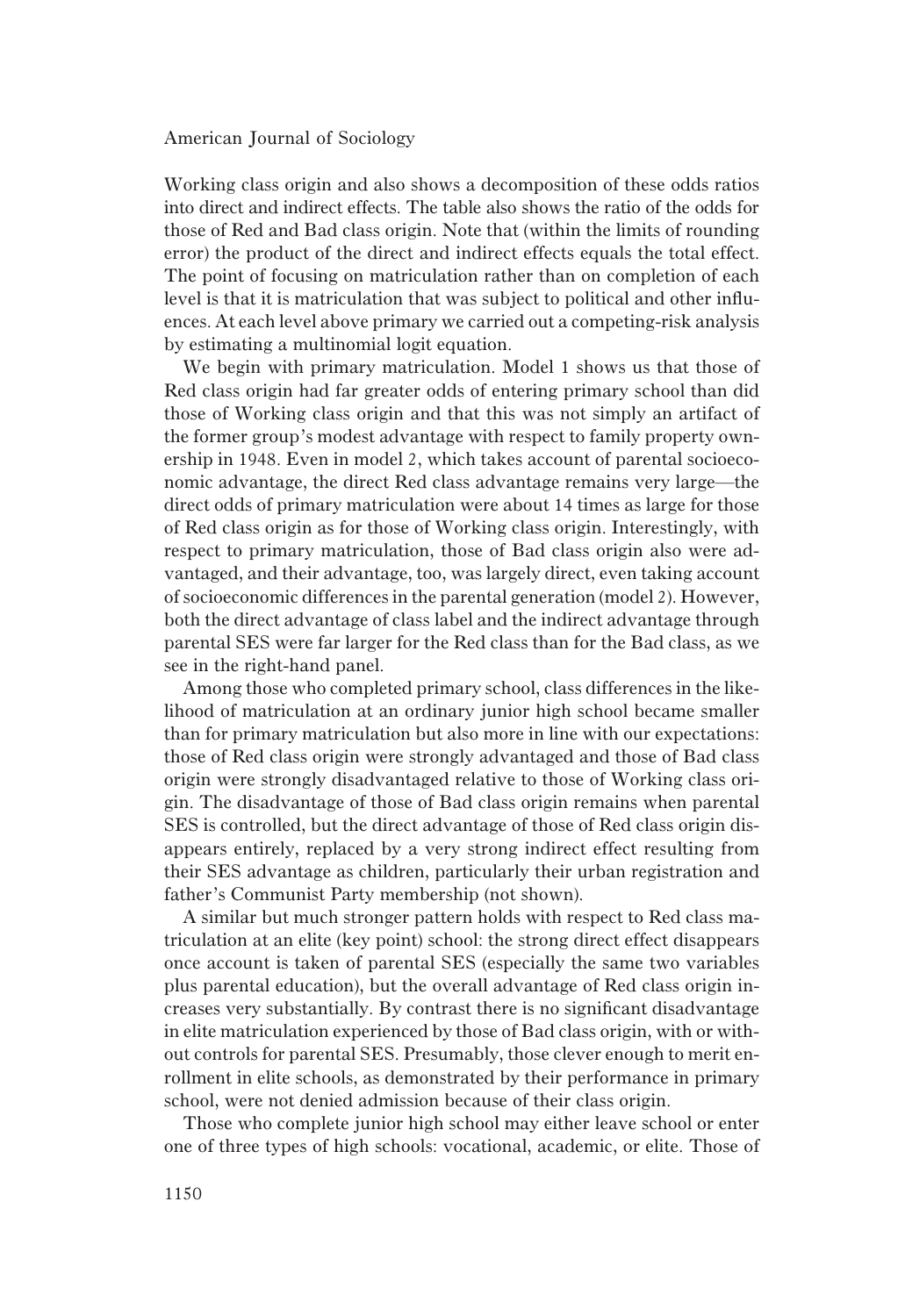Red class origins are advantaged in the likelihood of matriculating at all three types of school but particularly academic and most particularly elite high schools, advantages that are mainly due to their parents' education and their fathers' Communist Party membership. By contrast, those of Bad class origin are not significantly disadvantaged with respect to vocational matriculation—indeed, they may be advantaged, although our sample size does not have enough power to produce significant coefficients. They are, however, significantly and strongly disadvantaged with respect to academic and elite matriculation, although to some extent their direct disadvantage is offset by their advantageous SES relative to those of Working class origin. Those of Bad class origin who matriculate in academic or elite schools tend to have better educated parents and to be more likely to be from families that held property in 1948. The combination of Red class advantage and Bad class disadvantage means that those of Red class origin were about seven times as likely to matriculate in academic high schools and about 23 times as likely to matriculate in elite high schools as were those of Bad class origin after taking account of SES differences and their previous schooling.

As suggested by table 5, those of Red class origin were strongly advantaged in entering both types of tertiary education. However, the Red class advantage was not direct but rather was due to their advantage with respect to SES, particularly parental education, and the respondent's graduation from an elite high school and, for university, father's Communist Party membership. However, in contrast to lower levels of education, those of Middle class origin also were advantaged, due mainly to a positive direct effect, reinforced by a positive (but not significant) indirect effect. Those of Bad class origin were neither disadvantaged nor significantly advantaged. It seems that those of Bad class origins who were able to overcome their political handicap and complete high school suffered no further handicap with respect to university admission.

What is striking about these results is that, in contrast to the pattern observed in the United States and other developed nations (Shavit and Blossfeld 1993), various forms of advantage—political blessing or stigma on the one hand and resulting socioeconomic advantage on the other—continued to influence educational opportunity through successive levels of the educational system, although in a generally weakened way. An obvious comparative task would be to study the same sorts of outcomes in other societies in which political loyalty was important.<sup>33</sup>

<sup>&</sup>lt;sup>33</sup> The questions are not identical, but the 1993 six-nation survey, Social Stratification in Eastern Europe after 1989, could be used to carry out a similar analysis, since that survey includes a range of comparable measures. The data set and documentation can be obtained from https://dataverse.harvard.edu/dataset.xhtml?persistentId=hdl:1902.1 /M653V1.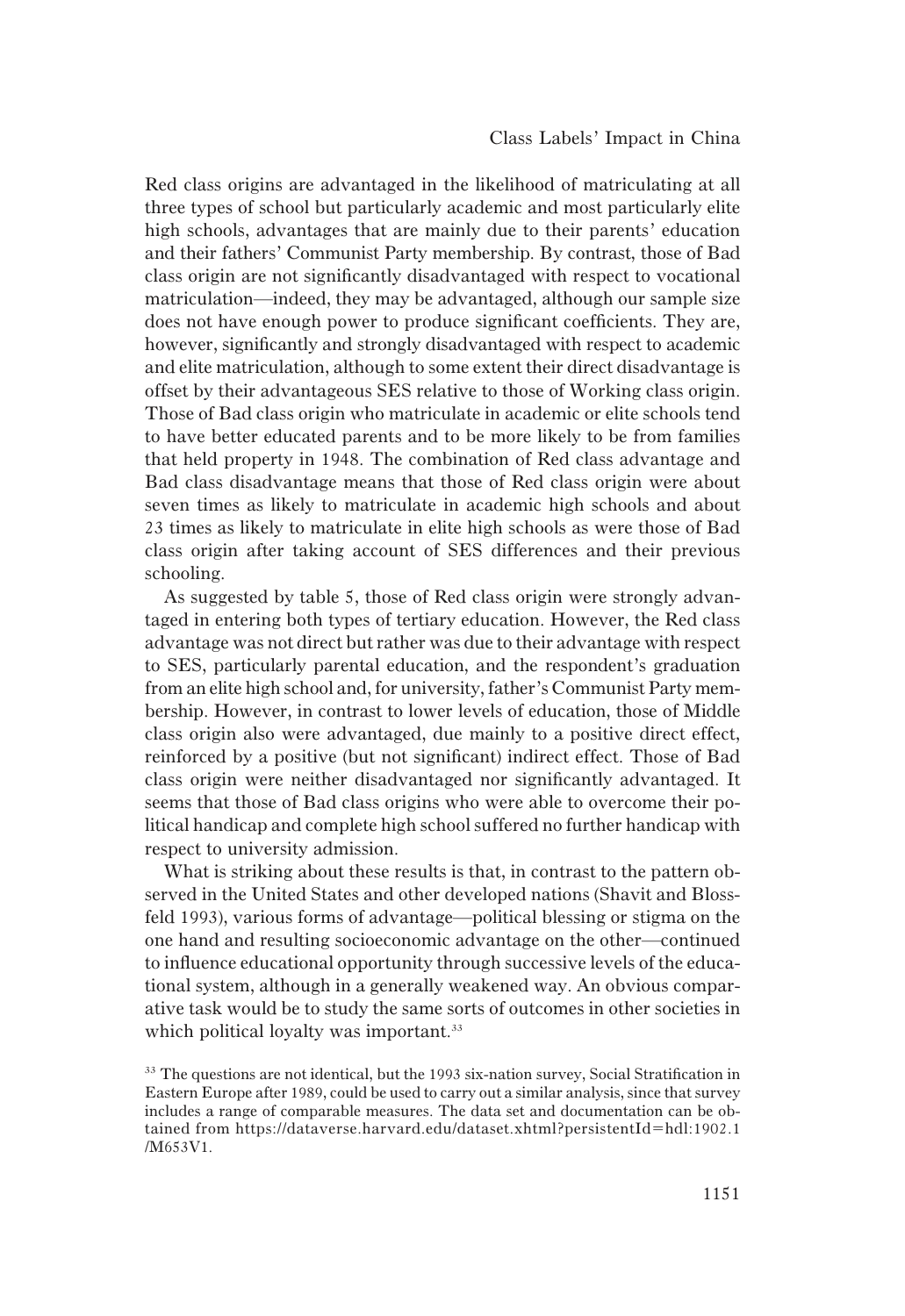#### Communist Party Membership

Before considering occupational attainment, we consider the effect of class origin on the odds of joining the Communist Party. The Party has dominated the political and social life of China to the present day, and Party membership has long been both a symbol of success and a resource that enhances prospects for future advancement (Walder 1995; Walder et al. 2000; Bian, Shu, and Logan 2001). Only a minority of the population was allowed to join the Party—in our data 9.2% of the sample are Party members. Moreover, those who became members of the Party early in their adult lives were identified for sponsorship for subsequent advancement into higher positions (Li and Walder 2001).

Given the role of the Party, we would expect that those from Red class origin were more likely to be admitted. Li and Walder (2001) have shown that this is the case for the urban sample, but we here consider all of China, both urban and rural. Also, Li and Walder did not distinguish other class categories. At the other extreme, we would expect those from Bad class origin to have been less likely to be admitted into the Party. These expectations are confirmed in table 6: 20% of those of Red class origin ever joined the Party compared to only 6% of those of Bad class origin, with the percentages for the other groups falling in between.<sup>34</sup>

From table 4 we see that the Red class advantage and Bad class disadvantage shown in table 6 held but that the much greater likelihood that those of Red class origin joined the Party relative to any other class was due mainly to the cumulative advantage of socioeconomic origins and previous achievements. By contrast, those of Bad class origin had no particular SES disadvantage but a very strong direct disadvantage. That is, Bad class origin itself inhibited admission to the Communist Party.

#### Occupational Attainment

As we see in table 6, those of Red class origin had a very strong advantage with respect to the attainment of cadre and professional positions, but those of Bad class origin were not particularly disadvantaged relative to those from Working class origins. Those of Middle class origin were more likely to attain such positions than were those of Working or Bad class origin, perhaps because many of their parents had such occupations themselves and there is a well-known tendency to inherit the same class of occupation as one's parents, although no longer exactly the same occupation.

<sup>&</sup>lt;sup>34</sup> In China, in contrast to Eastern Europe, almost no one left or was forced out of the Party after initially joining.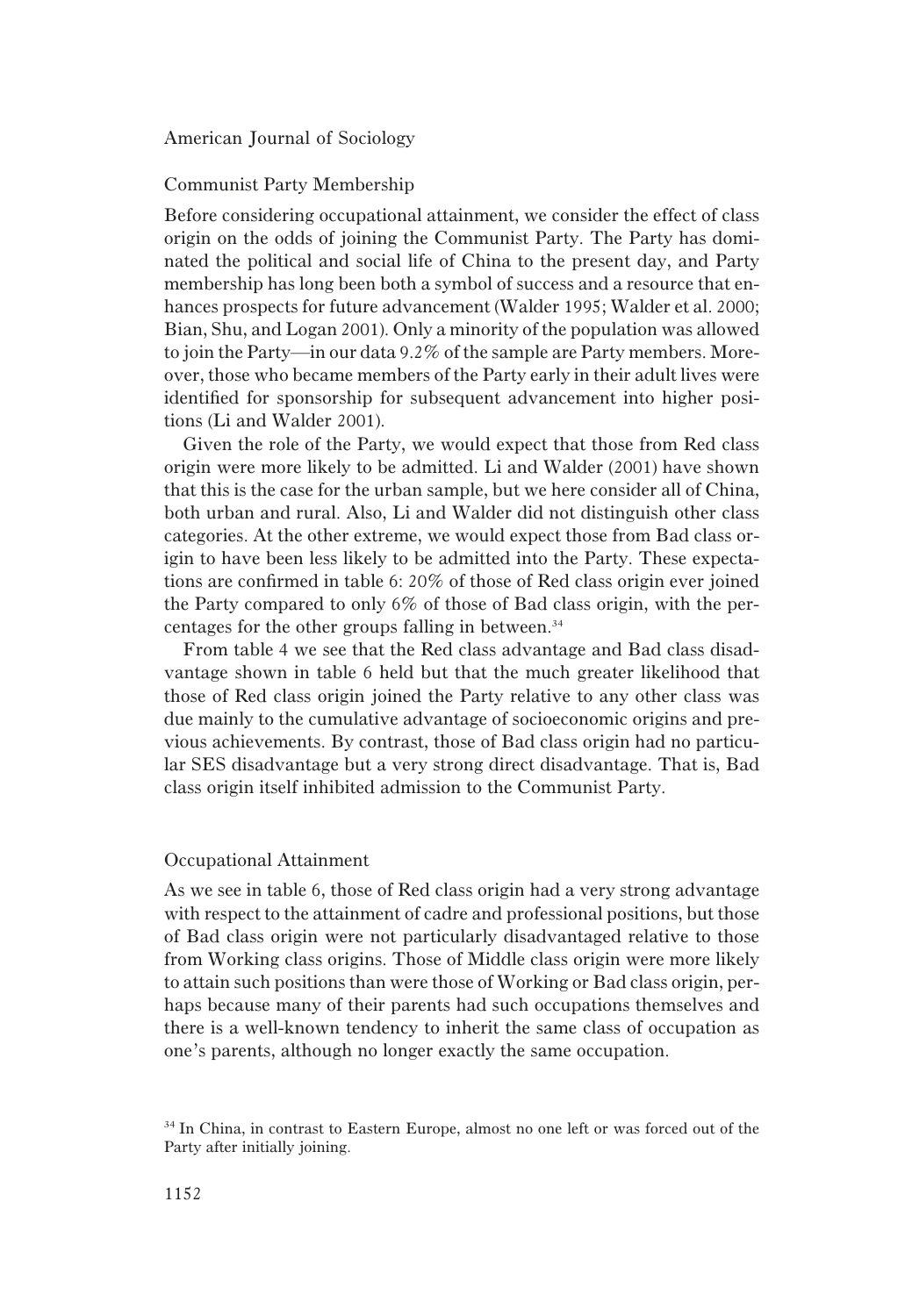In table 4 we show coefficients for a competing-risk model of the odds of attaining either a cadre or a professional position, with those who attain either type of occupation treated as no longer at risk of attaining the other type (consistent with the findings of Walder et al. [2000]). There is a strong Red class advantage in attaining a cadre position, which holds for all three models: they were more than seven times more likely to secure cadre positions than were those of Working class origin. But, as expected, the direct benefit of Red class origin declined as additional mediating variables were introduced. Still, even considering family SES and the respondent's own educational attainment, Party membership, sent-down experience, and the size of place lived, all lagged a year (model 3), the direct effect of Red class origin remained strong and significant: the odds of gaining a cadre position are nearly twice as large for those of Red class origin as for those of Working class origin.

By contrast, the odds of obtaining a cadre position were much lower for those of Bad class origin than for those of Working class origin, and the Bad class disadvantage was direct since the indirect effects favored those of Bad class origin. The direct Bad class disadvantage continued to hold for all three models as successive mediating factors were introduced. Thus, despite gaining a cumulative advantage over those of Working class origin with respect to parental SES and their own previous achievements, mainly education, those of Bad class origin were substantially excluded from cadre positions.

The findings are different for professional positions. Here the direct Red class advantage was much weaker and effectively disappeared in the presence of mediating factors (models 2 and 3). Red class origin individuals were strongly advantaged over Working class origin individuals, but this was entirely due to their cumulative prior advantages; indeed, their direct advantage turned into a disadvantage, although not a significant one. Those of Bad class origin also were advantaged in much the same way, but to a much smaller extent, and their socioeconomic advantage offset a direct disadvantage that only appeared in model 3. Strikingly, those of both Red and Bad class origin were less likely to obtain professional positions than were those of Working class origin with comparable SES background and prior achievement but with different class labels, but perhaps for different reasons—the propensity for those of Red class origin to become cadres, which did not hold for those of Bad class origin.

## Other Outcomes

In additional analyses, not shown here but available (see n. 22), we find that class labels had a significant impact on several other outcomes. Red households had the highest incomes of any group in 1996, and Working class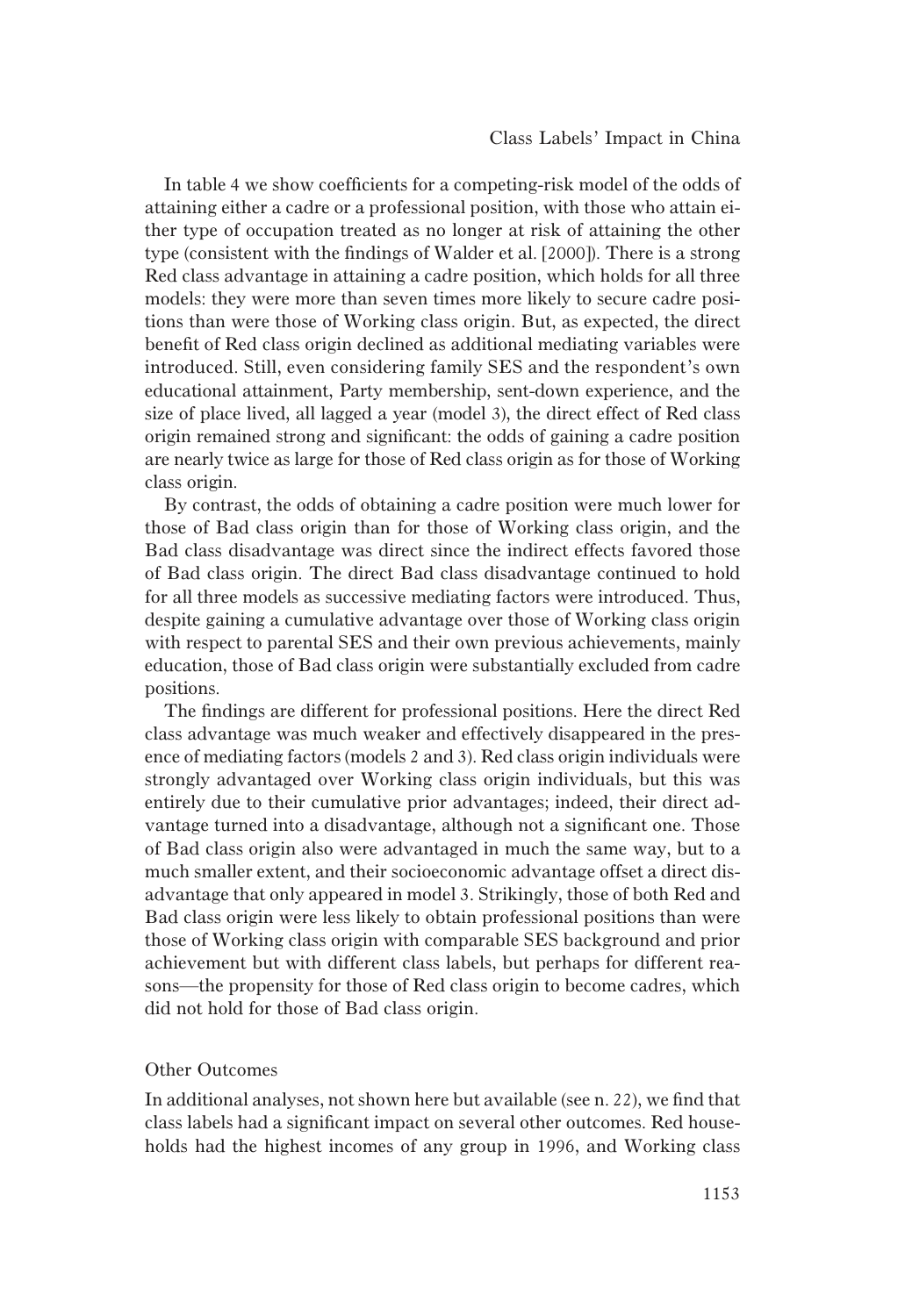households by far the lowest incomes. The significantly higher incomes of Middle and Bad class households suggests the role of family socialization across generations and echoes findings from Eastern Europe (Szelenyi 1988; Hanley and Treiman 2004). Red class individuals were much more likely to serve in the military, and Bad class individuals much less likely. Those from Red class origins had clear advantages in shifting their household registration from rural to urban status, an important determinant of standard of living in China to the present day (Cheng and Selden 1997; Wu and Treiman 2004, 2007; Chan and Buckingham 2008; Treiman 2012; Zhang and Treiman 2013). Regarding the likelihood that one would be "sent down" to the countryside during the Cultural Revolution (Bernstein 1977; Zhou and Hou 1999; Bonnin 2013), those from Red classes were sent down at the same rates as those from proletarian households, but Bad class individuals were sent down at much higher rates than all others.

## More on Period Differences

As noted earlier, the small sizes of the Red and Bad subsamples suggests the need for caution in interpreting the lack of statistically significant interactions between class origins and period as evidence of no period effects rather than as no evidence of period effects.<sup>35</sup> Accordingly, we show in table 7 descriptive results corresponding to those in table 6 but divided by period. We also show the percentage of those from each class origin gaining senior high school matriculation, also divided by period. We do this rather than producing period-specific results corresponding to those in table 5 in order to minimize the size of table 7.

These results show no systematic or substantial diminution in the effect of class origins on socioeconomic attainment in the Reform period compared to the Mao period, which is consistent with the very limited evidence of statistically significant period-class origin interactions discussed earlier. To be sure, it could well be that the major source of class origin differences shifted from direct effects to those that arose from cumulative differences in socioeconomic resources and constraints. Note that the levels of Party membership and attainment of cadre or professional positions were smaller during the Reform period, which is to be expected given that respondents were younger and that, as we noted earlier, these outcomes were spread out over the life course.<sup>36</sup> Of course, the percentage matriculating in senior high

<sup>&</sup>lt;sup>35</sup> We are grateful to one of the *AJS* reviewers for emphasizing this point.

<sup>&</sup>lt;sup>36</sup> We explored the possibility of restricting the Mao period sample to age 35, to match the Reform period sample, and also the further possibility of comparing age-specific outcomes in the two periods but decided that such computations hardly would be more compelling than what we have presented.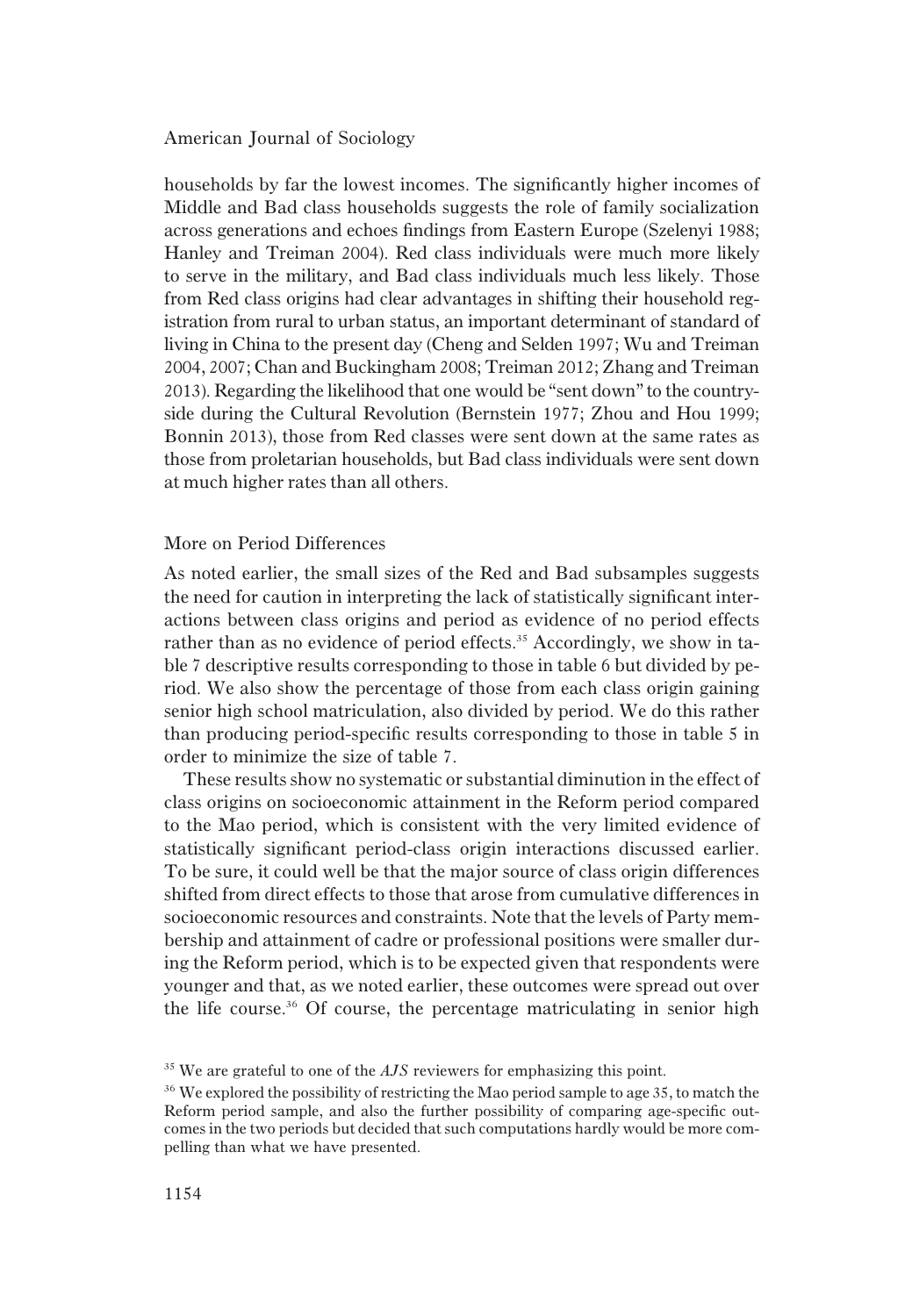| . .<br>u. |  |
|-----------|--|
|           |  |

PERCENTAGE DISTRIBUTIONS OF EDUCATIONAL ATTAINMENT (Upper Middle Matriculation), Communist Party Membership, and Occupational Outcomes, by Class Label and Cohort

|                                                                                 | <b>CLASS LABEL</b>           |                |         |               |
|---------------------------------------------------------------------------------|------------------------------|----------------|---------|---------------|
|                                                                                 | Red Working Middle Bad TOTAL |                |         |               |
| Matriculated at senior high school (not conditioned                             |                              |                |         |               |
| on previous educational attainment):*                                           |                              |                |         |               |
| Mao cohort:                                                                     |                              |                |         |               |
|                                                                                 |                              |                |         |               |
|                                                                                 |                              | 454 132 3,525  |         |               |
| Reform cohort:                                                                  |                              |                |         |               |
|                                                                                 |                              |                |         |               |
|                                                                                 |                              | 193            | 47      | 2,009         |
| Ever joined Communist Party: <sup>†</sup>                                       |                              |                |         |               |
| Mao cohort:                                                                     |                              |                |         |               |
|                                                                                 |                              |                |         |               |
|                                                                                 |                              | 446 135 3,383  |         |               |
| Reform cohort:                                                                  |                              |                |         |               |
|                                                                                 |                              |                |         |               |
|                                                                                 |                              |                |         |               |
| Occupational position (ever): <sup>†</sup>                                      |                              |                |         |               |
| Mao cohort:                                                                     |                              |                |         |               |
|                                                                                 |                              |                |         |               |
| Professional $\ldots \ldots \ldots \ldots \ldots \ldots \ldots \ldots$ 37.3 9.6 |                              | 20.2 10.1 11.2 |         |               |
|                                                                                 |                              |                |         | 446 135 3,389 |
| Reform cohort                                                                   |                              |                |         |               |
|                                                                                 |                              |                |         | 1.1           |
| Professional $\ldots \ldots \ldots \ldots \ldots \ldots \ldots \ldots$ 26.3 7.4 |                              |                | 9.9 6.0 | 8.1           |
|                                                                                 |                              |                |         | 51 2,315      |

NOTE.—N's are unweighted. Achieving cadre and professional occupations are treated as competing risks.

\* The Mao cohort consists of those who reached age 16 in 1950 or later but before 1979. The Reform cohort reached age 16 between 1979 and 1992.

 $\dagger$  The Mao cohort consists of those who reached age 18 in 1950 or later but before 1979. The Reform cohort consists of those who reached age 18 between 1979 and 1994.

school was substantially higher in the Reform period because of the marked expansion of education and the fact that senior high school matriculation typically occurred before respondents from both the Mao and Reform cohorts entered the sample.

There are two striking results. First, no one of Bad class origin became a cadre during the reform period. This may simply be a reflection of the sampling variability associated with the small sample of Bad class origin people in both periods, but it certainly provides no evidence of a relaxation of the exclusion of the Bad class from leadership positions in the Party or government. Second, the rate of high school matriculation increased substantially for those of Red and Working class origin but not at all for those of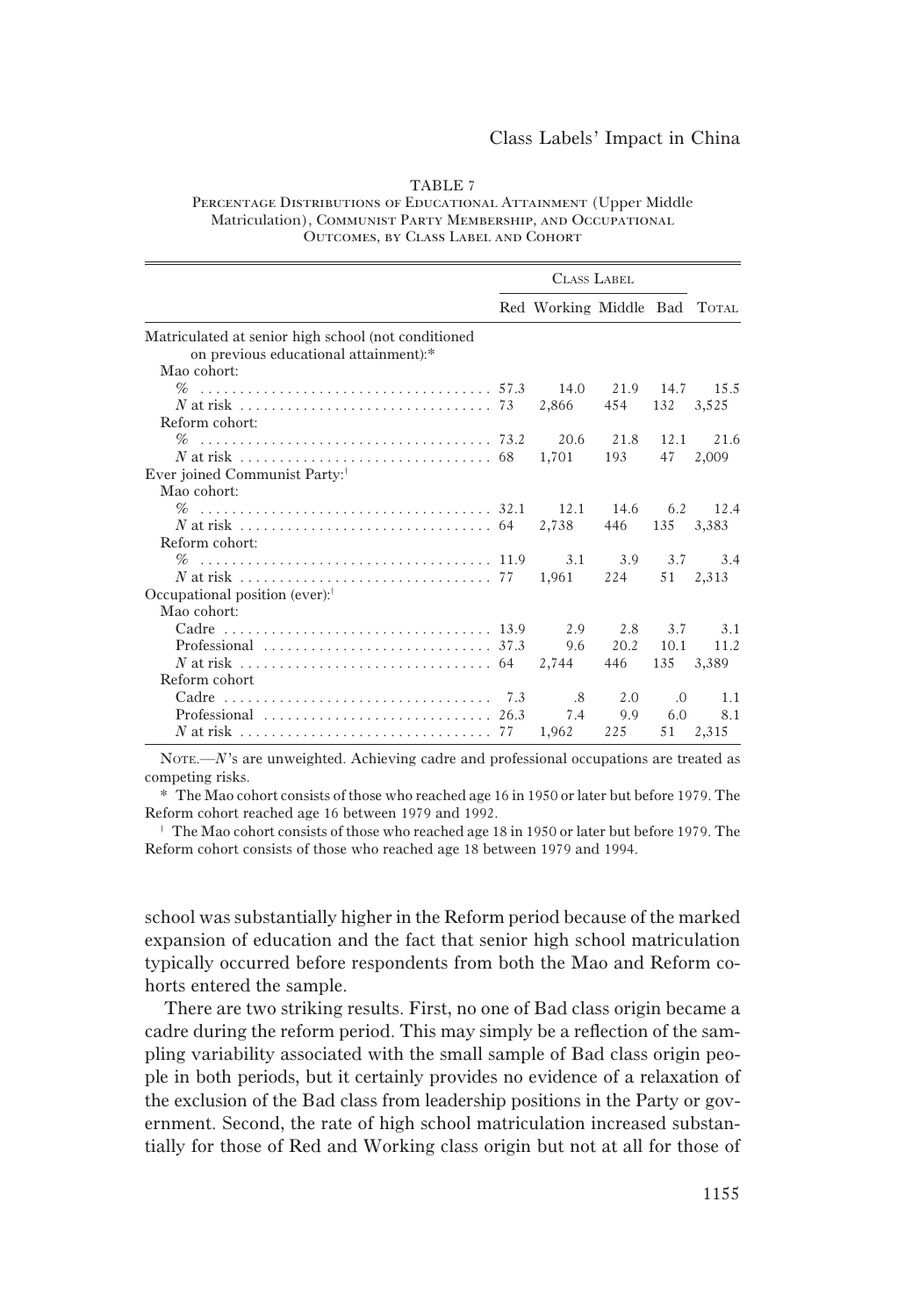Middle and Bad class origin, again suggesting no reduction in the role of political loyalty as a criterion for admission to advanced education.

## DISCUSSION AND CONCLUSION

In this article we have shown that those of Red class origin were greatly advantaged in educational attainment, career advancement, and acceptance into the Communist Party, and we found similarly large advantages in other outcomes not presented here. The continuing legacy of Bad class origin was not so striking but still held with respect to those outcomes that required loyalty to the state or party, especially the attainment of cadre occupations and Communist Party membership. It is clear that class origins continued to matter for much of the two decades after their use was formally abolished. We see remarkable continuity extending across several generations. In our survey, conducted in 1996, only about 4% of respondents were adults in 1948, 61% had fathers who were adults in 1948, and 35% had only grandfathers who were adults in 1948. Thus, for nearly two-thirds of the sample we have a legacy that extends across two generations, and for about a third of the sample it extends across three generations.

To a substantial extent the effect of class origin is indirect, resulting from the effect of class on the advantages and disadvantages felt by grandparents and parents and by respondents at the beginning of their adult lives. But for many outcomes strong direct effects persisted, especially for those of Bad Class origin. For those of Red class origin, direct and indirect effects were in general both positive, in the sense that they increased the odds of the outcomes we studied. But for those of Bad class origin they often were contradictory, with indirect effects often increasing the odds of advantageous outcomes but direct effects decreasing the odds.

What does this pattern tell us? The direct effects are straightforward. Those of Red class origin were favored by the regime—the leadership of which was much like themselves—while those of Bad class origin were punished. But the indirect effects are perhaps more interesting. For those of Red class origin there is nothing particularly remarkable, because the increasing advantage simply reflects the combination of cumulative socioeconomic advantage, favorable treatment by gatekeepers to privileged positions, and the sense of entitlement that develops in those who are privileged from childhood. For those of Bad class origin, however, the often positive indirect effects suggest that despite hardship and humiliation Bad class families were able to sustain the motivations and skills that had made them successful enough in 1948 to be singled out for labeling and punishment by the new regime.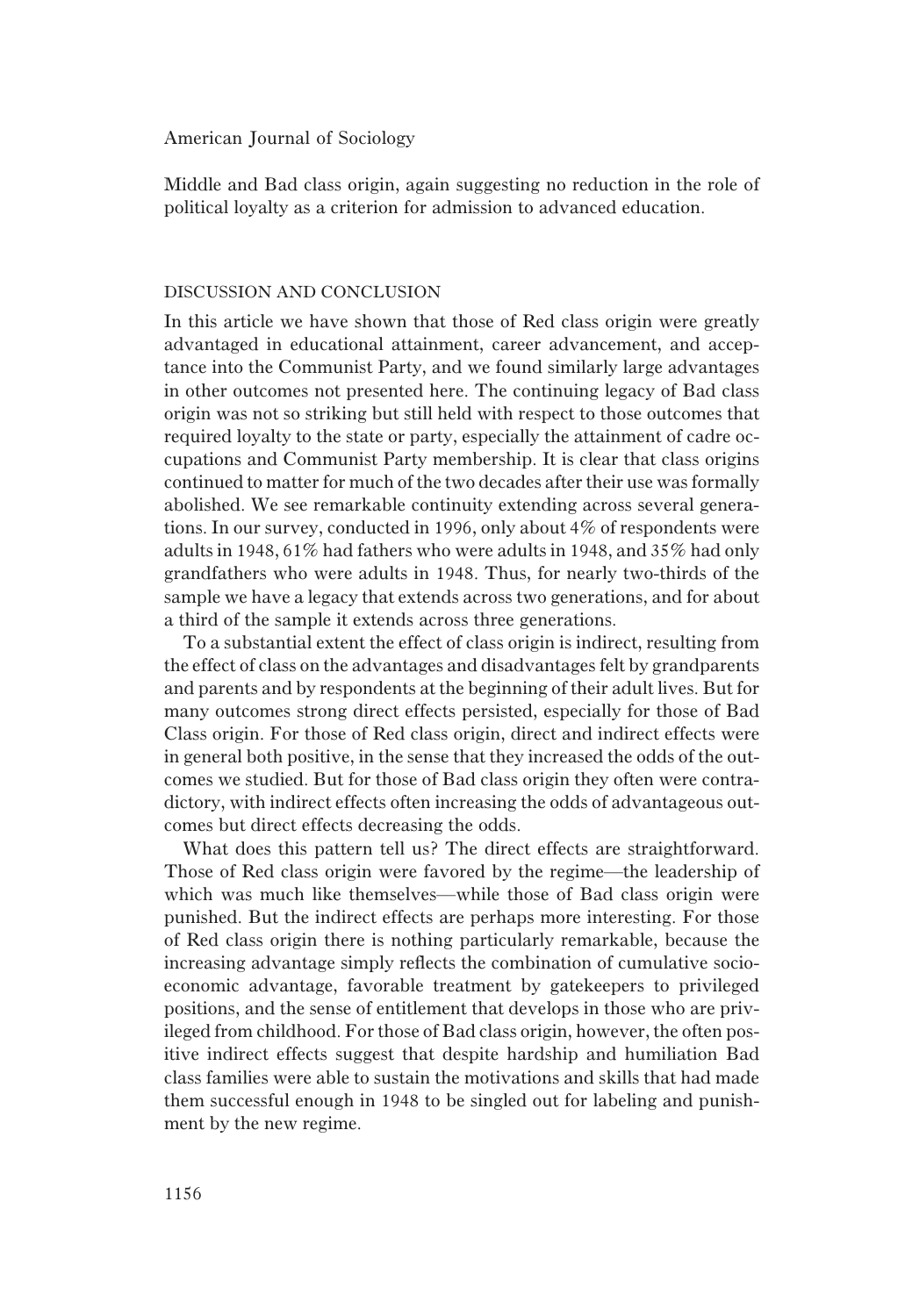This echoes repeated findings that point to the role of family and kin groups in transmitting status across generations, sometimes over long historical periods. Campbell and Lee (2011), for example, found considerable continuity in social status for kin groups in one Chinese province spanning from the 19th well into the 20th century. Sato and Li (2007) attributed continuities in educational attainment among former exploiting households in rural China to family cultures that emphasized educational attainment. Chen et al. (2015) found considerable continuity in family educational attainment in China between 1930 and 1985. Fan (2016) attributed high levels of intergenerational income correlation in contemporary China to mechanisms associated with family social capital, in particular the propensity to invest in education. Thus, for as long as half a century and often across two or three generations, Bad class families were able to seize whatever opportunities came their way and attenuate the strong disadvantages that were enforced by the class label system. The outcomes observed here are especially impressive when it is recalled that not all Bad class labels fell on those who were privileged before Liberation. As we noted earlier, the Bad class was quite heterogeneous, including as well those of modest origins who were associated with Nationalist Party organizations, collaborated with Japanese occupiers, or engaged in criminal activity immediately before Liberation.

Similar kinship-based mechanisms have been observed in many other settings. Pre–Communist era entrepreneurial elites in Eastern Europe were able to take advantage of economic opportunities more quickly when their collectivist economies began to liberalize (Szelenyi 1988; Hanley and Treiman 2004). Similarly, kinship networks are widely viewed as facilitating entrepreneurial success across generations among certain immigrant groups in a variety of global settings (Aldrich and Waldinger 1990). Thus, apart from what we have learned about one aspect of the history of modern China, this analysis contributes to a growing literature on the intergenerational transmission of status that goes beyond associations with parental education and income to consider the broader and more enduring impact of kinship structures and family cultures over generations.

Finally, there are two aspects to our findings that may not immediately be apparent. First, in some ways, our analysis is a tale of two elites. The long revolutionary conflict that culminated in the establishment of the People's Republic of China in 1949 marked the downfall of an old elite based on property ownership, a group that not only suffered from the expropriation of their property but in the following decades found their decline reinforced by the stigma of Bad class political labels. They were replaced by a new revolutionary elite that formed out of service to the Red Army and Communist Party but whose origins were not from the poorest classes that they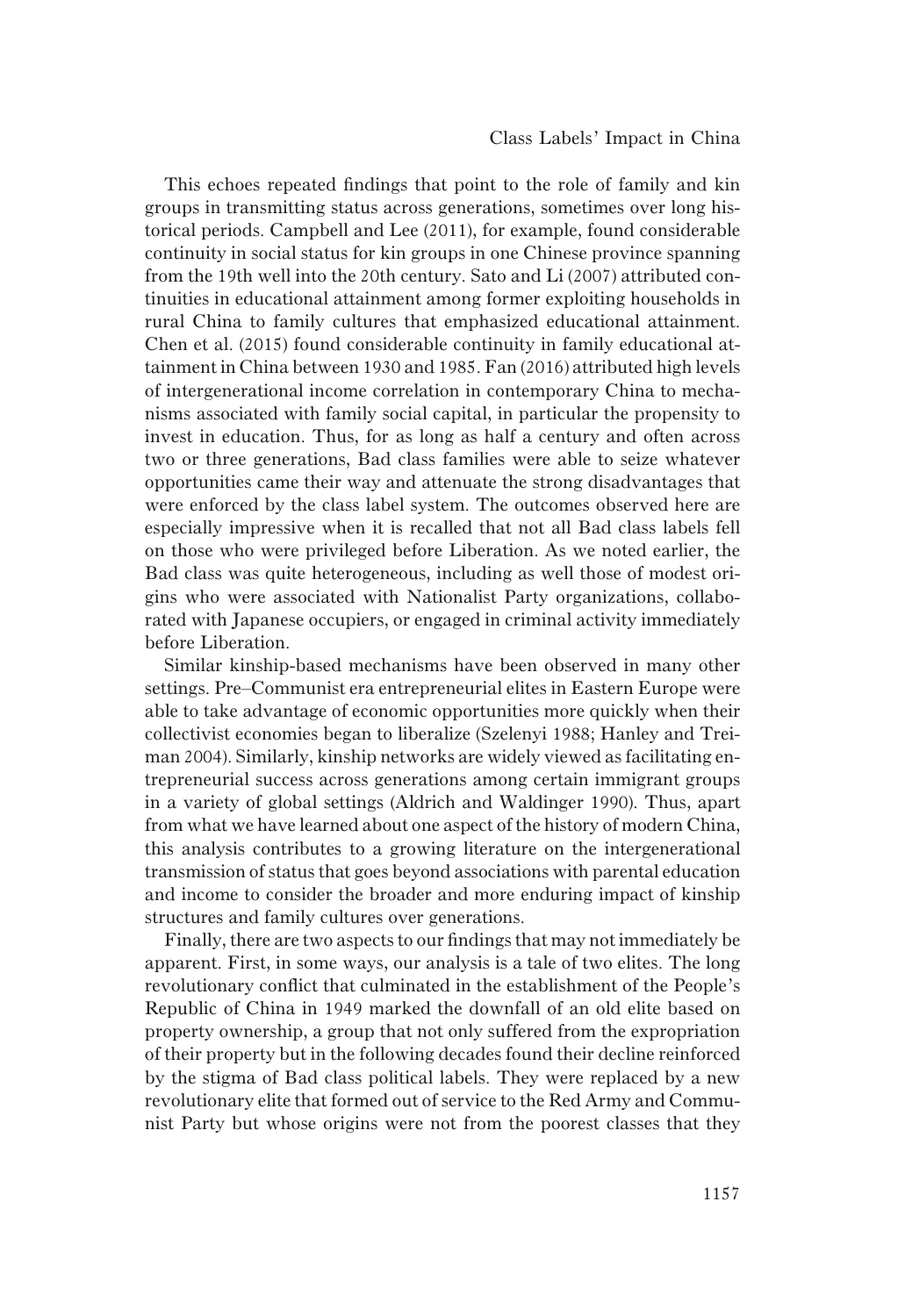claimed to represent. They were predominantly from urban white-collar occupations that in many respects resembled the groups labeled as Middle class. Thus, their advantages were substantially due to relatively high levels3 of parental education and occupational attainment, and their family members' life chances were further boosted across generations by their designation in the Red household category.

Yet in another sense the extent to which the life chances of the poorest Chinese were boosted by their designation as a "good" class is obscured by the focus of our analysis, which treats the Working class as a contrast category. Further, the substantial improvements in life chances that some of them enjoyed have been swamped by the large numbers of others whose benefit from this kind of "good" class label was much more modest. Before the revolution, China's rural and urban poor had few if any educational opportunities, and rates of illiteracy remained high. High school education was the near exclusive province of the groups later classified as Middle or Bad class, and university education was almost exclusively enjoyed by students from the most prosperous professional and propertied households (Lang 1946). While those in the Working class category continued to lag behind other households in a great many respects, there should be little doubt that educational and career opportunities improved considerably for many. The striking ways in which those in the much smaller Middle and Bad class categories were able in some respects to overcome the disabilities enforced by their class labels should not blind us to this shift in China's structure of opportunity. To gauge the extent of such improvements, and the extent to which class labels improved the life chances of the Good class above and beyond the structural mobility induced by the socialist transformation, economic growth, and the expansion of the educational system, is a topic for another paper.

## APPENDIX

# Further Information on the Coding of Variables

Class origin.—These class categories were derived from direct responses to a question in the questionnaire: "Your family origin [jiating chushen] is...." The categories were (1) Revolutionary cadre, (2) Revolutionary soldier, (3) Revolutionary martyr, (4) Worker, (5) Poor or middle peasant, (6) Middle peasant, small businessman, (7) Ordinary staff or independent occupation, (8) Capitalist, (9) Rightist, (10) Rich peasant, (11) Bad element, (12) Landlord, (13) Counterrevolutionary, (14) Other (specify). During data preparation a category, "Poor/ordinary urban resident," was added by recoding "Other (specify)"responses. We recoded 1–3 to Red, 4–5 and "Poor/ordinary urban resident" to Working, 6–7 to Middle, and 8–13 to Bad. Red and Bad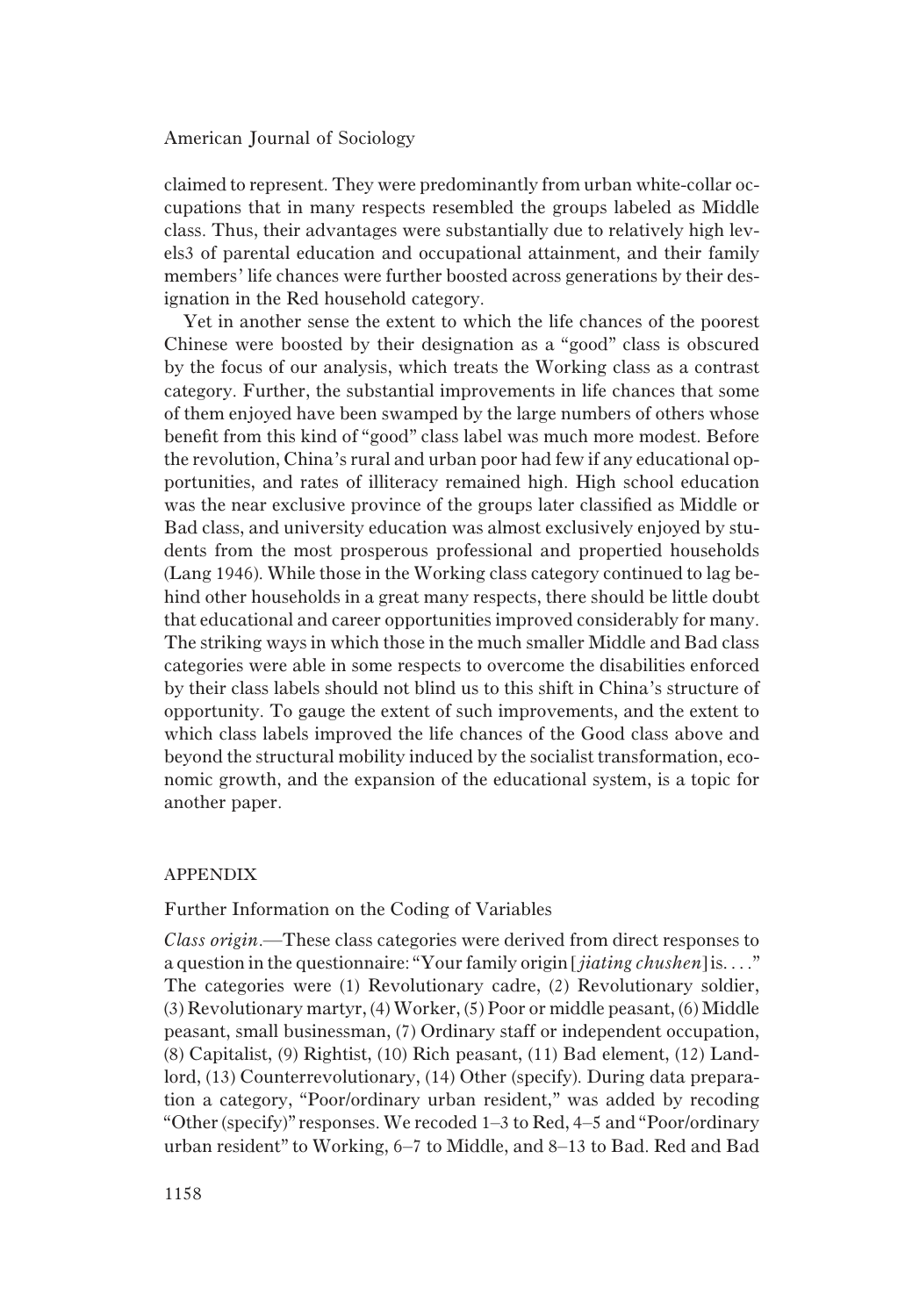labels were rare. About 84% of the 1996 population claimed Working class origin, and an additional 11% claimed Middle class origin. Only 1.5% claimed Red class origin, and 3.6% claimed Bad class origin.

Ancestral property.—For each kind of property or "exploitation" we created a variable scored 1 if there was a positive response with respect to any ancestor (parents, paternal grandfather, or maternal grandfather) and scored 0 otherwise. In this way we created a set of family property ownership/exploitation variables in 1948. We then summed these for use as a predictor variable, creating a scale ranging from 0 to 6. Although 4.6% of the sample (278 people) was age 18 or older in 1948, no information about the respondent's property in 1948 was collected in the survey. However, the oldest respondents were only age 21 in 1948, which makes it unlikely that their family class position was affected by their own property rather than their parents' property. The same point applies to the ancestral occupation in 1948.

Ancestral occupation in 1948.—We coded the father's occupation if it was reported; then the mother's occupation, if the father's occupation was not reported and the mother's occupation was reported; then the paternal grandfather's occupation; then the maternal grandfather's occupation. In each case, we excluded those who were less than 18 years old in 1948. In all, there were three respondents for whom both grandfathers were less than 18 in 1948. In about 4% of cases we have no information about the occupation of either parent or grandfather.

One other point warrants comment. Unfortunately, the occupational information collected for parents and grandfathers was not identical. In particular, there is no way to identify grandparents serving in the military in 1948 or who were rentiers in 1948. The latter omission probably is unimportant, given that only two of the fathers for whom we have a report on the source of income were identified as rentiers. But the lack of information regarding military service is more consequential, given that about a quarter of those from Red class origins had fathers who served in the military in 1948 and probably many grandfathers did as well. The best we can do is to identify grandfathers who were Communist Party officials in 1948 (and also Nationalist Party officials) and to identify fathers serving in the military in 1948. Even here the coding was not straightforward but required the combination of several variables.

## REFERENCES

Åberg Yngwe, Monica, Naoki Kondo, Sara Hägg, and Ichiro Kawachi. 2012. "Relative Deprivation and Mortality: A Longitudinal Study in a Swedish Population of 4.7 Million, 1990–2006." BMC Public Health 12:664–71.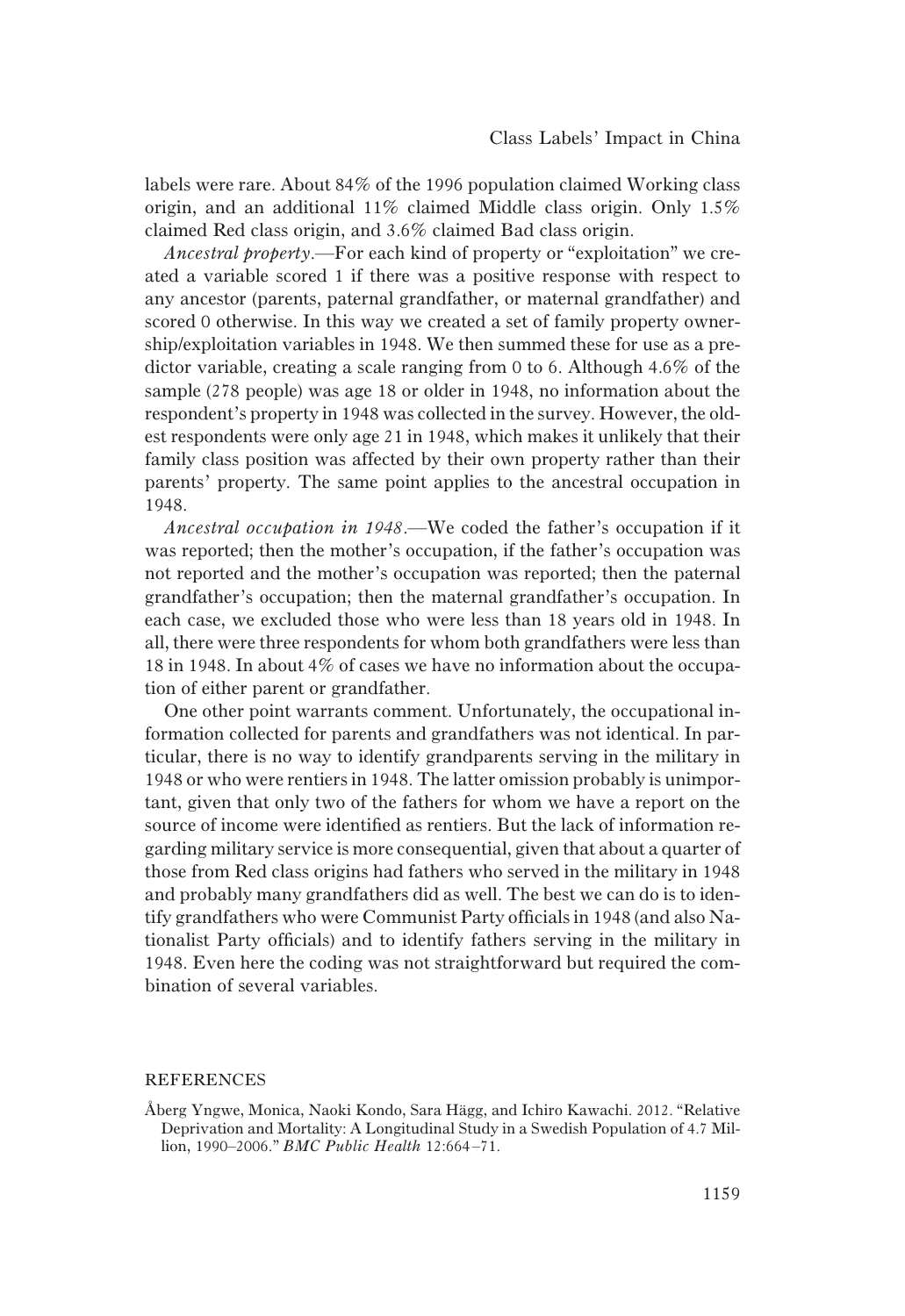- Aldrich, Howard E., and Roger Waldinger. 1990."Ethnicity and Entrepreneurship." Annual Review of Sociology 16:111–35.
- Allison, Paul D. 1995. Survival Analysis Using the SAS System. Cary, N.C.: SAS Institute. ———. 1999. "Comparing Logit and Probit Coefficients across Groups." Sociological Methods and Research 28 (2): 186–208.
- Andreas, Joel. 2002. "Battling over Political and Cultural Power during the Chinese Cultural Revolution." Theory and Society 31 (August): 463-519.
- Bernstein, Thomas P. 1977. Up to the Mountains and Down to the Villages: The Transfer of Youth from Urban to Rural China. New Haven, Conn.: Yale University Press.
- Bian, Yanjie, Xiaoling Shu, and John R. Logan. 2001. "Communist Party Membership and Regime Dynamics in China." Social Forces 79 (3): 805–41.
- Bonnin, Michel. 2013. The Lost Generation: The Rustication of China's Educated Youth, 1968–1980. Hong Kong: Chinese University Press.
- Bosma, Hans, Lloyd Brandts, Audrey Simons, Danielle Groffen, and Marjan van den Akker. 2015. "Low Socioeconomic Status and Perceptions of Social Inadequacy and Shame: Findings from the Dutch SMILE Study." European Journal of Public Health 25 (2): 311–13.
- Breen, Richard, ed. 2004. Social Mobility in Europe. Oxford: Oxford University Press.
- Breen, Richard, Kristian Bernt Karlson, and Anders Holm. 2013. "Total, Direct, and Indirect Effects in Logit and Probit Models." Sociological Methods and Research 42 (2): 164–91.
	- ———. 2018. "Interpreting and Understanding Logits, Probits, and Other Nonlinear Probability Models." Annual Review of Sociology 44:39–54.
- Campbell, Cameron, and James Z. Lee. 2011. "Kinship and the Long-Term Persistence of Inequality in Liaoning, China, 1749–2005." Chinese Sociological Review 44 (1): 71– 103.
- Central Committee. (1979a) 1993. "Zhonggong Zhongyang guanyu bei dingwei youqing jihui zhuyi fenzi de pingfan, gaizheng wenti de tongzhi" [Notice of the Central Committee on the rehabilitation and making amends to those labeled as right wing opportunist elements]. Zhongfa 49, 13 July, reprinted in Gan shen gongzuo zhengce wenjian xuanbian. Beijing: Dangjian duxu chubanshe, 1993.
- ———. 1979b."Zhonggong Zhongyang guanyu dizhu, funong fenzi zhai mao wenti he di, fu funü chengfen wenti de jueding" [Decision of the Central Committee on the question of the rehabilitation of landlord and rich peasant elements and the question of class labels for their sons and daughters]. Zhongfa 5, 19 January, in Gongan jianshe 2:1–2.
- Chan, Anita, Richard Madsen, and Jonathan Unger. 1992. Chen Village under Mao and Deng, rev ed. Berkeley and Los Angeles: University of California Press.
- Chan, Anita, Stanley Rosen, and Jonathan Unger. 1980. "Students and Class Warfare: The Social Roots of the Red Guard Conflict in Guangzhou (Canton)." China Quarterly 83:397–446.
- Chan, Kam Wing, and Will Buckingham. 2008. "Is China Abolishing the Hukou System?" China Quarterly 195:582–606.
- Chen, Yuyu, Suresh Naidu, Tinghua Yu, and Noam Yuchtman. 2015. "Intergenerational Mobility and Institutional Change in 20th Century China." Explorations in Economic History 58 (October): 44–73.
- Chen, Yuyu, Hui Wang, and David Y. Yang. 2017. "Salience of History and the Preference of Redistribution." Working paper. Peking University, Guanghua School of Management.
- Cheng, Tiejun, and Mark Selden. 1994."The Origins and Social Consequences of China's Hukou System." China Quarterly 139:644–68.
	- -. 1997. "The Construction of Spatial Hierarchies: China's Hukou and Danwei Systems." Pp. 23–50 in New Perspectives on State Socialism of China, edited by Timothy Cheek and Tony Saich. Armonk, N.Y.: Sharpe.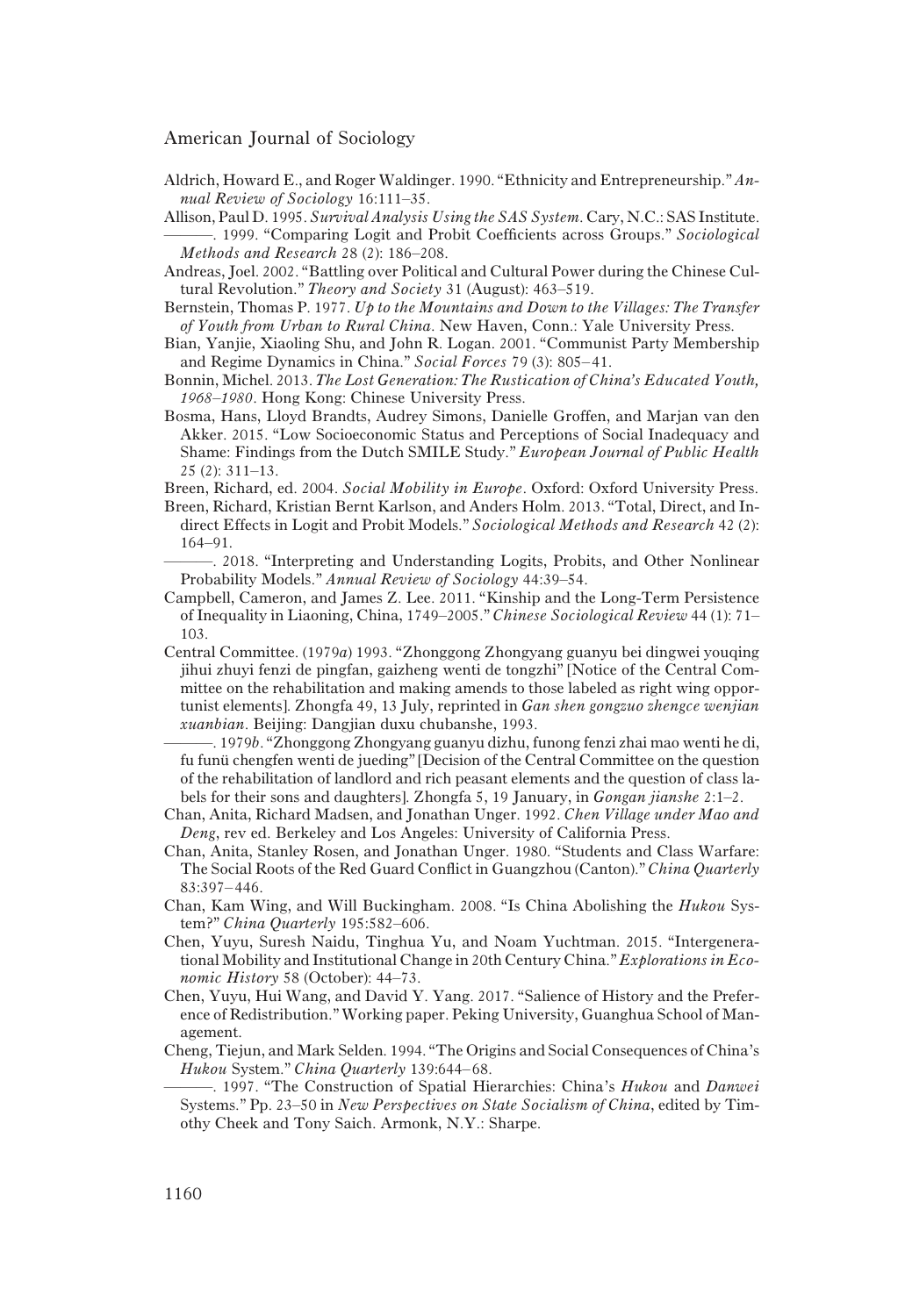- Croll, Elisabeth. 1984. "Marriage Choice and Status Groups in Contemporary China." Pp. 175–97 in Class and Social Stratification in Post-revolution China, edited by James L. Watson. Cambridge: Cambridge University Press.
- Deng, Zhong, and Donald J. Treiman. 1997. "The Impact of the Cultural Revolution on Trends in Educational Attainment in the People's Republic of China." American Journal of Sociology 103:391–428.
- Doolin, Dennis J., trans. 1964. Communist China: The Politics of Student Opposition. Stanford, Calif.: Hoover Institution.
- Erikson, Robert, and John H. Goldthorpe. 1992. The Constant Flux: A Study of Class Mobility in Industrial Societies. Oxford: Clarendon.
- Fan, Yi. 2016."Intergenerational Income Persistence and Transmission Mechanism: Evidence from Urban China." China Economic Review 41 (December): 299–314.
- Fitzpatrick, Sheila. 1978. "Cultural Revolution as Class War." Pp. 8–40 in Cultural Revolution in Russia, 1928–1931, edited by Sheila Fitzpatrick. Bloomington: Indiana University Press.
	- -. 1979. Education and Social Mobility in the Soviet Union, 1921-1934. Cambridge: Cambridge University Press.
	- ———. 1993. "Ascribing Class: The Construction of Social Identity in Soviet Russia." Journal of Modern History 65:745–70.
- ———. 2005. Tear Off the Masks! Identity and Imposture in Twentieth-Century Russia. Princeton, N.J.: Princeton University Press.
- Frankenberg, Elizabeth, and William M. Mason. 1995."Maternal Education and Health Related Behaviors: A Preliminary Analysis of the 1993 Indonesian Family Life Survey." Journal of Population 1 (1): 21–44.
- Friedman, Edward, Paul G. Pickowicz, and Mark Selden. 1991. Chinese Village, Socialist State. New Haven, Conn.: Yale University Press.
- Ganzeboom, Harry B. G., Ruud Luijkx, and Donald J. Treiman. 1989. "Intergenerational Class Mobility in Comparative Perspective." Research in Social Stratification and Mobility 8:3–84.
- Hanley, Eric, and Donald J. Treiman. 2004."Did the Transformation to Post-Communism in Eastern Europe Restore Pre-Communist Property Relations?" European Sociological Review 20:237–52.
- Hinton, William. 1966. Fanshen: A Documentary of Revolution in a Chinese Village. New York: Vintage.
- Karlson, Kristian B., Anders Holm, and Richard Breen. 2012. "Comparing Regression Coefficients between Same-Sample Nested Models using Logit and Probit: A New Method." Sociological Methodology 42:286–313.
- Kohler, Ulrich, and Kristian Bernt Karlson. 2010. "KHB: Stata Module to Decompose Total Effects into Direct and Indirect via KHB-Method." Statistical Software Components S457215, revised September 14, 2015. Boston College, Department of Economics. https://ideas.repec.org/c/boc/bocode/s457215.html.
- Kohler, Ulrich, Kristian Bernt Karlson, and Anders Holm. 2011. "Comparing Coefficients of Nested Nonlinear Probability Models." Stata Journal 11 (3): 420–38.
- Kraus, Michael W., Paul K. Piff, and Dacher Keltner. 2009. "Social Class, the Sense of Control, and Social Explanation." Journal of Personality and Social Psychology 97 (6): 992–1004.
- Kraus, Michael W., Paul K. Piff, Rodolfo Mendoza-Denton, Michelle L. Rheinschmidt, and Dacher Keltner. 2012. "Social Class, Solipsism, and Contextualism: How the Rich Are Different from the Poor." Psychological Review 119 (3): 546–72.
- Kraus, Richard Curt. 1977. "Class Conflict and the Vocabulary of Social Analysis in China." China Quarterly 69:54–74.

———. 1981. Class Conflict in Chinese Socialism. New York: Columbia University Press. Lang, Olga. 1946. Chinese Family and Society. New Haven, Conn.: Yale University Press.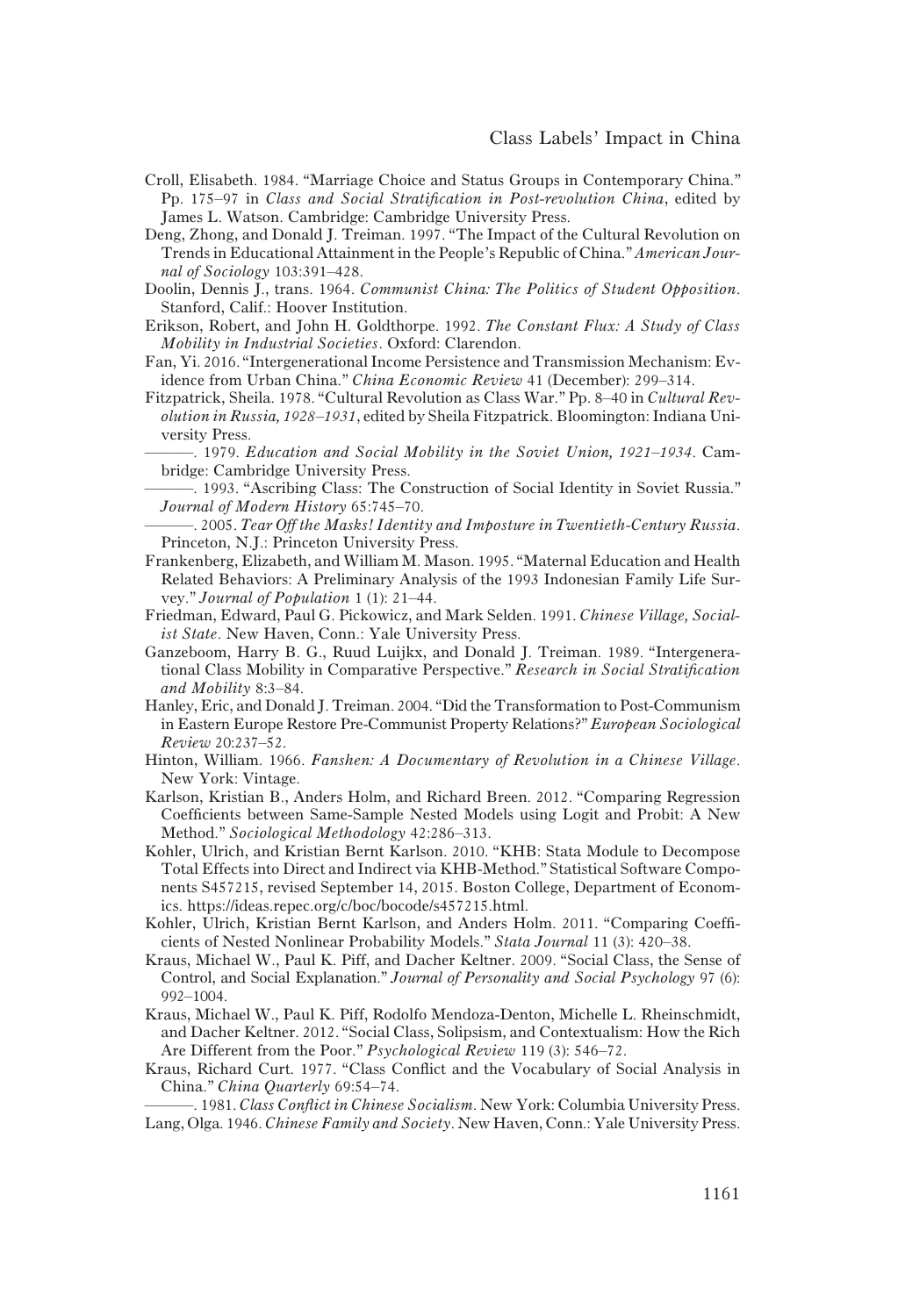- Lee, Hong Yung. 1991. From Revolutionary Cadres to Party Technocrats in Socialist China. Berkeley and Los Angeles: University of California Press.
- Li, Bobai, and Andrew G. Walder. 2001. "Career Advancement as Party Patronage: Sponsored Mobility into the Chinese Administrative Elite, 1949–1996." American Journal of Sociology 106 (5): 1371–1408.
- Lu, Yao, and Donald J. Treiman. 2008. "The Effect of Sibship Size on Educational Attainment in China: Cohort Variations." American Sociological Review 73 (5): 813–34.
- Mare, Robert D. 1980."Social Background and School Continuation Decisions." Journal of the American Statistical Association 75 (370): 295–305.
	- . 1981. "Change and Stability in Educational Stratification." American Sociological Review 46:72–87.
- Marmot, Michael. 2004. The Status Syndrome: How Social Standing Affects Our Health and Longevity. New York: Times Books.
- Nobles Jenna, Miranda Ritterman Weintraub, and Nancy E. Adler. 2013. "Subjective Socioeconomic Status and Health: Relationships Reconsidered." Social Science and Medicine 82:58–66.
- Parish, William L. 1984. "Destratification in China." Pp. 84–120 in Class and Social Stratification in Post-revolution China, edited by James L. Watson. Cambridge: Cambridge University Press.
- Piff, Paul K. 2014. "Wealth and the Inflated Self: Class, Entitlement, and Narcissism." Personality and Social Psychology Bulletin 40 (1): 34–43.
- Rosen, Stanley. 1982. Red Guard Factionalism and the Cultural Revolution in Guangzhou (Canton). Boulder, Colo.: Westview.
- Sato, Hiroshi, and Shi Li. 2007. "Class Origin, Family Culture, and Intergenerational Correlation of Education in Rural China." Discussion paper no. 2642. Institute for the Study of Labor, Bonn, Germany.
- Shavit, Yossi, and Hans-Peter Blossfeld, eds. 1993. Persistent Inequality: Changing Educational Attainment in Thirteen Countries. Boulder, Colo.: Westview.
- Shirk, Susan L. 1982. Competitive Comrades: Career Incentives and Student Strategies in China. Berkeley and Los Angeles: University of California Press.
- Song, Shige, and Sarah A. Burgard. 2011. "Dynamics of Inequality: Mother's Education and Infant Mortality in China, 1970–2001." Journal of Health and Social Behavior 52 (3): 349–64.
- Stacey, Judith. 1983. Patriarchy and Socialist Revolution in China. Berkeley and Los Angeles: University of California Press.
- Szelenyi, Ivan. 1988. Socialist Entrepreneurs: Embourgeoisement in Rural Hungary. Madison: University of Wisconsin Press.
- Thompson, Leonard. 1990. A History of South Africa. New Haven, Conn.: Yale University Press.
- Treiman, Donald J. 1998. "Appendix D: Construction of the Samples." In "Life Histories and Social Change in Contemporary China: Provisional Codebook." Social Science Data Archive. University of California, Los Angeles. https://dataverse.harvard.edu /dataverse/ssda\_ucla.
- ———. 2012. "The 'Difference between Heaven and Earth': Urban-Rural Disparities in Well-Being in China." Special issue on inequality across the globe, Research in Social Stratification and Mobility 30 (1): 33-47.
- Treiman, Donald J., and Kazuo Yamaguchi. 1993. "Trends in Educational Attainment in Japan." Pp. 229–49 in Persistent Inequality: Changing Educational Attainment in Thirteen Countries, edited by Yossi Shavit and Hans-Peter Blossfeld. Boulder, Colo.: Westview.
- Treiman, Donald J., and Kambor Yip. 1989."Educational and Occupational Attainment in 21 Countries." Pp. 373–94 in Cross-National Research in Sociology, edited by Melvin L. Kohn. ASA Presidential Series. Beverly Hills, Calif.: Sage.